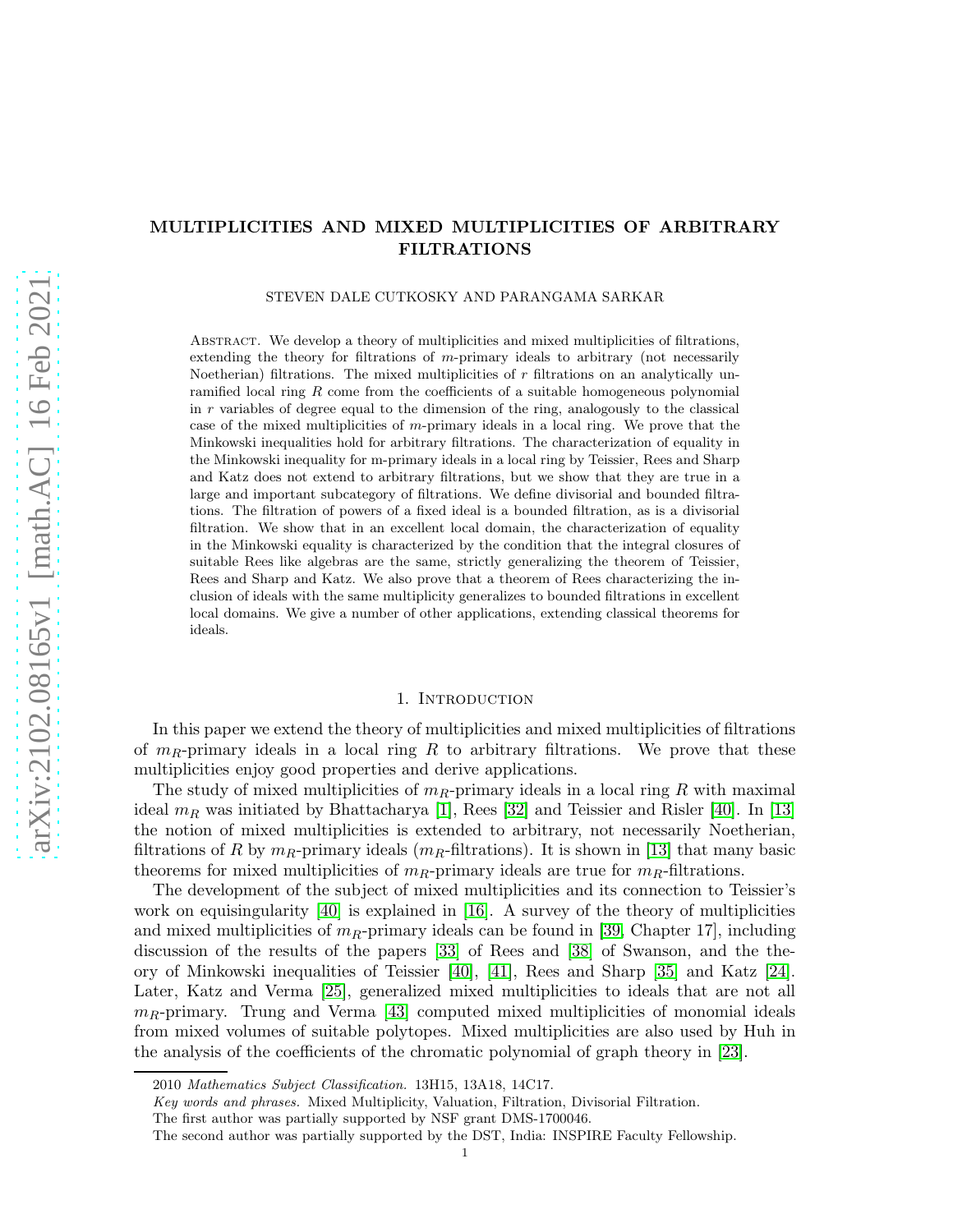A notion of mixed multiplicity for arbitrary ideals is introduced by Bhattacharya in [\[1\]](#page-30-0). This notion of mixed multiplicity is extended to arbitrary graded families of ideals by Cid Ruiz and Montaño, [\[6\]](#page-30-3). We give an alternate definition of multiplicity and mixed multiplicity for filtrations of ideals in this paper, which more strictly generalizes the definition for  $m_R$ -primary ideals.

All local rings will be assumed to be Noetherian. Let  $R$  be a  $d$ -dimensional local ring with maximal ideal  $m_R$ . It is shown in [\[8,](#page-30-4) Theorem 1.1] and [\[11,](#page-30-5) Theorem 4.2] that in a local ring  $R$ , the limit

$$
\lim_{n \to \infty} \frac{\ell_R(R/I_n)}{n^d}
$$

exists for all filtrations  $\mathcal{I} = \{I_n\}$  of  $m_R$ -primary ideals if and only if dim  $N(R) < \dim R$ , where  $N(R)$  is the nilradical of R. In local rings R which satisfy dim  $N(R) < \dim R$ , we may then define the multiplicity of a filtration  $\mathcal I$  of  $m_R$ -primary ideals by

<span id="page-1-0"></span>
$$
e_R(\mathcal{I}) = \lim_{n \to \infty} \frac{\ell_R(R/I_n)}{n^d/d!}.
$$

The problem of existence of such limits [\(1\)](#page-1-0) has been considered by Ein, Lazarsfeld and Smith [\[14\]](#page-30-6) and Mustata<sup>[29]</sup>. When the ring R is a domain and is essentially of finite type over an algebraically closed field k with  $R/m_R = k$ , Lazarsfeld and Mustata [\[27\]](#page-31-12) showed that the limit exists for all  $m_R$ -filtrations. In [\[9\]](#page-30-7), Cutkosky proved it in the complete generality stated above. Lazarsfeld and Mustat $\ddot{a}$  use in [\[27\]](#page-31-12) the method of counting asymptotic vector space dimensions of graded families using "Okounkov bodies". This method, which is reminiscent of the geometric methods used by Minkowski in number theory, was developed by Okounkov [\[30\]](#page-31-13), Kaveh and Khovanskii [\[26\]](#page-31-14) and Lazarsfeld and Mustată [\[27\]](#page-31-12). We also use this method. The fact that dim  $N(R) = d$  implies there exists a filtration without a limit was observed by Dao and Smirnov.

It is shown in [\[13\]](#page-30-1) that if R is a local ring such that dim  $N(\hat{R}) < d$  and

$$
\mathcal{I}(1) = \{I(1)_m\}, \ldots, \mathcal{I}(r) = \{I(r)_m\}
$$

are filtrations of  $m_R$ -primary ideals, then the limit

$$
P(n_1,\ldots,n_r)=\lim_{m\to\infty}\frac{\ell_R(R/I(1)_{mn_1}\cdots I(r)_{mn_r})}{m^d/d!}
$$

is a homogeneous real polynomial  $P(n_1, \ldots, n_r)$  of degree d for  $n_1, \ldots, n_r \in \mathbb{N}$ . We may thus define the mixed multiplicities  $e_R(\mathcal{I}(1)^{[d_1]}, \ldots, \mathcal{I}(r)^{[d_r]})$  of these filtrations from the coefficients of this polynomial, by the expansion

$$
P(n_1,\ldots,n_r) = \sum_{d_1+\cdots+d_r=d} \frac{d!}{d_1!\cdots d_r!} e_R(\mathcal{I}(1)^{[d_1]},\ldots,\mathcal{I}(r)^{[d_r]}) n_1^{d_1}\cdots n_r^{d_r}.
$$

In [\[13\]](#page-30-1), multiplicities  $e_R(\mathcal{I};N)$  and  $e_R(\mathcal{I}(1)^{[d_1]},\ldots,\mathcal{I}(r)^{[d_r]};N)$  are defined for a finitely generated R-module N and filtrations of  $m_R$ -primary ideals.

We now extend these definitions to arbitrary filtrations. Let  $R$  be an analytically unramified local ring. Let  $\mathfrak{a}$  be an  $m_R$ -primary ideal and  $\mathcal{I} = \{I_n\}$  be a filtration of ideals on R. We have that  $V(I_n) = V(I_1)$  for all n (Lemma [3.1\)](#page-6-0) where

$$
V(I) = \{ \mathfrak{p} \in \text{Spec}(R) \mid I \subset \mathfrak{p} \}
$$

and we define

$$
s(\mathcal{I}) = \dim R/I_1.
$$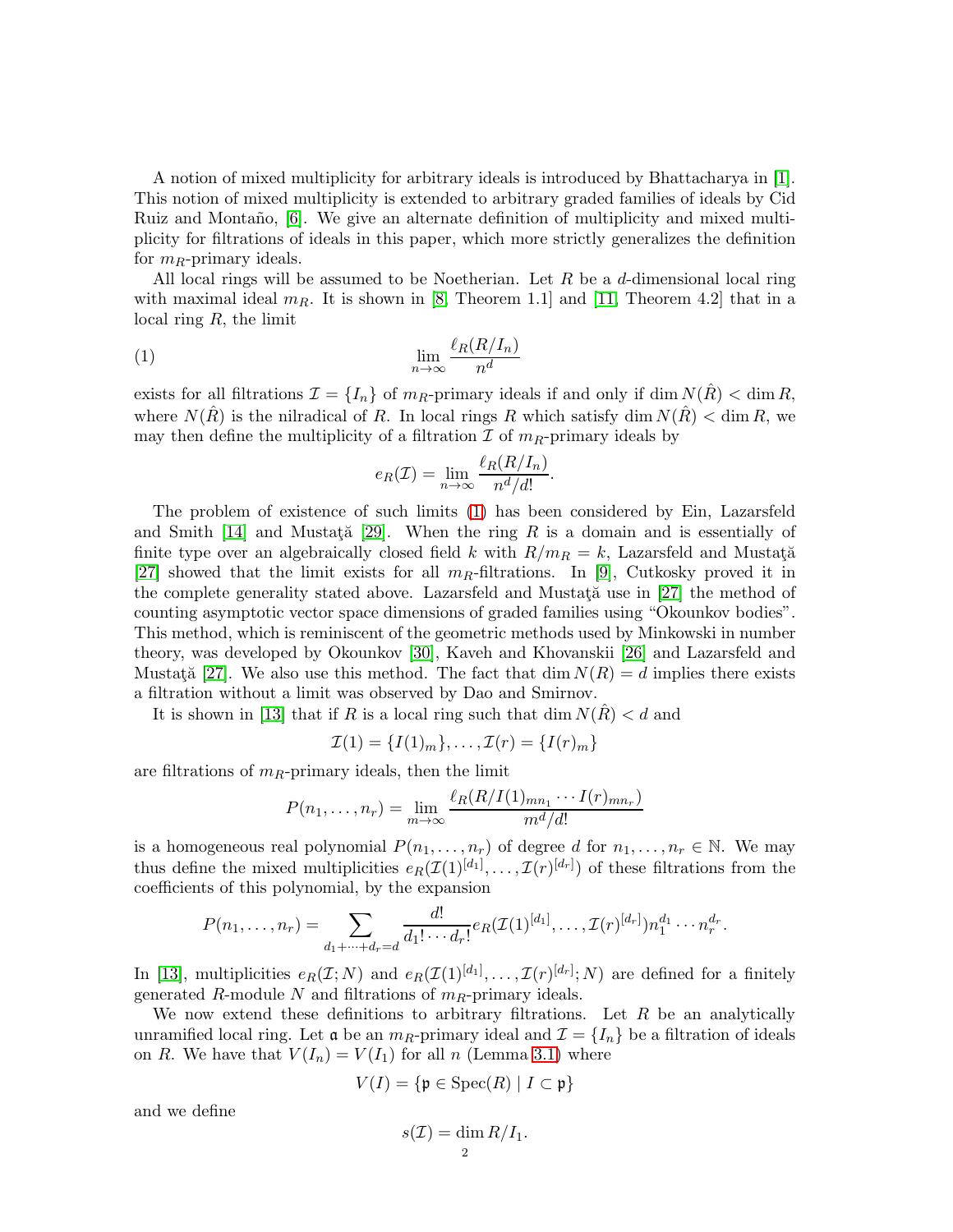For  $s \in \mathbb{N}$  and a finitely generated R-module N such that dim  $N \leq s$  ([\[37,](#page-31-15) Section 2 of Chapter V] and [\[5,](#page-30-8) Section 4.7])

$$
e_s(\mathfrak{a},N)=\left\{\begin{array}{ll}e_{\mathfrak{a}}(N) & \text{ if } \dim N=s\\0 & \text{ if } \dim N
$$

In Proposition [4.2,](#page-8-0) we show that the limit

$$
\lim_{m \to \infty} \frac{e_s(\mathfrak{a}, R/I_m)}{m^{d-s}/(d-s)!}
$$

exists for  $s \geq s(\mathcal{I})$  if R is analytically unramified, and define the multiplicity  $e_s(\mathfrak{a}, \mathcal{I})$  to be equal to this limit. We have an associativity formula [\(5\)](#page-8-1),

$$
e_s(\mathfrak{a},\mathcal{I})=\sum_{\mathfrak{p}}e_{R_{\mathfrak{p}}}(\mathcal{I}_{\mathfrak{p}})e_{\mathfrak{a}}(R/\mathfrak{p}),
$$

where  $\mathcal{I}_{\mathfrak{p}} = \{ (I_n)_{\mathfrak{p}} \}$  and the sum is over all  $\mathfrak{p} \in \text{Spec}(R)$  such that  $\dim R/\mathfrak{p} = s$  and  $\dim R_{\mathfrak{p}} = d - s.$ 

The condition R analytically unramified is used to ensure that the limits  $e_{R_{\mathfrak{p}}}(\mathcal{I}_{\mathfrak{p}})$  exist all for prime ideals  $\mathfrak p$  in  $R$ .

We then define mixed multiplicities of arbitrary filtrations  $\mathcal{I}(1) = \{I(1)_m\}, \ldots, \mathcal{I}(r) =$  $\{I(r)_m\}$ . We show in Theorem [4.3](#page-10-0) that for  $s \geq \max\{s(\mathcal{I}(1)), \ldots, s(\mathcal{I}(r))\}\)$ , the limit

$$
\lim_{m \to \infty} \frac{e_s(\mathfrak{a}, R/I(1)_{mn_1} \cdots I(r)_{mn_r})}{m^{d-s}/(d-s)!}
$$

is a homogeneous real polynomial  $H_s(n_1, \ldots, n_r)$  of degree  $d - s$  for  $n_1, \ldots, n_r \in \mathbb{N}$ , which allows us to define the mixed multiplicities

$$
e_s(\mathcal{I}(1)^{[d_1]},\ldots,\mathcal{I}(r)^{[d_r]})
$$

from the coefficients of this polynomial in Definition [4.4.](#page-10-1) We have an associativity formula [\(15\)](#page-10-2),

$$
e_s(\mathfrak{a}, \mathcal{I}(1)^{[d_1]}, \ldots, \mathcal{I}(r)^{[d_r]}) = \sum_{\mathfrak{p}} e_{R_{\mathfrak{p}}}(\mathcal{I}(1)^{[d_1]}_{\mathfrak{p}}, \ldots, \mathcal{I}(r)^{[d_r]}_{\mathfrak{p}}) e_{\mathfrak{a}}(R/\mathfrak{p})
$$

where the sum is over all  $\mathfrak{p} \in \text{Spec}(R)$  such that  $\dim R/\mathfrak{p} = s$  and  $\dim R_{\mathfrak{p}} = d - s$ .

We define in Proposition [4.2](#page-8-0) and Definition [4.4](#page-10-1) the multiplicities  $e_s(\mathfrak{a}, \mathcal{I}; N)$  and mixed multiplicities  $e_s(\mathfrak{a}, \mathcal{I}(1), \ldots, \mathcal{I}(r); N)$  for arbitrary finitely generated R-modules N.

In Section [6,](#page-18-0) we define divisorial filtrations and s-divisorial filtrations. We prove the converse to the Rees Theorem [1.1](#page-3-0) for s-divisorial filtrations in Theorem [6.7.](#page-20-0) We prove the characterization of equality in the Minkowski inequality [\(3\)](#page-4-0) for s-divisorial filtrations in Theorem [6.9.](#page-22-0)

In Section [7,](#page-25-0) we define bounded filtrations and bounded s-filtrations. We prove the converse to the Rees Theorem [1.1](#page-3-0) for bounded s-filtrations in Theorem [7.4.](#page-26-0) We prove the characterization of equality in the Minkowski inequality [\(3\)](#page-4-0) for bounded s-filtrations in Theorem [7.6.](#page-27-0)

In Theorems [6.7,](#page-20-0) [6.9,](#page-22-0) [7.4](#page-26-0) and [7.6,](#page-27-0) we have the assumption that  $R$  is an excellent local domain. These theorems generalize the corresponding theorems for divisorial and bounded filtrations of  $m_R$ -primary ideal of [\[11,](#page-30-5) Corollary 7.4], [11, Theorem 12.1], [11, Theorem 13.1] and Theorem [\[11,](#page-30-5) Theorem 13.2].

In Examples [7.5](#page-26-1) and [7.7](#page-27-1) we show that Theorems [7.4](#page-26-0) and [7.6](#page-27-0) do not extend to arbitrary bounded or divisorial filtrations (when  $s > 0$  so that the filtrations do not consist of  $m_R$ -primary ideals).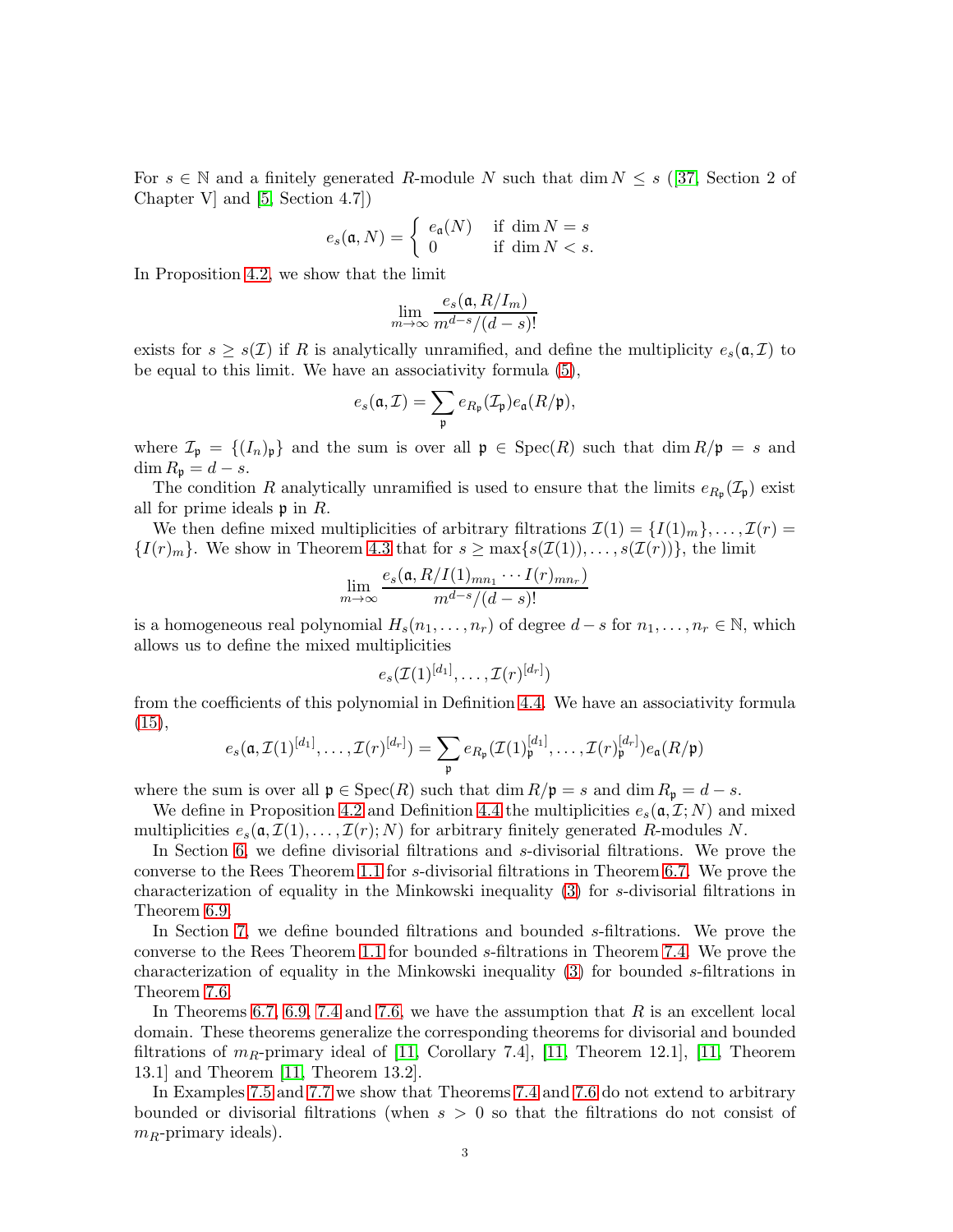Let R be a local ring and  $\mathcal{I} = \{I_n\}$  be a filtration of R. Define the graded R-algebra

$$
R[\mathcal{I}] = \sum_{m \ge 0} I_m t^m
$$

and let  $R[\mathcal{I}]$  be the integral closure of  $R[\mathcal{I}]$  in the polynomial ring  $R[t]$ .

In Section [6,](#page-18-0) we define divisorial filtrations. Suppose that R is a local domain. Let  $\nu$ be a divisorial valuation of the quotient field of  $R$  which is nonnegative on  $R$ . We have the valuation ideals

$$
I(\nu)_m = \{ f \in R \mid \nu(f) \ge m \}
$$

for  $m \in \mathbb{N}$ . The prime ideal  $\mathfrak{p} = I(\nu)_1$  is called the center of  $\nu$  on R. We say that  $\nu$  is an s-valuation if dim  $R/\mathfrak{p} = s$ .

A divisorial filtration of R is a filtration  $\mathcal{I} = \{I_m\}$  such that there exist divisorial valuations  $\nu_1, \ldots, \nu_r$  and  $a_1, \ldots, a_r \in \mathbb{R}_{\geq 0}$  such that for all  $m \in \mathbb{N}$ ,

$$
I_m = I(\nu_1)_{\lceil ma_1\rceil} \cap \cdots \cap I(\nu_r)_{\lceil ma_r\rceil}.
$$

An s-divisorial filtration of R is a filtration  $\mathcal{I} = \{I_m\}$  such that there exist s-valuations  $\nu_1, \ldots, \nu_r$  and  $a_1, \ldots, a_r \in \mathbb{R}_{\geq 0}$  such that for all  $m \in \mathbb{N}$ ,

$$
I_m = I(\nu_1)_{\lceil ma_1 \rceil} \cap \cdots \cap I(\nu_r)_{\lceil ma_r \rceil}.
$$

Observe that the trivial filtration  $\mathcal{I} = \{I_m\}$ , defined by  $I_m = R$  for all m, is a degenerate case of a divisorial filtration and is a degenerate case of an s-divisorial filtration for all s. The nontrivial 0-divisorial filtrations are the divisorial  $m_R$ -filtrations of [\[11\]](#page-30-5).

We will often denote a divisorial filtration  $\mathcal I$  on a local domain R by  $\mathcal I = \mathcal I(D)$ . The motivation for this notation comes from the concept of a representation of a divisorial filtration on an excellent local domain, defined before Theorem [6.7.](#page-20-0)

In Section [7,](#page-25-0) we define bounded filtrations and bounded s-filtrations. If  $\mathcal{I}(D)$  is a divisorial filtration, then  $R[\mathcal{I}(D)]$  is integrally closed in  $R[t]$ ; that is,  $\overline{R[\mathcal{I}(D)]} = R[\mathcal{I}(D)]$ .

A filtration  $\mathcal{I} = \{I_n\}$  on R is said to be a bounded filtration if there exists a divisorial filtration  $\mathcal{I}(D)$  on R such that  $R[\mathcal{I}] = R[\mathcal{I}(D)]$ . A filtration  $\mathcal{I} = \{I_n\}$  on R is said to be a bounded s-filtration if there exists an s-divisorial filtration  $\mathcal{I}(D)$  on R such that  $R[\mathcal{I}] = R[\mathcal{I}(D)].$ 

If I is an ideal, then the I-adic filtration is bounded (Lemma [7.2\)](#page-25-1). Further, the filtration of integral closures of powers of an ideal  $I$ , and symbolic filtrations are bounded.

In Section [5,](#page-11-0) we extend some classical inequalities for multiplicities and mixed multiplicities of  $m_R$ -primary ideals to filtrations, generalizing the inequalities of [\[13\]](#page-30-1) for filtrations of  $m_R$ -primary ideals to arbitrary filtrations. We also extend some other classical inequalities for multiplicities of ideals to filtrations. We first prove the following theorem, which is proven in Theorem [5.1.](#page-11-1) This theorem is proven for  $m_R$ -primary filtrations in [\[13,](#page-30-1) Theorem 6.9], [\[10,](#page-30-9) Theorem 1.4].

<span id="page-3-0"></span>**Theorem 1.1.** (Theorem [5.1\)](#page-11-1) Let R be an analytically unramified local ring of dimension d, N be a finitely generated R-module,  $\mathfrak a$  be an  $m_R$ -primary ideal and  $\mathcal I = \{I_n\}, \mathcal J = \{J_n\}$ be filtrations of ideals of R with  $\mathcal{J} \subset \mathcal{I}$ . Suppose R[I] is integral over R[J]. Then

(i) 
$$
s(\mathcal{I}) = s(\mathcal{J})
$$
,  
(ii)  $e_s(\mathfrak{a}, \mathcal{I}; N) = e_s(\mathfrak{a}, \mathcal{J}; N)$  for all s such that  $s(\mathcal{I}) = s(\mathcal{J}) \leq s \leq d$ .

The converse of Theorem [1.1](#page-3-0) fails for arbitrary filtrations, as shown by a simple example of filtrations of  $m_R$ -primary ideals in [\[13\]](#page-30-1). A famous theorem of Rees [\[32\]](#page-31-0) (also [\[39,](#page-31-2) Theorem 11.3.1]) shows that if R is a formally equidimensional local ring and  $J \subset I$  are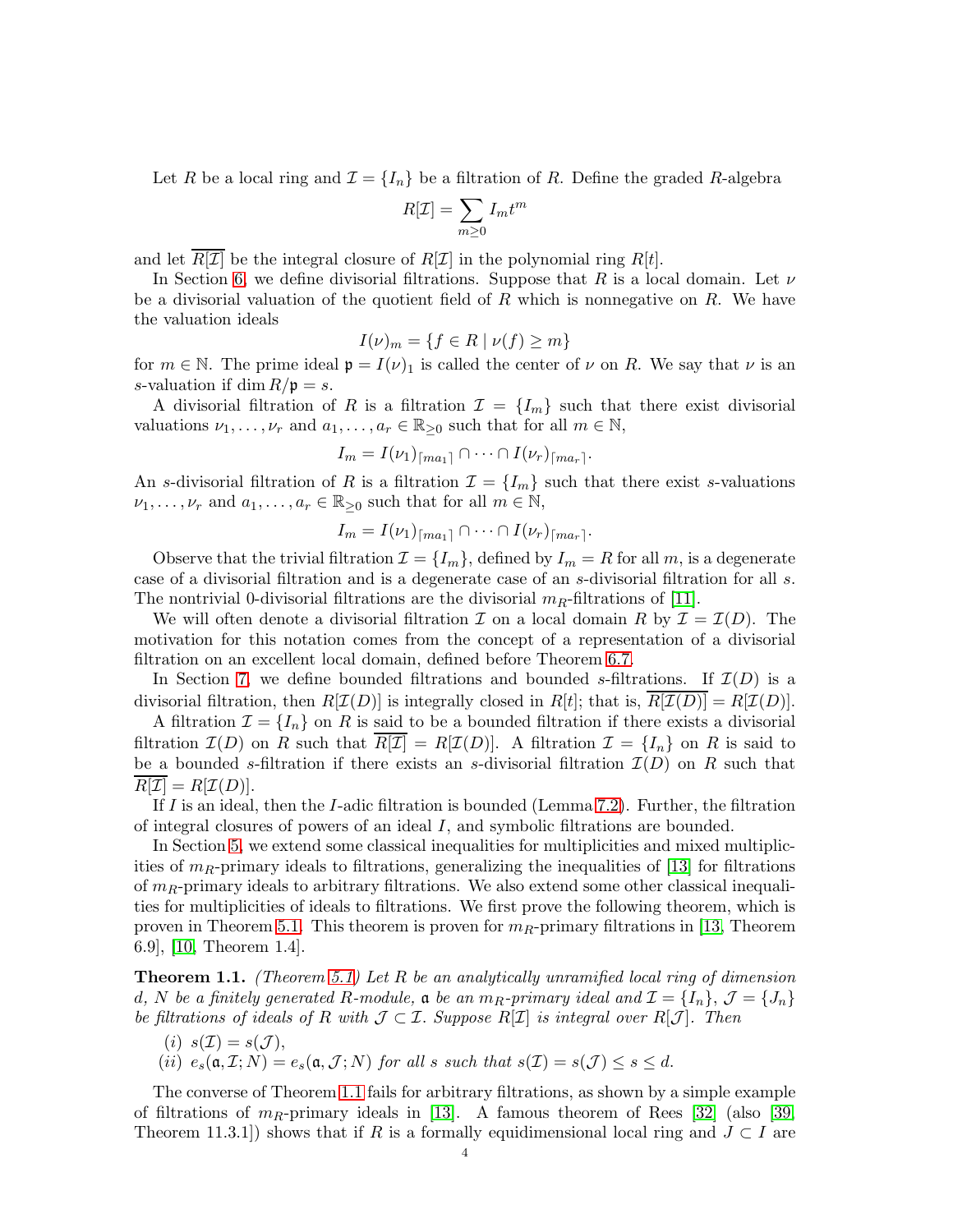$m_R$ -primary ideals, then the converse of Theorem [1.1](#page-3-0) does hold for the J-adic and I-adic filtrations  $\mathcal{J} = \{J^n\} \subset \mathcal{I} = \{I^n\}$ . In this situation, the Rees algebra of I,  $\bigoplus_{n \geq 0} I^n$  is integral over the Rees algebra of  $J$ ,  $\bigoplus_{n\geq 0} J^n$ , if and only if the integral closures of ideals  $\overline{I} = \overline{J}$  are equal, which is the condition of Rees's theorem. In Theorem [7.4,](#page-26-0) we prove that if J is a bounded s-filtration and I is an arbitrary filtration with  $\mathcal{J} \subset \mathcal{I}$ , then the converse of Theorem [1.1](#page-3-0) holds. This generalizes the theorem for bounded filtrations of  $m_R$ -primary ideals in [\[11,](#page-30-5) Theorem 13.1].

The Minkowski inequalities were formulated and proven for  $m_R$ -primary ideals in reduced equicharacteristic zero local rings by Teissier [\[40\]](#page-31-1), [\[41\]](#page-31-5) and proven in full generality for  $m_R$ -primary ideals in arbitrary local rings, by Rees and Sharp [\[35\]](#page-31-6). The same inequalities hold for filtrations. They were proven for  $m_R$ -filtrations in local rings R such that  $\dim N(R) < \dim R$  in [\[13,](#page-30-1) Theorem 6.3]. We prove them for arbitrary filtrations in an analytically unramified local ring in Theorem [5.3.](#page-12-0) In the following theorem, we state the fundamental inequality from which all other inequalities follow, (i) of Theorem [1.2,](#page-4-1) and the most famous inequality (ii) (The Minkowski Inequality).

<span id="page-4-1"></span>**Theorem 1.2.** (Minkowski Inequalities) Let R be an analytically unramified local ring of dimension d, N be a finitely generated R-module,  $\mathfrak{a}$  be an  $m_R$ -primary ideal,  $\mathcal{I} = \{I_i\}$  and  $\mathcal{J} = \{J_i\}$  be filtrations of ideals of R. Let  $\max\{s(\mathcal{I}), s(\mathcal{J})\} \leq s < d$  and  $k := d - s$ .

(i) Let 
$$
k \ge 2
$$
. For  $1 \le i \le k - 1$ ,  
\n $e_s(\mathfrak{a}, \mathcal{I}^{[i]}, \mathcal{J}^{[k-i]}; N)^2 \le e_s(\mathfrak{a}, \mathcal{I}^{[i+1]}, \mathcal{J}^{[k-i-1]}; N) e_s(\mathfrak{a}, \mathcal{I}^{[i-1]}, \mathcal{J}^{[k-i+1]}; N),$   
\n(ii)  $e(\mathcal{I}(\mathcal{I}) - \mathcal{I}(\mathcal{I})e_s(\mathcal{I}))$  and  $e(\mathcal{I}(\mathcal{I}, N)^{\frac{1}{2}}) \le e_s(\mathcal{I}(\mathcal{I}, N)^{\frac{1}{2}}) + e(\mathcal{I}(\mathcal{I}, N)^{\frac{1}{2}})$  where

(*ii*) 
$$
s(\mathcal{I}\mathcal{J}) = \max\{s(\mathcal{I}), s(\mathcal{J})\}
$$
 and  $e_s(\mathfrak{a}, \mathcal{I}\mathcal{J}; N)^{\frac{1}{k}} \leq e_s(\mathfrak{a}, \mathcal{I}; N)^{\frac{1}{k}} + e_s(\mathfrak{a}, \mathcal{J}; N)^{\frac{1}{k}}$ , where  $\mathcal{I}\mathcal{J} = \{I_jJ_j\}$ .

There is a characterization of when equality holds for  $m_R$ -primary ideals in the Minkowski Inequality by Teissier [\[42\]](#page-31-16) (for Cohen-Macaulay normal two-dimensional complex analytic R), Rees and Sharp [\[35\]](#page-31-6) (in dimension 2) and Katz [\[24\]](#page-31-7) (in complete generality).

They have shown that if R is a formally equidimensional local ring and I, J are  $m_{R}$ primary ideals then the Minkowski inequality

$$
e_R(IJ)^{\frac{1}{d}} = e_R(I)^{\frac{1}{d}} + e_R(J)^{\frac{1}{d}}
$$

holds if and only if there exists  $a, b \in \mathbb{Z}_{>0}$  such that the integral closures  $\overline{I^a} = J^b$  are equal. This condition is equivalent to the statement that the integral closures of the Rees algebras of  $I^a$  and  $J^b$  are equal; that is, there exist positive integers a and b such that

(2) 
$$
\overline{\sum_{n\geq 0} I^{an} t^n} = \overline{\sum_{n\geq 0} J^{bn} t^n}.
$$

We show in Theorem [5.4](#page-14-0) that if  $\mathcal I$  and  $\mathcal J$  are filtrations on an analytically unramified local ring R and there exist  $a, b \in \mathbb{Z}_{>0}$  such that the integral closures of the R-algebras  $\oplus_{n\geq 0} I_{an}t^n$  and  $\oplus_{n\geq 0} J_{bn}t^n$  are equal, then the Minkowski equality

<span id="page-4-0"></span>(3) 
$$
e_s(\mathfrak{a}, \mathcal{I}\mathcal{J}; N)^{\frac{1}{d-s}} = e_s(\mathfrak{a}, \mathcal{I}; N)^{\frac{1}{d-s}} + e_s(\mathfrak{a}, \mathcal{J}; N)^{\frac{1}{d-s}}
$$

holds. However, if  $\mathcal I$  and  $\mathcal J$  are filtrations on an analytically unramified local ring R such that the Minkowski Equality [\(3\)](#page-4-0) holds, then in general, the integral closures of the Ralgebras  $\oplus_{n\geq 0}I_{an}t^n$  and  $\oplus_{n\geq 0}J_{bn}t^n$  are not equal for all  $a, b \in \mathbb{Z}_{>0}$ , even for filtrations of  $m_R$ -primary ideals in a regular local ring (so that  $s = 0$ ), as is shown in a simple example in [\[13\]](#page-30-1).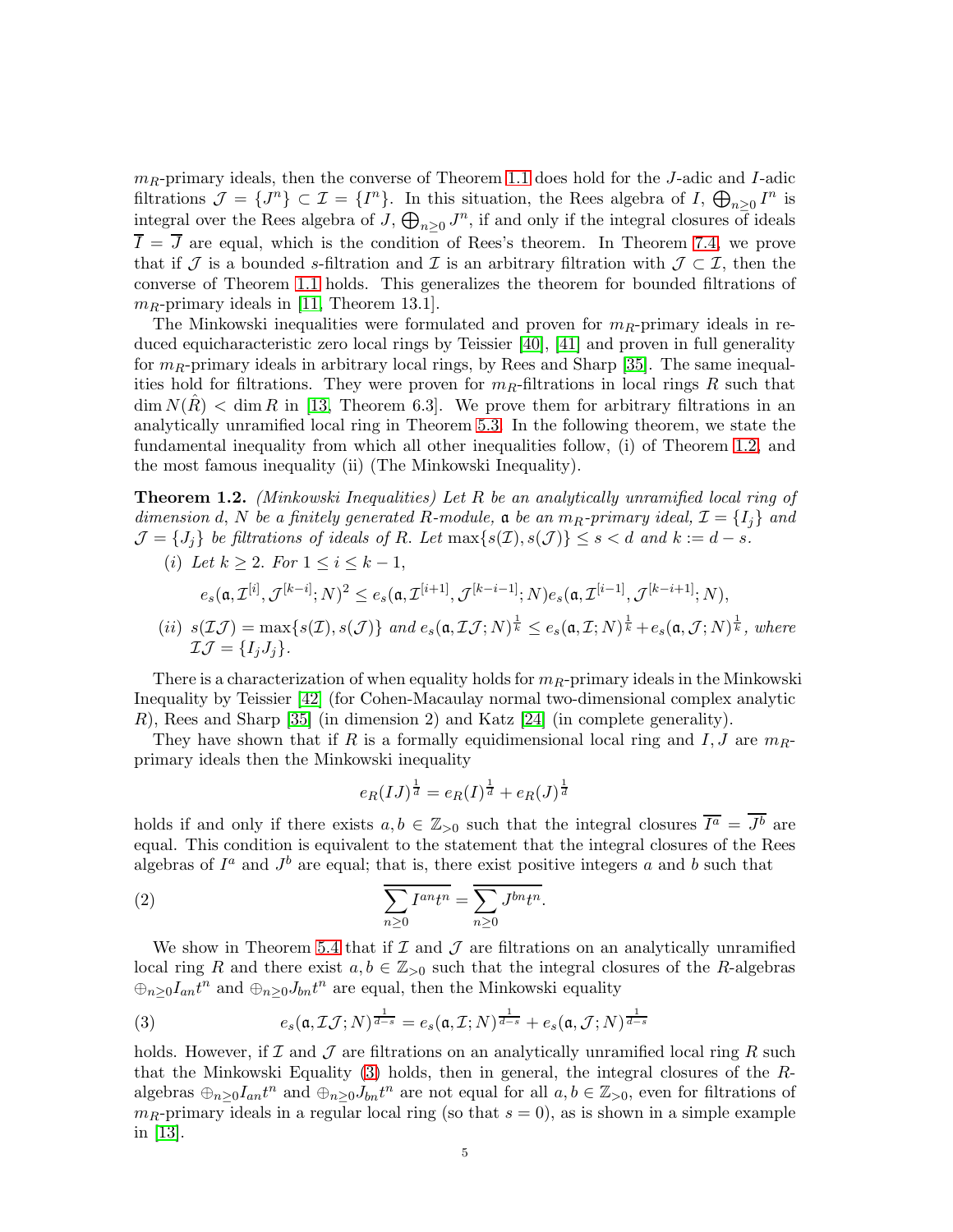In Theorem [7.6,](#page-27-0) we show that if  $\mathcal{I}(1)$  and  $\mathcal{I}(2)$  are two nontrivial bounded s-filtrations in an excellent local domain  $R$ , then the Minkowski Equality holds if and only if there exist positive integers  $a$  and  $b$  such that there is equality of integral closures

$$
\sum_{n\geq 0} I(1)_{an}t^n = \sum_{n\geq 0} I(2)_{bn}t^n,
$$

giving a complete generalization of the Teissier, Rees and Sharp, Katz Theorem for bounded s-filtrations. This theorem was proven for bounded filtrations of  $m_R$ -primary ideals in [\[11,](#page-30-5) Theorem 13.2].

In Lemma [5.7,](#page-15-0) we prove that if  $\mathcal{J}(i) \subset \mathcal{I}(i)$  are filtrations for  $1 \leq i \leq r$  on an analytically unramified local ring and  $N$  is a finitely generated  $R$ -module, then we have inequalities of mixed multiplicities

$$
e_s(\mathfrak{a}, \mathcal{I}(1)^{[d_1]}, \ldots, \mathcal{I}(r)^{[d_r]}; N) \le e_s(\mathfrak{a}, \mathcal{J}(1)^{[d_1]}, \ldots, \mathcal{J}(r)^{[d_r]}; N)
$$

for  $s > \max\{s(\mathcal{J}(1)), \ldots, s(\mathcal{J}(r))\}.$ 

In Proposition [5.9,](#page-17-0) we generalize a formula on multiplicity of specialization of ideals  $([22], [28, formula (2.1)])$  $([22], [28, formula (2.1)])$  $([22], [28, formula (2.1)])$  $([22], [28, formula (2.1)])$  $([22], [28, formula (2.1)])$  to filtrations.

In Theorem [8.5,](#page-29-0)we extend a theorem of Böger  $([3], [39, Corollary 11.3.2])$  $([3], [39, Corollary 11.3.2])$  $([3], [39, Corollary 11.3.2])$  $([3], [39, Corollary 11.3.2])$  $([3], [39, Corollary 11.3.2])$  about equimultiple ideals in a formally equidimensional local ring to a theorem about bounded sfiltrations in an excellent local domain.

An ideal I in a local ring R is equimultiple if  $\text{ht}(I) = \ell(I)$  where  $\ell(I)$  is the analytic spread of  $I$ . In an excellent local domain, our theorem is strictly stronger that Boger's theorem, even for I-adic filtrations. We show in Corollary [8.3](#page-29-1) that the I-adic filtration of an equimultiple ideal is a bounded s-filtration where  $s = \dim R - \text{ht}(I)$ . In Example [8.4,](#page-29-2) we show that there are ideals  $I$  whose  $I$ -adic filtration is a bounded s-filtration, but  $I$  is not equimultiple.

## 2. NOTATION

We will denote the nonnegative integers by  $\mathbb N$  and the positive integers by  $\mathbb Z_{>0}$ , the set of nonnegative rational numbers by  $\mathbb{Q}_{\geq 0}$  and the positive rational numbers by  $\mathbb{Q}_{>0}$ . We will denote the set of nonnegative real numbers by  $\mathbb{R}_{\geq 0}$  and the positive real numbers by  $\mathbb{R}_{>0}$ . For a real number x, [x] will denote the smallest integer that is  $\geq x$  and  $|x|$  will denote the largest integer that is  $\leq x$ . If  $E_1, \ldots, E_r$  are prime divisors on a normal scheme X and  $a_1, \ldots, a_r \in \mathbb{R}$ , then  $\sum a_i E_i$  denotes the integral divisor  $\sum a_i E_i$  and  $\sum a_i E_i$ denotes the integral divisor  $\sum a_i E_i$ .

A local ring is assumed to be Noetherian. The maximal ideal of a local ring R will be denoted by  $m_R$ . The quotient field of a domain R will be denoted by  $\mathbb{Q}F(R)$ . We will denote the length of an R-module M by  $\ell_R(M)$ . Excellent local rings have many excellent properties which are enumerated in [\[18,](#page-30-11) Scholie IV.7.8.3]. We will make use of some of these properties without further reference.

#### 3. Filtrations

A filtration  $\mathcal{I} = \{I_n\}_{n\in\mathbb{N}}$  of ideals on a ring R is a descending chain

$$
R = I_0 \supset I_1 \supset I_2 \supset \cdots
$$

of ideals such that  $I_iI_j \subset I_{i+j}$  for all  $i, j \in \mathbb{N}$ . A filtration  $\mathcal{I} = \{I_n\}$  of ideals on a local ring  $(R, m_R)$  is a filtration of R by  $m_R$ -primary ideals if  $I_n$  is  $m_R$ -primary for  $n \geq 1$ . A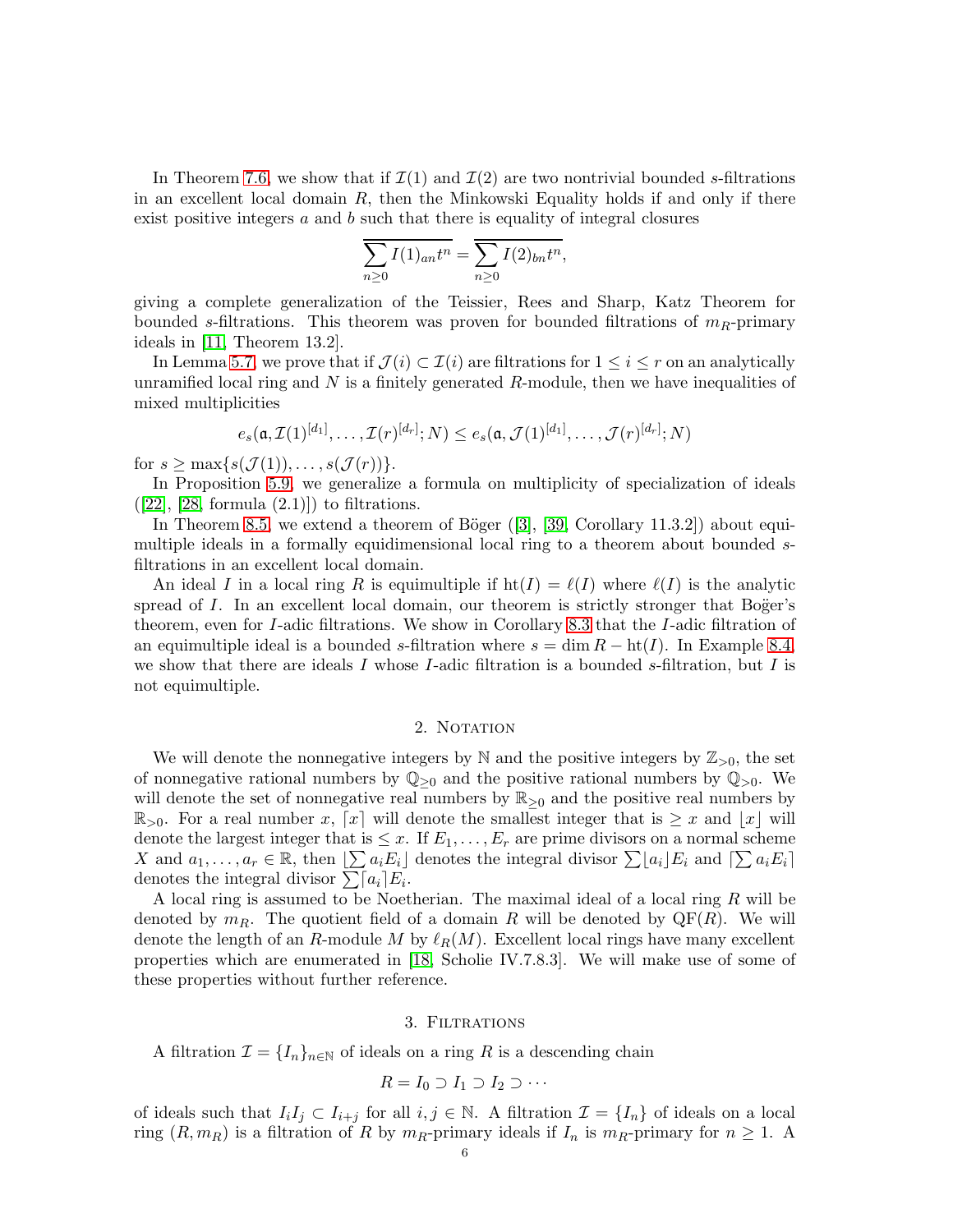filtration  $\mathcal{I} = \{I_n\}_{n\in\mathbb{N}}$  of ideals on a ring R is called a Noetherian filtration if  $\bigoplus_{n\geq 0} I_n$  is a finitely generated R-algebra.

If  $I \subset R$  is an ideal, then  $V(I) = \{ \mathfrak{p} \in \text{Spec}(R) \mid I \subset \mathfrak{p} \}$ . If  $\mathcal{I} = \{I_n\}$  and  $\mathcal{J} = \{J_n\}$  are filtrations of R, then we will write  $\mathcal{I} \subset \mathcal{J}$  if  $I_n \subset J_n$  for all n.

For any filtration  $\mathcal{I} = \{I_n\}$  and  $\mathfrak{p} \in \text{Spec } R$ , let  $\mathcal{I}_{\mathfrak{p}}$  denote the filtration  $\mathcal{I}_{\mathfrak{p}} = \{I_n R_{\mathfrak{p}}\}.$ 

Let R be a local ring and  $\mathcal{I} = \{I_n\}$  be a filtration of R. As defined in the introduction, the graded R-algebra

$$
R[\mathcal{I}] = \sum_{m \ge 0} I_m t^m
$$

and  $R[\mathcal{I}]$  is the integral closure of  $R[\mathcal{I}]$  in the polynomial ring  $R[t]$ .

<span id="page-6-0"></span>**Lemma 3.1.** Let R be a local ring and  $\mathcal{I} = \{I_n\}$  be a filtration of ideals of R. The following hold.

- (i) For all  $n \geq 1$ ,  $V(I_1) = V(I_n)$  and  $\dim R/I_1 = \dim R/I_n$ .
- (ii) If  $\mathcal{J} = \{J_n\}$  is a filtration of ideals of R such that  $\mathcal{J} \subset \mathcal{I}$  and the R-algebra R[I] is a finitely generated  $R[\mathcal{J}]$ -module then  $V(I_n) = V(J_m)$  for all  $n, m \geq 1$ .

*Proof.* (i) Since  $\{I_n\}$  is a filtration, for all integers  $n > m \geq 1$ , we have  $I_m^n \subset I_n \subset I_m$ . Therefore  $V(I_1) = V(I_n)$  for all  $n \geq 1$ . Hence min Ass  $R/I_1 = \min \text{Ass } R/I_n$  for all  $n \geq 1$ . Thus for all  $n \geq 1$ , dim  $R/I_1 = \dim R/I_n$ .

(ii) Let  $\{\alpha_1,\ldots,\alpha_r\}$  be a generating set of the R-algebra  $R[\mathcal{I}]$  as an  $R[\mathcal{J}]$ -module. Suppose  $\deg \alpha_i = d_i$  for all  $i = 1, \ldots, r$  and  $d = \max\{d_1, \ldots, d_r\}$ . Then for all  $n \geq d+1$ , we have  $J_n \subset I_n \subset J_{n-d}$ . Since by (1),  $V(J_m) = V(J_1)$  for all  $m \ge 1$ , we have  $V(I_n) = V(J_n)$ .<br>Again by using (1), we get  $V(I_n) = V(J_m)$  for all  $n, m \ge 1$ . Again by using (1), we get  $V(I_n) = V(J_m)$  for all  $n, m \ge 1$ .

**Definition 3.2.** Let R be a local ring and  $\mathcal{I} = \{I_n\}$  be a filtration of ideals of R. We define the dimension of the filtration  $\mathcal I$  to be  $s(\mathcal I) = \dim R/I_n$  (for any  $n \geq 1$ ).

The dimension  $s(\mathcal{I})$  is well-defined by Lemma [3.1](#page-6-0) (*i*). In the case of the trivial filtration  $\mathcal{I} = \{I_n\}$ , where  $I_n = R$  for all n, we have that  $s(\mathcal{I}) = -1$ .

**Definition 3.3.** Let R be a d dimensional local ring and  $\mathcal{I} = \{I_n\}$  be a filtration of ideals of R. For  $s \in \mathbb{N}$ , we define

 $A(\mathcal{I}) = \min \mathrm{Ass}\, R/I_1 \bigcap {\{\mathfrak{p} \in \mathrm{Spec}\, R : \dim R/\mathfrak{p} = s\}},$ 

the set of minimal primes  $\mathfrak p$  of  $I_1$  such that  $\dim R/\mathfrak p = s$ .

Example 3.4. The embedded associated primes that appear in the ideals in a filtration  $\mathcal{I} = \{I_n\}$  may be infinite in number.

A simple example is as follows. Let k be an infinite field, and let  $\{\alpha_i\}_{i\in\mathbb{Z}_{>0}}$  be a countable set of distinct elements of k. Let  $R = k[x, y, z]_{(x,y,z)}$  be the localization of a polynomial ring over k in three variables. Let  $I_n = z^{n+1}(z, x - \alpha_n y)$  for  $n \in \mathbb{Z}_{>0}$ .  $\mathcal{I} = \{I_n\}$  is thus a filtration. The associated primes of  $I_n = (z^{n+1}) \cap (z^{n+2}, x - \alpha_n y)$  are  $(z)$  and  $(z, x - \alpha_n y)$ . This is in contrast to the fact that the associated primes of the filtration of powers of an ideal  $I$  in a local ring is a finite set [\[4\]](#page-30-12).

<span id="page-6-1"></span>**Lemma 3.5.** Let R be a local ring and suppose that  $\mathcal{I} = \{I_n\}$  is a filtration of R. Then the following are equivalent.

1) R[t] is integral over  $\sum_{n\geq 0} I_n t^n$ . 2)  $I_1 = R$ .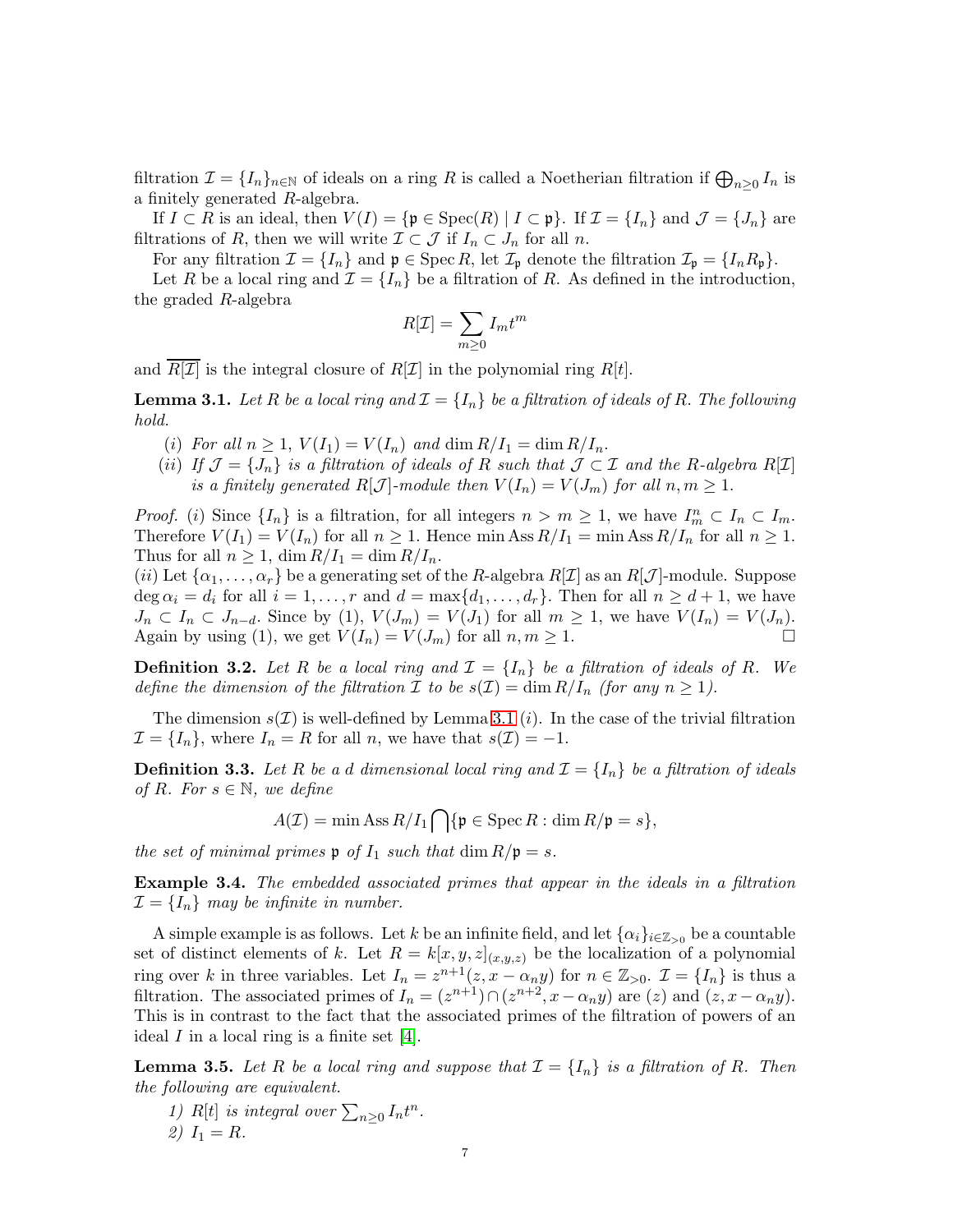3)  $\mathcal I$  is the trivial filtration.

*Proof.* Suppose that t is integral over  $\sum_{n\geq 0} I_n t^n$ . Then there exist  $n \in \mathbb{Z}_{>0}$  and  $a_i \in I_i$ for  $0 \le i \le n$  such that  $t^n + (a_1 t)t^{n-1} + \cdots + (a_n t^n) = 0$ . Thus  $1 \in (a_1, \ldots, a_n) \subset I_1$ .  $\Box$ 

Suppose that R is a local ring and  $\mathcal{I} = \{I_n\}$  is a filtration of R. The integral closure  $\sum_{n\geq 0} I_n t^n$  of  $\sum_{n\geq 0} I_n t^n$  in R[t] is a graded R-algebra  $\sum_{n\geq 0} I_n t^n = \sum_{n\geq 0} K_n t^n$ , where  $\overline{\mathcal{K}} = \{K_n\}$  is a filtration of R (by [\[39,](#page-31-2) Theorem 2.3.2]).

If I is an ideal in a local ring R, let  $\overline{I}$  denote its integral closure.

<span id="page-7-0"></span>**Lemma 3.6.** Let R be a local ring and  $\mathcal{I} = \{I_n\}$  be a filtration. Then

$$
\overline{R[\mathcal{I}]} = \sum_{m \ge 0} J_m t^m
$$

where  $\{J_m\}$  is the filtration

$$
J_m = \{ f \in R \mid f^r \in \overline{I_{rm}} \text{ for some } r > 0 \}.
$$

The proof of Lemma [3.6](#page-7-0) for  $m_R$ -filtrations in [\[11,](#page-30-5) Lemma 5.5] extends immediately to arbitrary divisorial filtrations.

<span id="page-7-3"></span>**Remark 3.7.** If  $\mathcal{I} = \{I^n\}$  is the adic-filtration of the powers of a fixed ideal I, then  $J_n = \overline{I^n}$  for all n.

<span id="page-7-1"></span>**Lemma 3.8.** Suppose that R is a local ring,  $\mathcal{I} = \{I_n\}$  is a filtration of R and  $p \in Spec(R)$ . Let  $\overline{R[\mathcal{I}]} = \bigoplus_{n \geq 0} K_n$ . Then the integral closure  $\sum_{n \geq 0} I_n R_p t^n$  of  $\sum_{n \geq 0} I_n R_p t^n$  in  $R_p[t]$  is  $\sum_{n\geq 0} K_n R_p t^n$ .

<span id="page-7-2"></span>**Lemma 3.9.** Let R be a local ring,  $\mathcal{I} = \{I_n\}$  be a filtration of R and  $\overline{R[\mathcal{I}]} = \bigoplus_{n \geq 0} K_n$ . Let  $\mathcal{K} = \{K_n\}$ . Then

1)  $V(I_1) = V(K_1)$ . 2)  $s(\mathcal{I}) = s(\mathcal{K})$ .

*Proof.* By Lemmas [3.5](#page-6-1) and [3.8,](#page-7-1)  $p \notin V(I_1)$  if and only if  $\sum_{n\geq 0} I_n R_p t^n = R_p[t]$  which holds if and only if  $\sum_{n\geq 0} K_n R_p t^n = R_p[t]$ , and this last condition holds if and only if  $p \notin V(K_1).$ 

## 4. Multiplicities of filtrations

Let  $\alpha$  be an  $m_R$ -primary ideal of R and N be a finitely generated R-module with  $\dim N = r$ . Define

$$
e_{\mathfrak{a}}(N) = \lim_{k \to \infty} \frac{l_R(N/\mathfrak{a}^k N)}{k^r/r!}.
$$

If $s \ge r = \dim N$ , define ([\[37,](#page-31-15) V.2], [\[5,](#page-30-8) 4.7])

$$
e_s(\mathfrak{a}, N) = \begin{cases} e_{\mathfrak{a}}(N) & \text{if } \dim N = s \\ 0 & \text{if } \dim N < s. \end{cases}
$$

**Example 4.1.** The function  $e_a(N)$  of an  $m_R$ -primary ideal a does not extend to a function  $e_{\mathcal{A}}(N)$  of a filtration  $\mathcal{A} = \{a_n\}$  of  $m_R$ -primary ideals on finitely generated R-modules N, even on a regular local ring.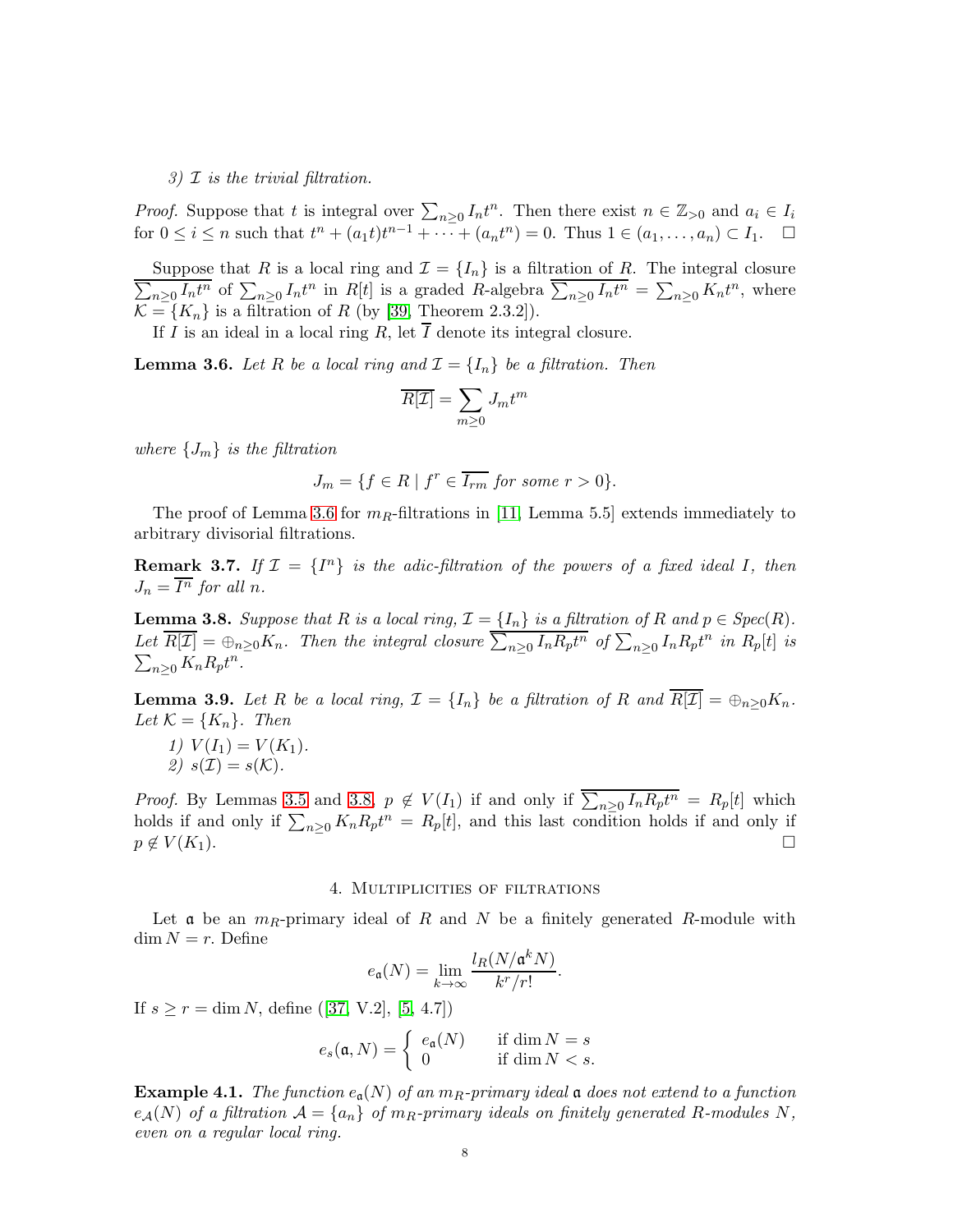The existence of such an example follows from  $[8, Example 5.3]$ . Let k be a field and R be the d dimensional power series ring over k,  $R = k[[x_1, \ldots x_{d-1}, y]]$ . In [\[8,](#page-30-4) Example 5.3], a filtration  $\mathcal{A} = \{a_n\}$  of  $m_R$ -primary ideals is constructed such that if p is the prime ideal  $\mathfrak{p} = (y)$  of R, then the limit

$$
\lim_{k\to\infty}\frac{\ell_R((R/\mathfrak p^m)/a_k(R/\mathfrak p^m))}{k^{d-1}/(d-1)!}
$$

does not exist for any  $m \geq 2$ . In the example, a function  $\sigma : \mathbb{Z}_+ \to \mathbb{Q}_+$  is constructed such that letting  $N_n = (x_1, \ldots, x_{d-1})^n$ , and defining  $a_n = (N_n, yN_{n-\sigma(n)}, y^2)$ , we have that  $\mathcal{A} = \{a_n\}$  is a filtration of  $m_R$ -primary ideals on R for which the above limits do not exist.

Let R be an analytically unramified local ring of dimension  $d$ , N be a finitely generated R-module and  $\mathcal{I} = \{I_n\}$  is a filtration of  $m_R$ -primary ideals. Then the multiplicity of  $\mathcal{I}$  is defined by

$$
e_R(\mathcal{I}, N) := \lim_{m \to \infty} \frac{\ell_R(N/I_m N)}{m^d/d!}.
$$

This limit exists by [\[8,](#page-30-4) Theorem 1.1] and [\[13,](#page-30-1) Theorem 6.6]. We further define the multiplicity of the trivial filtration  $\mathcal{I} = \{I_n\}$ , where  $I_n = R$  for all n, to be  $e_R(\mathcal{I}, N) = 0$ . We write  $e_R(\mathcal{I}) = e_R(\mathcal{I}, R)$ .

Suppose that I is a filtration of R and that  $s \geq s(\mathcal{I})$ . Let N be a finitely generated Rmodule. Suppose that **p** is a prime ideal of R such that dim  $R/\mathfrak{p} = s$ . Then dim  $R_{\mathfrak{p}} \leq d - s$ with equality if  $R$  is equidimensional and universally catenary. The universal catenary condition holds, for instance, if R is regular or R is excellent. Suppose that  $\mathfrak{p} \in \text{Spec}(R)$ satisfies dim  $R/\mathfrak{p} = s$ . Define the filtration  $\mathcal{I}_{\mathfrak{p}} = \{I_n R_{\mathfrak{p}}\}$ . Then we have that

<span id="page-8-2"></span>(4) 
$$
e_{R_p}(\mathcal{I}_{\mathfrak{p}}, N_{\mathfrak{p}}) = \lim_{n \to \infty} \frac{\ell_{N_{\mathfrak{p}}}(R_{\mathfrak{p}}/I_n N_{\mathfrak{p}})}{n^{\dim R_{\mathfrak{p}}}/\dim R_{\mathfrak{p}}!}
$$

exists.

We will frequently make use of the fact that if  $R$  is a local ring which is analytically unramifiedand  $\mathfrak{p} \in \text{Spec}(R)$  is a prime ideal, then  $R_{\mathfrak{p}}$  is analytically unramified ([\[39,](#page-31-2) Proposition 9.1.4]).

<span id="page-8-0"></span>**Proposition 4.2.** Suppose that R is an analytically unramified local ring, N is a finitely generated R-module and  $\mathfrak a$  is an  $m_R$ -primary ideal and  $\mathcal I$  is a filtration on R. Suppose that  $s \in \mathbb{N}$  is such that  $s(\mathcal{I}) \leq s \leq d$ . Then the limit

<span id="page-8-1"></span>
$$
e_s(\mathfrak{a}, \mathcal{I}; N) := \lim_{m \to \infty} \frac{e_s(\mathfrak{a}, N/I_m N)}{m^{d-s}/(d-s)!}
$$

exists. Further,

(5) 
$$
e_s(\mathfrak{a}, \mathcal{I}; N) = \sum_{\mathfrak{p}} e_{R_{\mathfrak{p}}}(\mathcal{I}_{\mathfrak{p}}, N_{\mathfrak{p}}) e_{\mathfrak{a}}(R/\mathfrak{p})
$$

where the sum is over all  $\mathfrak{p} \in \text{Spec}(R)$  such that  $\dim R/\mathfrak{p} = s$  and  $\dim R_{\mathfrak{p}} = d - s$ .

*Proof.* Let  $\mathfrak p$  be a prime ideal of R such that  $\dim R/\mathfrak p = s$ . If  $\mathfrak p \notin A(\mathcal{I})$  then  $\ell_{R_{\mathfrak p}}(N_{\mathfrak p}/I_nN_{\mathfrak p}) =$ 0. If  $\mathfrak{p} \in A(\mathcal{I})$  then for all  $n \geq 1$ ,  $I_n R_{\mathfrak{p}}$  are  $\mathfrak{p} R_{\mathfrak{p}}$ -primary ideals of  $R_{\mathfrak{p}}$ . Hence for all  $\mathfrak{p} \in A(\mathcal{I})$ , the limit

$$
\lim_{m \to \infty} \frac{\ell_{R_{\mathfrak{p}}}(N_{\mathfrak{p}}/I_m N_{\mathfrak{p}})}{m^{\dim R_{\mathfrak{p}}}/\dim R_{\mathfrak{p}}!}
$$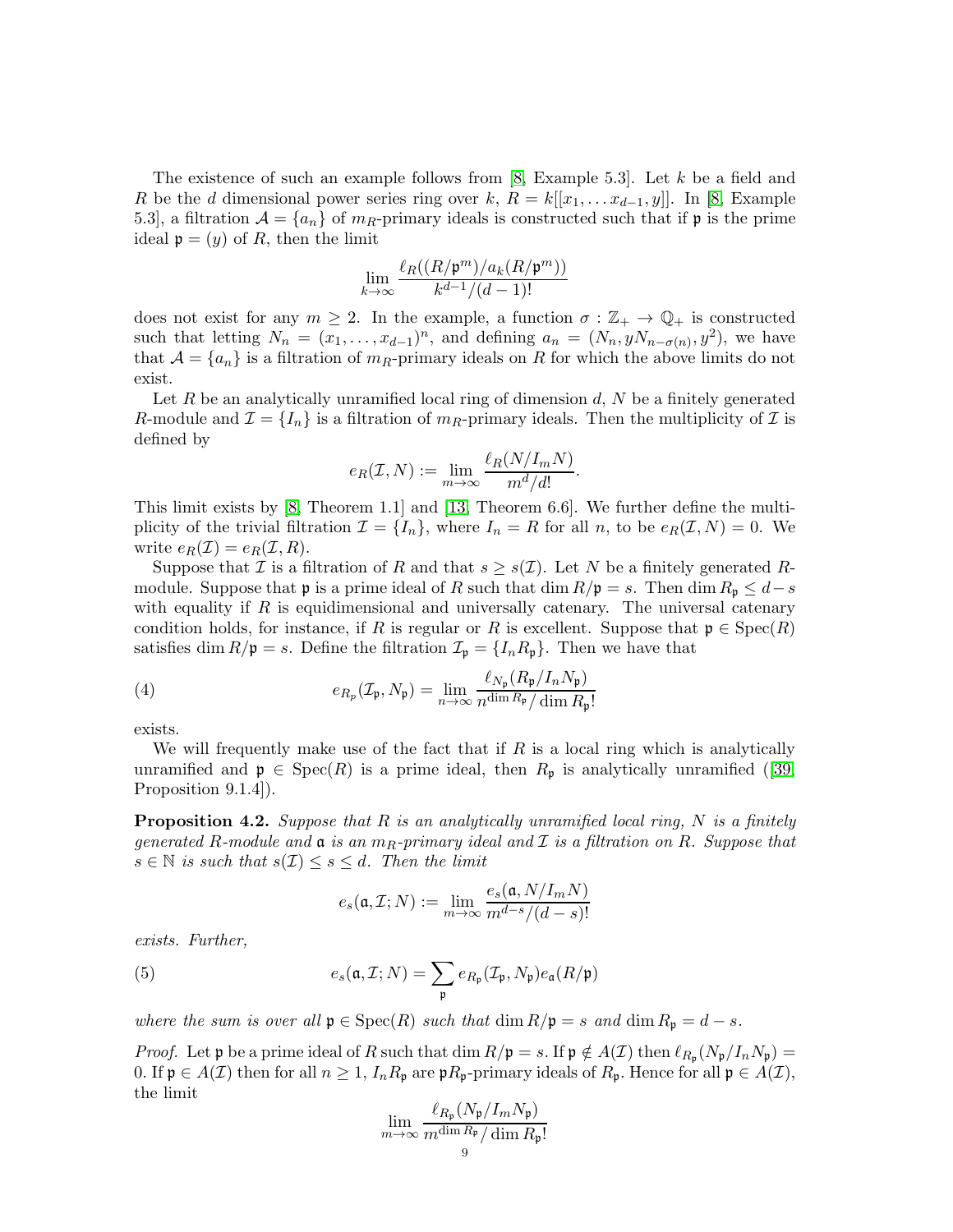exists by [\(4\)](#page-8-2) and since  $R_p$  is analytically unramified. Since  $A(\mathcal{I})$  is a finite set, using [\[5,](#page-30-8) Corollary 4.7.8], we get that the limit

$$
\lim_{m \to \infty} \frac{e_s(\mathfrak{a}, N/I_m N)}{m^{d-s}/(d-s)!} = \lim_{m \to \infty} \frac{(d-s)!}{m^{d-s}} \sum_{\substack{\mathfrak{p} \in \text{Spec } R, \\ \dim R/\mathfrak{p}=s}} \ell_{R_{\mathfrak{p}}}(N_{\mathfrak{p}}/I_m N_{\mathfrak{p}}) e_{\mathfrak{a}}(R/\mathfrak{p})
$$
\n
$$
= \sum_{\substack{\mathfrak{p} \in \text{Spec } R, \\ \dim R/\mathfrak{p}=s}} \left(\lim_{m \to \infty} \frac{\ell_{R_{\mathfrak{p}}}(N_{\mathfrak{p}}/I_m N_{\mathfrak{p}})}{m^{d-s}/(d-s)!}\right) e_{\mathfrak{a}}(R/\mathfrak{p})
$$
\n
$$
= \sum_{\substack{\mathfrak{p} \in \text{Spec } R, \\ \dim R/\mathfrak{p}=s}} e_{R_{\mathfrak{p}}}(L_{\mathfrak{p}}, N_{\mathfrak{p}}) e_{\mathfrak{a}}(R/\mathfrak{p})
$$
\n
$$
\lim_{R/\mathfrak{p}=s} \sum_{\substack{\mathfrak{a} \in \text{Spec } R, \\ \dim R/\mathfrak{p}=s}} e_{R_{\mathfrak{p}}}(L_{\mathfrak{p}}, N_{\mathfrak{p}}) e_{\mathfrak{a}}(R/\mathfrak{p})
$$

exists.  $\Box$ 

If  $\mathcal I$  is a filtration of  $m_R$ -primary ideals, then  $s(\mathcal I)=0$  and

$$
e_0(\mathfrak{a}, \mathcal{I}; N) = e_R(\mathcal{I}; N) e_{\mathfrak{a}}(R/m_R) = e_R(\mathcal{I}; N).
$$

We will write  $e_s(\mathfrak{a}, \mathcal{I}) = e_s(\mathfrak{a}, \mathcal{I}; R)$ .

4.1. Mixed multiplicities of filtrations. Let  $R$  be an analytically unramified local ring of dimension d and N be a finitely generated R-module. Suppose that  $\mathcal{I}(1)$  =  $\{I(1)_i\}, \ldots, I(\mathcal{T}) = \{I(r)_i\}$  are filtrations of  $m_R$ -primary ideals. It is shown in [\[13,](#page-30-1) Theorem 6.6] that the function

<span id="page-9-0"></span>(6) 
$$
P(n_1,\ldots,n_r) = \lim_{m\to\infty} \frac{\ell_R(N/I(1)_{mn_1}\cdots I(r)_{mn_r}N)}{m^d/d!}
$$

is a homogeneous polynomial of total degree d with real coefficients for all  $n_1, \ldots, n_r \in \mathbb{N}$ . The mixed multiplicities  $e_R(\mathcal{I}(1)^{[d_1]}, \ldots, \mathcal{I}(r)^{[d_r]}; N)$  of N of type  $(d_1, \ldots, d_r)$  with respect to the filtrations  $\mathcal{I}(1), \ldots, \mathcal{I}(r)$  are defined from the coefficients of P, generalizing the definition of mixed multiplicities for  $m_R$ -primary ideals. Specifically, we write

<span id="page-9-1"></span>(7) 
$$
P(n_1,\ldots,n_r) = \sum_{d_1+\cdots+d_r=d} \frac{d!}{d_1!\cdots d_r!} e_R(\mathcal{I}(1)^{[d_1]},\ldots,\mathcal{I}(r)^{[d_r]};N) n_1^{d_1}\cdots n_r^{d_r}.
$$

We have need of the formulas [\(6\)](#page-9-0) and [\(7\)](#page-9-1) in the slightly more general case that  $\mathcal{I}(1)$  =  $\{I(1)_i\}, \ldots, I(r) = \{I(r)_i\}$  are filtrations of R such that for each j,  $I(j)$  is either a filtration of  $m_R$ -primary ideals or  $\mathcal{I}(j)$  is the trivial filtration  $I(j)_n = R$  for all  $n \in R$ . In this case, there exists  $\sigma \in \mathbb{N}$  with  $0 \leq \sigma \leq r$  such that either  $\sigma = 0$  and  $\mathcal{I}(j)$  are filtrations of  $m_R$ -primary ideals for all j or  $\sigma > 0$  and there exist  $1 \leq i_1 < \cdots < i_{\sigma} \leq r$  such that  $\mathcal{I}(j)$  is a filtration of  $m_R$ -primary ideals if  $j \in \{i_1, \ldots, i_\sigma\}$  and  $\mathcal{I}(j)$  is the trivial filtration  $I(j)_n = R$  for all  $n \in \mathbb{N}$  if  $j \notin \{i_1, \ldots, i_\sigma\}$ . As in [\(6\)](#page-9-0), we define

(8) 
$$
P(n_1,...,n_r) = \lim_{m \to \infty} \frac{\ell_R(N/I(1)_{mn_1} \cdots I(r)_{mn_r} N)}{m^d/d!}
$$

In this case, we have that

<span id="page-9-2"></span>
$$
P(n_1, \ldots, n_r) = P(0, \ldots, 0, n_{i_1}, 0, \ldots, 0, n_{i_2}, 0, \ldots, 0, n_{i_\sigma}, 0, \ldots, 0)
$$

which is a homogeneous polynomial of degree d by  $(6)$  and  $(7)$ . In this case, we also define the mixed multiplicities  $e_R(\mathcal{I}(1)^{[d_1]}, \ldots, \mathcal{I}(r)^{[d_r]}; N)$  of N of type  $(d_1, \ldots, d_r)$  with respect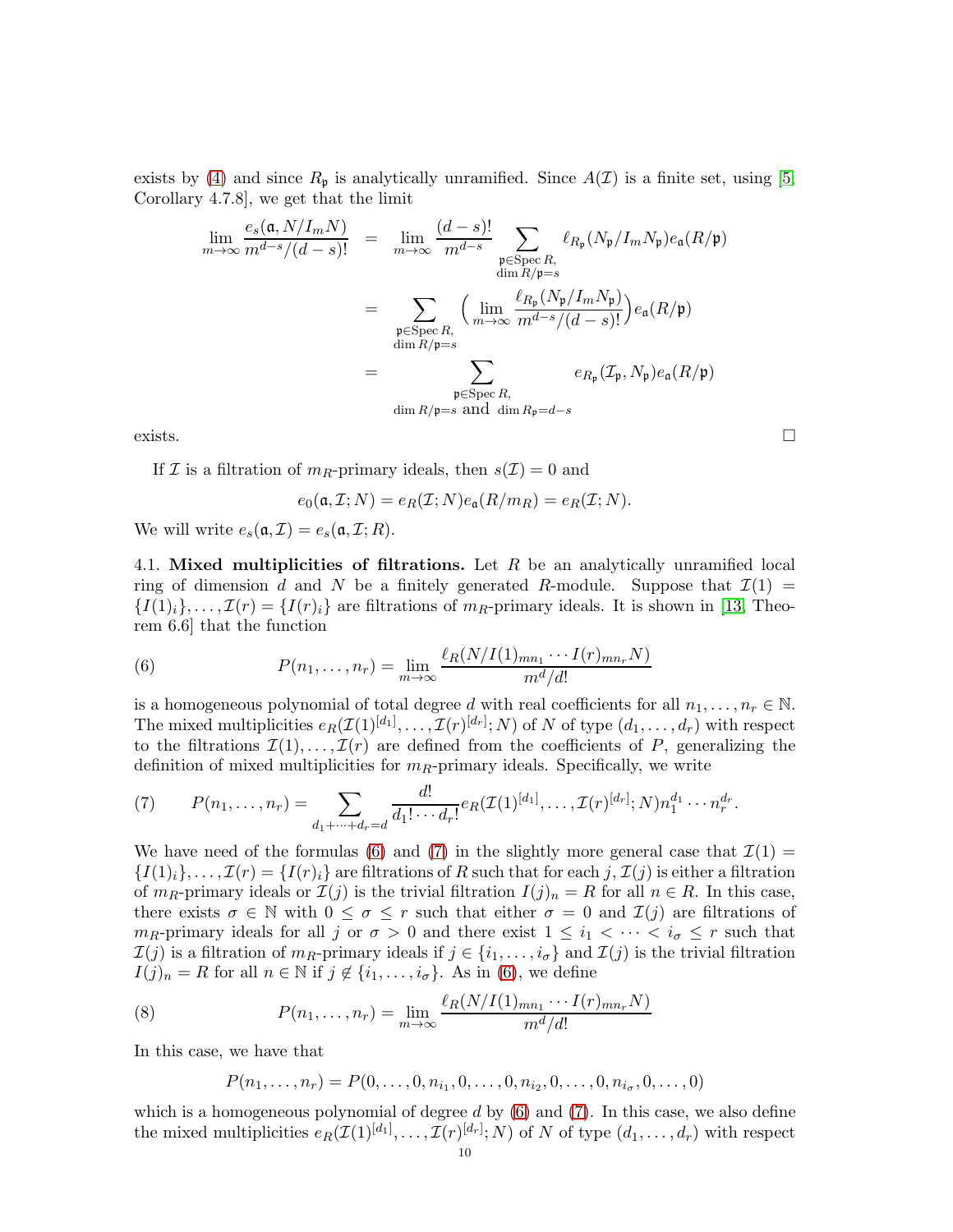to the filtrations  $\mathcal{I}(1), \ldots, \mathcal{I}(r)$  from the coefficients of P, so that P has an expansion

<span id="page-10-3"></span>(9) 
$$
P(n_1,\ldots,n_r) = \sum_{d_1+\cdots+d_r=d} \frac{d!}{d_1!\cdots d_r!} e_R(\mathcal{I}(1)^{[d_1]},\ldots,\mathcal{I}(r)^{[d_r]};N) n_1^{d_1}\cdots n_r^{d_r}.
$$

We have that  $P(n_1, \ldots, n_r)$  is a homogeneous polynomial of degree d in the variables  $n_{i_1}, \ldots, n_{i_\sigma}$ . Thus

<span id="page-10-4"></span>(10) 
$$
e_R(\mathcal{I}(1)^{[d_1]}, \dots, \mathcal{I}(r)^{[d_r]}; N) = 0 \text{ if some } d_j > 0 \text{ with } j \notin \{i_1, \dots, i_\sigma\}.
$$
  
We will write 
$$
e_R(\mathcal{I}(1)^{[d_1]}, \dots, \mathcal{I}(r)^{[d_r]}) = e_R(\mathcal{I}(1)^{[d_1]}, \dots, \mathcal{I}(r)^{[d_r]}; R).
$$

<span id="page-10-0"></span>**Theorem 4.3.** Suppose that  $R$  is an analytically unramifed local ring of dimension d,  $N$  is a finitely generated R-module,  $\mathfrak{a}$  is an  $m_R$ -primary ideal and that  $\mathcal{I}(1) = \{I(1)_i\}, \ldots, \mathcal{I}(r) =$  $\{I(r)<sub>i</sub>\}$  are filtrations of ideals. Suppose that  $s \in \mathbb{N}$  is such that  $\max\{s(\mathcal{I}(1)), \ldots, s(\mathcal{I}(r))\} \leq$  $s \leq d$  and  $n_1, \ldots, n_r \in \mathbb{N}$ . Then for  $n_1, \ldots, n_r \in \mathbb{N}$ ,

<span id="page-10-5"></span>(11) 
$$
H_s(n_1,\ldots,n_r) = \lim_{m\to\infty} \frac{e_s(\mathfrak{a}, N/I(1)_{mn_1}\cdots I(r)_{mn_r}N)}{m^{d-s}/(d-s)!}
$$

is a homogeneous polynomial of total degree  $d - s$ .

*Proof.* Define  $A = \bigcup^{r}$  $j=1$  $A(\mathcal{I}(j))$ . Then A is a finite set.

For all  $(n_1,\ldots,n_r) \in \mathbb{N}^r$ , consider the filtrations  $\mathcal{J}(n_1,\ldots,n_r) = \{J(n_1,\ldots,n_r)_m =$  $I(1)_{mn_1}\cdots I(r)_{mn_r}$  of ideals of R. Note that  $V(J(n_1,\ldots,n_r)_m)=V(J(n_1,\ldots,n_r)_{m+1})$ for all  $n_1, \ldots, n_r \in \mathbb{N}$  and  $m \geq 1$ . Let  $\mathfrak{p}$  be a prime ideal of R such that  $\dim R/\mathfrak{p} = s$ . If  $\mathfrak{p} \notin A$  then for all  $m \geq 1$ ,  $\ell_{R_{\mathfrak{p}}}(R_{\mathfrak{p}}/J(n_1,\ldots,n_r)_m R_{\mathfrak{p}}) = 0$ . If  $\mathfrak{p} \in A$  then for all  $m \geq 1$ ,  $J(n_1,\ldots,n_r)_m R_{\mathfrak{p}} = I(1)_{mn_1}\cdots I(r)_{mn_r} R_{\mathfrak{p}}$  are either  $R_{\mathfrak{p}}$  or  $\mathfrak{p}R_{\mathfrak{p}}$ -primary ideals of  $R_{\mathfrak{p}}$ . Therefore by Proposition [4.2,](#page-8-0) the limit

<span id="page-10-6"></span>(12) 
$$
\lim_{m \to \infty} \frac{e_s(\mathfrak{a}, N/I(1)_{mn_1} \cdots I(r)_{mn_r} N)}{m^{d-s}/(d-s)!} = e_s(\mathcal{J}(n_1, \ldots, n_r); N)
$$

$$
= \sum_{\mathfrak{p}} e_{R_{\mathfrak{p}}}(\mathcal{J}(n_1, \ldots, n_r)_{\mathfrak{p}}, N_{\mathfrak{p}}) e_{\mathfrak{a}}(R/\mathfrak{p}).
$$

where the sum is over  $\mathfrak{p} \in \text{Spec}(R)$  such that  $\dim R/\mathfrak{p} = s$  and  $\dim R_{\mathfrak{p}} = d - s$ . By [\(8\)](#page-9-2),  $(9)$  and  $(10)$ , we have for each  $\mathfrak p$  that (13)

<span id="page-10-7"></span>
$$
e_{R_{\mathfrak{p}}}(\mathcal{J}(n_1,\ldots,n_r)_{\mathfrak{p}},N_{\mathfrak{p}})=\sum_{d_1+\cdots+d_r=d-s}\frac{(d-s)!}{d_1!\cdots d_r!}e_{R_{\mathfrak{p}}}(\mathcal{I}(1)_{\mathfrak{p}}^{[d_1]},\ldots,\mathcal{I}(r)_{\mathfrak{p}}^{[d_r]};N_{\mathfrak{p}})n_1^{d_1}\cdots n_r^{d_r}
$$

is a (possibly zero) homogeneous polynomial of degree  $d - s$  in  $n_1, \ldots, n_r$ . Thus the function [\(11\)](#page-10-5) is a homogeneous polynomial in  $n_1, \ldots, n_r$  of total degree  $d - s$ .

<span id="page-10-1"></span>**Definition 4.4.** With the assumptions of Theorem  $\ddot{A}$ ,  $\ddot{B}$ , the mixed multiplicities

$$
e_s(\mathfrak{a}, \mathcal{I}(1)^{[d_1]}, \ldots, I(r)^{[d_r]}; N)
$$

are defined from the expansion

(14) 
$$
H_s(n_1,\ldots,n_r) = \sum_{d_1+\cdots+d_r=d-s} \frac{(d-s)!}{d_1!\cdots d_r!} e_s(\mathfrak{a},\mathcal{I}(1)^{[d_1]},\ldots,\mathcal{I}(r)^{[d_r]};N) n_1^{d_1}\cdots n_r^{d_r}.
$$

<span id="page-10-8"></span>**Theorem 4.5.** Let assumptions be as in Theorem [4.3.](#page-10-0) Then we have the formula

<span id="page-10-2"></span>(15) 
$$
e_s(\mathfrak{a}, \mathcal{I}(1)^{[d_1]}, \ldots, \mathcal{I}(r)^{[d_r]}; N) = \sum_{\mathfrak{p}} e_{R_{\mathfrak{p}}}((\mathcal{I}(1)_{\mathfrak{p}})^{[d_1]}, \ldots, (\mathcal{I}(r)_{\mathfrak{p}})^{[d_r]}; N_{\mathfrak{p}})e_{\mathfrak{a}}(R/\mathfrak{p})
$$

where the sum is over all  $\mathfrak{p} \in \text{Spec}(R)$  such that  $\dim R/\mathfrak{p} = s$  and  $\dim R_{\mathfrak{p}} = d - s$ .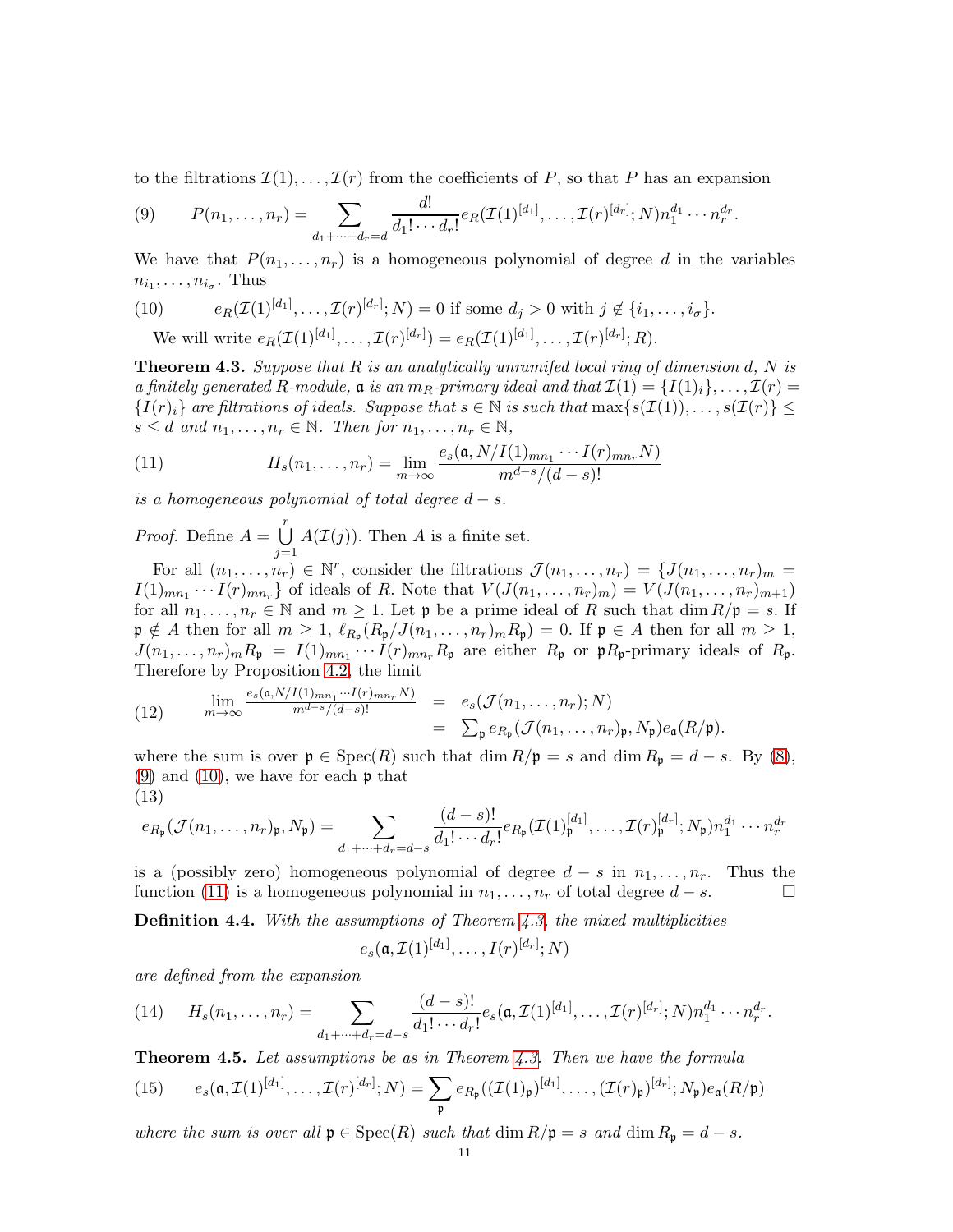*Proof.* The theorem follows from equations [\(12\)](#page-10-6) and [\(13\)](#page-10-7).  $\Box$ 

If  $\mathcal{I}(1), \ldots, \mathcal{I}(r)$  are filtrations of  $m_R$ -primary ideals (or are trivial filtrations) then

$$
e_0(\mathfrak{a},\mathcal{I}(1)^{[d_1]},\ldots,\mathcal{I}(r)^{[d_r]};N)=e_R(\mathcal{I}(1)^{[d_1]},\ldots,\mathcal{I}(r)^{[d_r]};N)e_{\mathfrak{a}}(R/m_R).
$$

We will write  $e_s(\mathfrak{a}, \mathcal{I}(1)^{[d_1]}, \ldots, \mathcal{I}(r)^{[d_r]}) = e_s(\mathfrak{a}, \mathcal{I}(1)^{[d_1]}, \ldots, \mathcal{I}(r)^{[d_r]}; R)$ .

We have that

 $e_s(\mathfrak{a}, \mathcal{I}(1)^{[0]}, \dots, \mathcal{I}(i-1)^{[0]}, \mathcal{I}(i)^{[d-s]}, \mathcal{I}(i+1)^{[0]}, \dots \mathcal{I}(r)^{[0]}, N) = e_s(\mathfrak{a}, \mathcal{I}(i), N)$ 

<span id="page-11-0"></span>for all  $1 \leq i \leq r$ .

#### 5. Inequalities

Suppose that R is a local ring and  $I \subset J$  are  $m_R$ -primary ideals. Rees showed in [\[32\]](#page-31-0) that if  $R[J]$  is integral over  $R[I]$  then the multiplicities  $e_I(R) = e_J(R)$  are equal and he proved the converse, that  $e_I(R) = e_J(R)$  implies  $R[J]$  is integral over  $R[I]$  if R is formally equidimensional. We show in [\[13,](#page-30-1) Theorem 6.9] and [\[11,](#page-30-5) Appendix] that the first statement extends to arbitrary filtrations of  $m_R$ -primary ideals, in a local ring such that  $\dim N(R) < \dim R$ . However, the converse does not hold for  $m_R$ -primary ideals, even if R is a regular local ring. A simple example is given in [\[13\]](#page-30-1). We extend this theorem to arbitrary filtrations in the following theorem.

<span id="page-11-1"></span>**Theorem 5.1.** Let R be an analytically unramified local ring of dimension  $d$ , N be a finitely generated R-module,  $\mathfrak{a}$  be an  $m_R$ -primary ideal and  $\mathcal{I} = \{I_n\}$ ,  $\mathcal{J} = \{J_n\}$  be filtrations of ideals of R with  $\mathcal{J} \subset \mathcal{I}$ . Suppose  $R[\mathcal{I}]$  is integral over  $R[\mathcal{J}]$ . Then

- $(i)$   $s(\mathcal{I}) = s(\mathcal{J})$ ,
- (ii)  $e_s(\mathfrak{a}, \mathcal{I}; N) = e_s(\mathfrak{a}, \mathcal{J}; N)$  for all s such that  $s(\mathcal{I}) = s(\mathcal{J}) \leq s \leq d$ .

*Proof.* We have that  $V(I_1) = V(J_1)$  and  $s(\mathcal{I}) = s(\mathcal{J})$  by Lemma [3.9.](#page-7-2) Thus by Proposition [4.2,](#page-8-0)  $e_s(\mathcal{I}; N) = e_s(\mathcal{J}; N) = 0$  for  $s > s(\mathcal{I}) = s(\mathcal{J})$  and we have that

$$
e_s(\mathfrak{a}, \mathcal{I}; N) = \sum_{\mathfrak{p}} e_{R_{\mathfrak{p}}}(\mathcal{I}_{\mathfrak{p}}, N_{\mathfrak{p}}) e_{\mathfrak{a}}(R/\mathfrak{p}) \text{ and } e_s(\mathfrak{a}, \mathcal{J}; N) = \sum_{\mathfrak{p}} e_{R_{\mathfrak{p}}}(\mathcal{J}_{\mathfrak{p}}, N_{\mathfrak{p}}) e_{\mathfrak{a}}(R/\mathfrak{p})
$$

where the sums are over prime ideals **p** such that  $\dim R/\mathfrak{p} = s$  and  $\dim R_{\mathfrak{p}} = d - s$ . Suppose that  $s = s(\mathcal{I})$ . By Lemma [3.1,](#page-6-0) if  $\dim R/\mathfrak{p} = s$ , then either  $I_1R_{\mathfrak{p}}$  and  $J_1R_{\mathfrak{p}}$  are both  $m_{R_{\mathfrak{p}}}$ -primary ideals or  $I_1R_{\mathfrak{p}} = J_1R_{\mathfrak{p}} = R_{\mathfrak{p}}$ . In the first case,  $\mathcal{J}_{\mathfrak{p}} \subset \mathcal{I}_{\mathfrak{p}}$  are filtrations of  $m_{R_{\mathfrak{p}}}$ -primary ideals and in the second case,  $\mathcal{I}_{\mathfrak{p}}$  and  $\mathcal{J}_{\mathfrak{p}}$  are both the trivial  $R_{\mathfrak{p}}$ -filtration.

Let  $\mathfrak{p}_1, \ldots, \mathfrak{p}_r$  be the prime ideals in R such that the first case holds. Then

$$
e_s(\mathfrak{a}, \mathcal{I}; N) = \sum_{i=1}^r e_{R_{\mathfrak{p}_i}}(\mathcal{I}_{\mathfrak{p}_i}, N_{\mathfrak{p}_i}) e_{\mathfrak{a}}(R/\mathfrak{p}_i) \text{ and } e_s(\mathfrak{a}, \mathcal{J}; N) = \sum_{i=1}^r e_{R_{\mathfrak{p}_i}}(\mathcal{J}_{\mathfrak{p}_i}, N_{\mathfrak{p}_i}) e_{\mathfrak{a}}(R/\mathfrak{p}_i).
$$

We have that  $R[\mathcal{J}_{\mathfrak{p}_i}]$  is integral over  $R[\mathcal{I}_{\mathfrak{p}_i}]$  for all  $1 \leq i \leq r$  and  $R_{\mathfrak{p}_i}$  is analytically unramified for all *i* by [\[39,](#page-31-2) Proposition 9.1.4]. Thus  $e_{R_{\mathfrak{p}_i}}(\mathcal{I}_{\mathfrak{p}_i}, N_{\mathfrak{p}_i}) = e_{R_{\mathfrak{p}_i}}(\mathcal{J}_{\mathfrak{p}_i}, N_{\mathfrak{p}_i})$  for  $1 \leq i \leq r$  by [\[13,](#page-30-1) Theorem 6.9] or [\[10,](#page-30-9) Appendix], and so  $e_s(\mathfrak{a}, \mathcal{I}; N) = e_s(\mathfrak{a}, \mathcal{J}; N)$ .

**Corollary 5.2.** Suppose that R is an analytically unramified local ring,  $\mathfrak{a}$  is an  $m_{R}$ primary ideal and  $\mathcal{I} = \{I_n\}$  is a filtration of R. Let

$$
J_n = \{ f \in R \mid f^r \in \overline{I_{rn}} \text{ for some } r > 0 \}.
$$

Then

$$
s := s(\mathcal{I}) = s(\{\overline{I_n}\}) = s(\{J_n\})
$$
  
<sub>12</sub>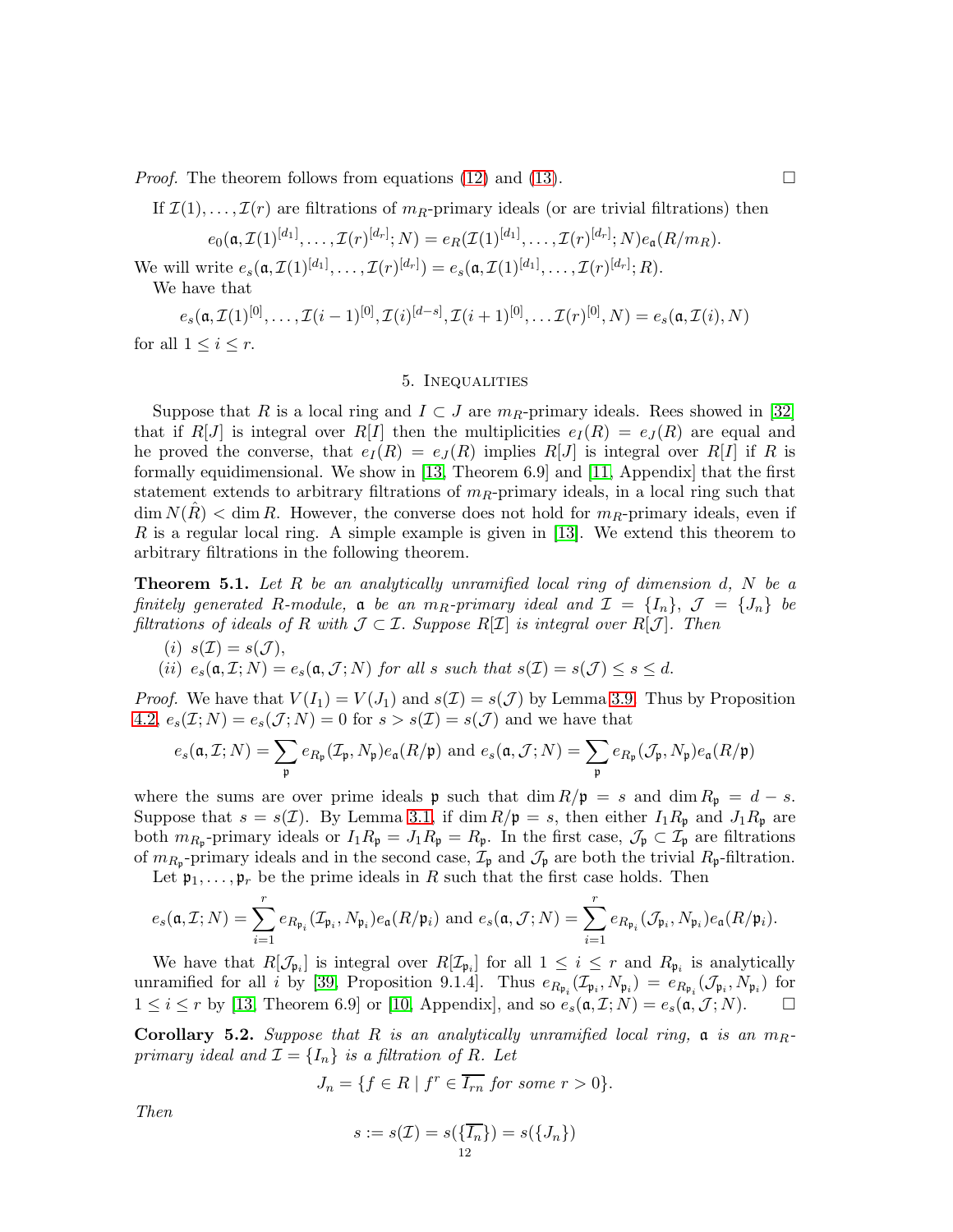and

$$
e_s(\mathfrak{a}, \mathcal{I}) = e_s(\mathfrak{a}, \{\overline{I_n}\}) = e_s(\mathfrak{a}, \{J_n\}).
$$

*Proof.* We have that  $R[\mathcal{I}] \subset R[\mathcal{I}] \subset R[\mathcal{I}]$  by Lemma [3.6.](#page-7-0) Thus  $s = s(\mathcal{I}) = s(\{I_n\}) =$  $s({J_n})$  and  $e_s(\mathfrak{a}, \mathcal{I}) = e_s(\mathfrak{a}, {\overline{I_n}}) = e_s(\mathfrak{a}, {J_n})$  by Theorem [5.1.](#page-11-1)

The Minkowski inequalities were formulated and proven for  $m_R$ -primary ideals in re-duced equicharacteristic zero local rings by Teissier [\[40\]](#page-31-1), [\[41\]](#page-31-5) and proven for  $m_R$ -primary ideals in full generality, for local rings, by Rees and Sharp [\[35\]](#page-31-6). The same inequalities hold for filtrations. They were proven for  $m_R$ -filtrations in local rings R such that  $\dim N(R) < \dim R$  in [\[13,](#page-30-1) Theorem 6.3]. We prove them for arbitrary filtrations in an analytically unramified local ring.

<span id="page-12-0"></span>Theorem 5.3. (Minkowski Inequalities) Let R be an analytically unramified local ring of dimension d, N be a finitely generated R-module,  $\mathfrak{a}$  be an  $m_R$ -primary ideal,  $\mathcal{I} = \{I_i\}$  and  $\mathcal{J} = \{J_i\}$  be filtrations of ideals of R. Let  $\max\{s(\mathcal{I}), s(\mathcal{J})\} \leq s < d$  and  $k := d - s$ .

(i) Let  $k > 2$ . For  $1 \le i \le k - 1$ ,

$$
e_s(\mathfrak{a}, \mathcal{I}^{[i]}, \mathcal{J}^{[k-i]}; N)^2 \leq e_s(\mathfrak{a}, \mathcal{I}^{[i+1]}, \mathcal{J}^{[k-i-1]}; N)e_s(\mathfrak{a}, \mathcal{I}^{[i-1]}, \mathcal{J}^{[k-i+1]}; N),
$$

$$
(ii) \ \ For \ 0 \leq i \leq k, \ e_s(\mathfrak{a}, \mathcal{I}^{[i]}, \mathcal{J}^{[k-i]}; N) e_s(\mathfrak{a}, \mathcal{I}^{[k-i]}, \mathcal{J}^{[i]}; N) \leq e_s(\mathfrak{a}, \mathcal{I}; N) e_s(\mathfrak{a}, \mathcal{J}; N),
$$

- (iii) For  $0 \leq i \leq k$ ,  $e_s(\mathfrak{a}, \mathcal{I}^{[k-i]}, \mathcal{J}^{[i]}; N)^k \leq e_s(\mathfrak{a}, \mathcal{I}; N)^{k-i} e_s(\mathfrak{a}, \mathcal{J}; N)^i$  and
- $(iv)$   $s(\mathcal{I}\mathcal{J}) = \max\{s(\mathcal{I}), s(\mathcal{J})\}\$ and  $e_s(\mathfrak{a},\mathcal{I}\mathcal{J};N)^{\frac{1}{k}} \leq e_s(\mathfrak{a},\mathcal{I};N)^{\frac{1}{k}} + e_s(\mathfrak{a},\mathcal{J};N)^{\frac{1}{k}}\$ , where  $\mathcal{I}\mathcal{J}=\{I_iJ_j\}.$

*Proof.* Let  $\mathfrak{p} \in \operatorname{Spec} R$  with  $\dim R/\mathfrak{p} = s$  and  $\dim R_{\mathfrak{p}} = d - s$ . If  $\mathfrak{p} \in A(\mathcal{I})$  then  $I_n R_{\mathfrak{p}}$  are  $pR_p$ -primary ideals for all  $n \geq 1$  (respectively if  $p \in A(\mathcal{J})$  then  $J_nR_p$  are  $pR_p$ -primary ideals for all  $n \ge 1$ ). If  $\mathfrak{p} \notin A(\mathcal{I})$  then  $I_n R_{\mathfrak{p}} = R_{\mathfrak{p}}$  for all  $n \ge 1$  (respectively if  $\mathfrak{p} \notin A(\mathcal{J})$ then  $J_n R_{\mathfrak{p}} = R_{\mathfrak{p}}$  for all  $n \geq 1$ ).

Let  $T := (A(\mathcal{I}) \cup A(\mathcal{J})) \cap \{ \mathfrak{p} \in \text{Spec}(R) : \dim R_{\mathfrak{p}} = d - s \}$  and  $|T| = r$ . Suppose  $T = \{ \mathfrak{p}_1, \ldots, \mathfrak{p}_r \}.$ 

(i) Suppose that i satisfies  $1 \leq i \leq k-1$ . Let  $\mathfrak{p} \in \operatorname{Spec} R$  with  $\dim R/\mathfrak{p} = s$  and  $\dim R_{\mathfrak{p}} = d - s$ . We first show that

<span id="page-12-2"></span>(16) 
$$
e_{R_{\mathfrak{p}}}(\mathcal{I}_{\mathfrak{p}}^{[i]}, \mathcal{J}_{\mathfrak{p}}^{[k-i]}; N_{\mathfrak{p}})^{2} \leq e_{R_{\mathfrak{p}}}(\mathcal{I}_{\mathfrak{p}}^{[i+1]}, \mathcal{J}_{\mathfrak{p}}^{[k-i-1]}; N_{\mathfrak{p}})e_{R_{\mathfrak{p}}}(\mathcal{I}_{\mathfrak{p}}^{[i-1]}, \mathcal{J}_{\mathfrak{p}}^{[k-i+1]}; N_{\mathfrak{p}}).
$$
If  $\mathfrak{p} \in A(\mathcal{I}) \setminus A(\mathcal{I})$  on  $\mathfrak{p} \in A(\mathcal{I}) \setminus A(\mathcal{I})$  in both cases we have

If  $\mathfrak{p} \in A(\mathcal{I}) \setminus A(\mathcal{J})$  or  $\mathfrak{p} \in A(\mathcal{J}) \setminus A(\mathcal{I})$ , in both cases we have

$$
e_{R_{\mathfrak{p}}}(\mathcal{I}_{\mathfrak{p}}^{[i]}, \mathcal{J}_{\mathfrak{p}}^{[k-i]}; N_{\mathfrak{p}}) = 0 \text{ for all } 1 \leq i \leq k-1.
$$

Suppose  $\mathfrak{p} \in A(\mathcal{I}) \cap A(\mathcal{J})$ . Then by [\[13,](#page-30-1) Theorem 6.3, 1), 2)], we have

$$
e_{R_\mathfrak{p}}(\mathcal{I}^{[i]}_\mathfrak{p},\mathcal{J}^{[k-i]}_\mathfrak{p};N_\mathfrak{p})^2\leq e_{R_\mathfrak{p}}(\mathcal{I}^{[i+1]}_\mathfrak{p},\mathcal{J}^{[k-i-1]}_\mathfrak{p};N_\mathfrak{p})e_{R_\mathfrak{p}}(\mathcal{I}^{[i-1]}_\mathfrak{p},\mathcal{J}^{[k-i+1]}_\mathfrak{p};N_\mathfrak{p})
$$

By  $(15)$ , we have

(17) 
$$
e_s(\mathfrak{a}, \mathcal{I}^{[d_1]}, \mathcal{J}^{[d_2]}; N) = \sum_{j=1}^r e_{R_{\mathfrak{p}_j}}(\mathcal{I}_{\mathfrak{p}_j}^{[d_1]}, \mathcal{J}_{\mathfrak{p}_j}^{[d_2]}; N_{\mathfrak{p}_j}) e_{\mathfrak{a}}(R/\mathfrak{p}_j).
$$

For  $1 \leq j \leq r$ , set

<span id="page-12-1"></span>
$$
x_1(j) = e_{R_{\mathfrak{p}_j}}(\mathcal{I}_{\mathfrak{p}_j}^{[i+1]}, \mathcal{J}_{\mathfrak{p}_j}^{[k-i-1]}; N_{\mathfrak{p}_j})^{\frac{1}{2}} e_{\mathfrak{a}}(R/\mathfrak{p}_j)^{\frac{1}{2}}
$$
 and  

$$
x_2(j) = e_{R_{\mathfrak{p}_j}}(\mathcal{I}_{\mathfrak{p}_j}^{[i-1]}, \mathcal{J}_{\mathfrak{p}_j}^{[k-i+1]}; N_{\mathfrak{p}_j})^{\frac{1}{2}} e_{\mathfrak{a}}(R/\mathfrak{p}_j)^{\frac{1}{2}}.
$$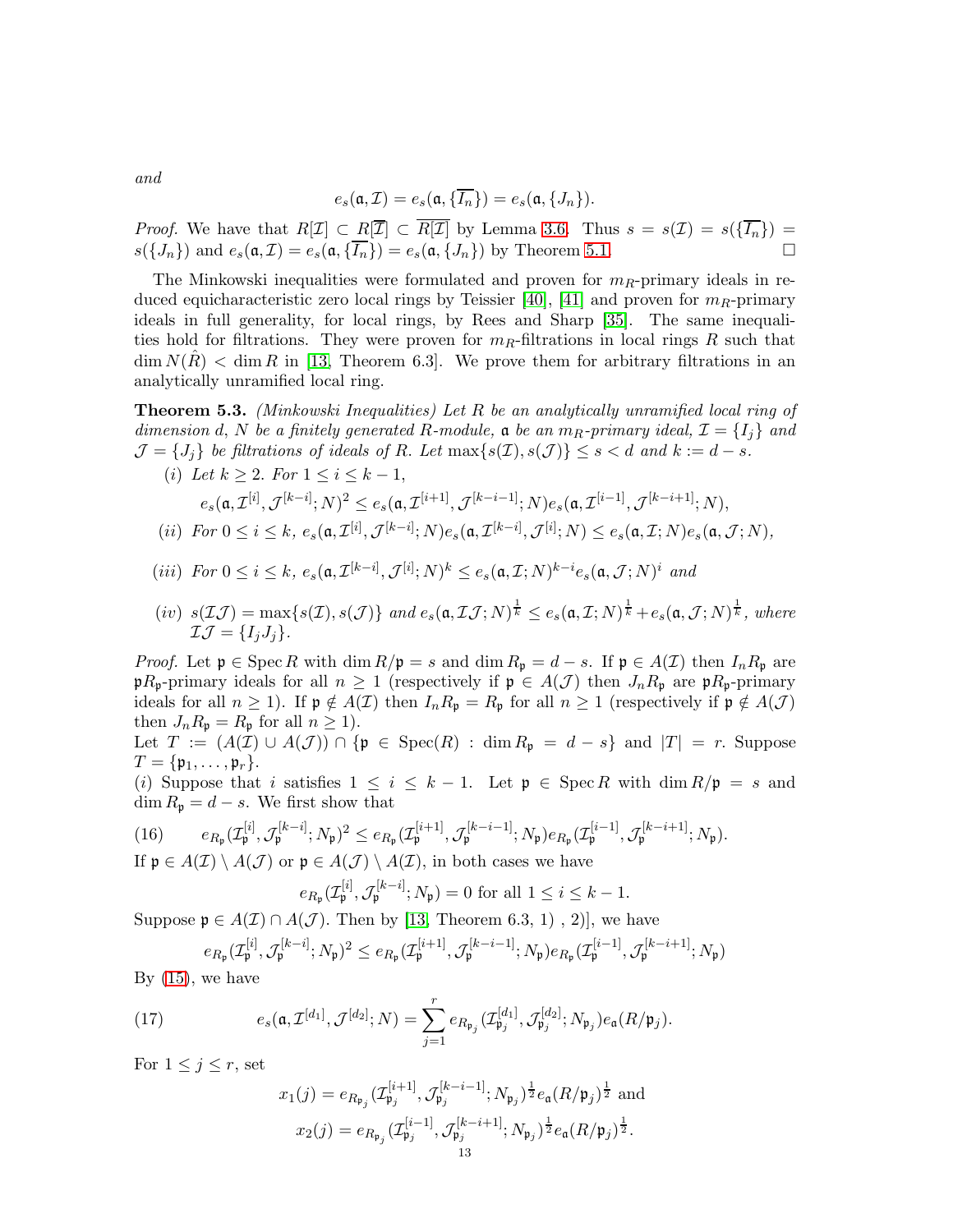Then, by [\(17\)](#page-12-1) and [\(16\)](#page-12-2),

<span id="page-13-0"></span>(18) 
$$
e_s(\mathfrak{a}, \mathcal{I}^{[i]}, \mathcal{J}^{[k-i]}; N)^2
$$
  
\n
$$
= (\sum_{j=1}^r e_{R_{\mathfrak{p}_j}}(\mathcal{I}_{\mathfrak{p}_j}^{[i]}, \mathcal{J}_{\mathfrak{p}_j}^{[k-i]}; N_{\mathfrak{p}_j})e_{\mathfrak{a}}(R/\mathfrak{p}_j))^2
$$
\n
$$
\leq (\sum_{j=1}^r x_1(j)x_2(j))^2 \leq (\sum_{j=1}^r x_1(j)^2)(\sum_{j=1}^r x_2(j)^2)
$$
\n
$$
= (\sum_{j=1}^r e_{R_{\mathfrak{p}_j}}(\mathcal{I}_{\mathfrak{p}_j}^{[i+1]}, \mathcal{J}_{\mathfrak{p}_j}^{[k-i-1]}; N_{\mathfrak{p}_j})e_{\mathfrak{a}}(R/\mathfrak{p}_j))(\sum_{j=1}^r e_{R_{\mathfrak{p}_j}}(\mathcal{I}_{\mathfrak{p}_j}^{[i-1]}, \mathcal{J}_{\mathfrak{p}_j}^{[k-i+1]}; N_{\mathfrak{p}_j})e_{\mathfrak{a}}(R/\mathfrak{p}_j))
$$
\n
$$
= e_s(\mathfrak{a}, \mathcal{I}^{[i+1]}, \mathcal{J}^{[k-i-1]}; N)e_s(\mathfrak{a}, \mathcal{I}^{[i-1]}, \mathcal{J}^{[k-i+1]}; N),
$$

which establishes formula  $(i)$  of the statement of the theorem. The inequality between the second and third lines of  $(18)$  is Hölder's inequality, formula  $(2.8.3)$  on page 24 of [\[19\]](#page-30-13), with  $k = 2$  (so its conjugate  $k' = \frac{k}{k-1} = 2$  also).

(*ii*) and (*iii*): Let  $e_i =: e_s(\mathfrak{a}, \mathcal{I}^{[k-i]}, \mathcal{J}^{[i]}; N)$  for all  $0 \le i \le k$ . If  $e_0 = 0$  or  $e_k = 0$  then by part (i), we have  $e_i = 0$  for all  $0 < i < k$  and we get the inequalities (ii) and (iii). Suppose  $e_0 > 0$  and  $e_k > 0$ . If  $e_i = 0$  for some  $i \in \{1, \ldots, k-1\}$  then using part  $(i)$ , we get  $e_i = 0$ for all  $0 < i < k$  and hence the inequalities *(ii)* and *(iii)* hold. If  $e_i > 0$  for all  $0 \le i \le k$ then the proof follows from the argument given in [\[39,](#page-31-2) Corollary 17.7.3, (1) and (2)]. (iv) Since  $V(I_1) \cup V(J_1) = V(I_1J_1)$ , we have  $s(\mathcal{I}\mathcal{J}) = \max\{s(\mathcal{I}), s(\mathcal{J})\}\)$ . Let  $\mathfrak{p} \in \operatorname{Spec} R$ with dim  $R/\mathfrak{p} = s$  and dim  $R_{\mathfrak{p}} = d - s$ . We first show that

<span id="page-13-2"></span>(19) 
$$
e_{R_{\mathfrak{p}}}(\mathcal{I}_{\mathfrak{p}}\mathcal{J}_{\mathfrak{p}};N_{\mathfrak{p}})^{\frac{1}{k}} \leq e_{R_{\mathfrak{p}}}(\mathcal{I}_{\mathfrak{p}};N_{\mathfrak{p}})^{\frac{1}{k}} + e_{R_{\mathfrak{p}}}(\mathcal{J}_{\mathfrak{p}};N_{\mathfrak{p}})^{\frac{1}{k}}.
$$

If  $\mathfrak{p} \in A(\mathcal{I}) \setminus A(\mathcal{J})$  (respectively  $\mathfrak{p} \in A(\mathcal{J}) \setminus A(\mathcal{I})$ ) then

$$
e_{R_{\mathfrak{p}}}(\mathcal{I}_{\mathfrak{p}}\mathcal{J}_{\mathfrak{p}};N_{\mathfrak{p}})^{\frac{1}{k}} = e_{R_{\mathfrak{p}}}(\mathcal{I}_{\mathfrak{p}};N_{\mathfrak{p}})^{\frac{1}{k}} \leq e_{R_{\mathfrak{p}}}(\mathcal{I}_{\mathfrak{p}};N_{\mathfrak{p}})^{\frac{1}{k}} + e_{R_{\mathfrak{p}}}(\mathcal{J}_{\mathfrak{p}};N_{\mathfrak{p}})^{\frac{1}{k}}
$$
  
(respectively  $e_{R_{\mathfrak{p}}}(\mathcal{I}_{\mathfrak{p}}\mathcal{J}_{\mathfrak{p}};N_{\mathfrak{p}})^{\frac{1}{k}} = e_{R_{\mathfrak{p}}}(\mathcal{J}_{\mathfrak{p}};N_{\mathfrak{p}})^{\frac{1}{k}} \leq e_{R_{\mathfrak{p}}}(\mathcal{I}_{\mathfrak{p}};N_{\mathfrak{p}})^{\frac{1}{k}} + e_{R_{\mathfrak{p}}}(\mathcal{J}_{\mathfrak{p}};N_{\mathfrak{p}})^{\frac{1}{k}}).$ 

Suppose  $\mathfrak{p} \in A(\mathcal{I}) \cap A(\mathcal{J})$ . Then by [\[13,](#page-30-1) Theorem 6.3, 4)], we have

<span id="page-13-1"></span>
$$
e_{R_{\mathfrak{p}}}(\mathcal{I}_{\mathfrak{p}}\mathcal{J}_{\mathfrak{p}};N_{\mathfrak{p}})^{\frac{1}{k}}\leq e_{R_{\mathfrak{p}}}(\mathcal{I}_{\mathfrak{p}};N_{\mathfrak{p}})^{\frac{1}{k}}+e_{R_{\mathfrak{p}}}(\mathcal{J}_{\mathfrak{p}};N_{\mathfrak{p}})^{\frac{1}{k}}
$$

(where  $\mathcal{I}_{\mathfrak{p}}\mathcal{J}_{\mathfrak{p}} = \{I_jJ_jR_{\mathfrak{p}}\}\)$ . By [\(15\)](#page-10-2), we have

(20) 
$$
e_s(\mathfrak{a}, \mathcal{I}\mathcal{J}; N)^{\frac{1}{k}} = \big(\sum_{j=1}^r e_{R_{\mathfrak{p}_j}}(\mathcal{I}_{\mathfrak{p}_j}\mathcal{J}_{\mathfrak{p}_j}; N_{\mathfrak{p}_j})e_{\mathfrak{a}}(R/\mathfrak{p}_j)\big)^{\frac{1}{k}}.
$$

For  $1 \leq j \leq r$ , set

$$
x_1(j) = e_{R_{\mathfrak{p}_j}}(\mathcal{I}_{\mathfrak{p}_j}; N_{\mathfrak{p}_j})^{\frac{1}{k}} e_{\mathfrak{a}}(R/\mathfrak{p}_j)^{\frac{1}{k}}, x_2(j) = e_{R_{\mathfrak{p}_j}}(\mathcal{J}_{\mathfrak{p}_j}; N_{\mathfrak{p}_j})^{\frac{1}{k}} e_{\mathfrak{a}}(R/\mathfrak{p}_j)^{\frac{1}{k}}
$$
 and  

$$
u(j) = e_{R_{\mathfrak{p}_j}}(\mathcal{I}_{\mathfrak{p}_j}; \mathcal{J}_{\mathfrak{p}_j}; N_{\mathfrak{p}_j})^{\frac{1}{k}} e_{\mathfrak{a}}(R/\mathfrak{p}_j)^{\frac{1}{k}}.
$$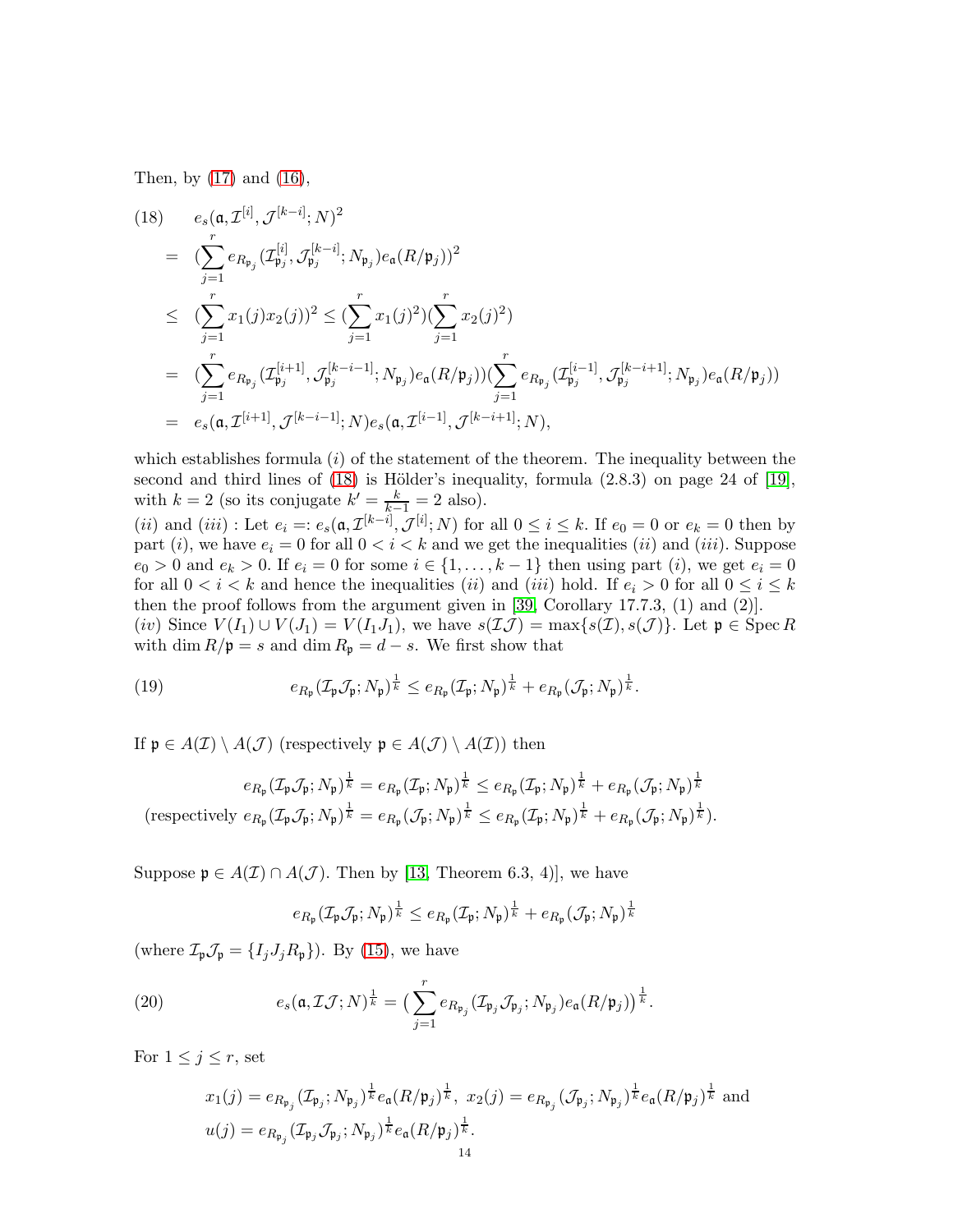Then  $u(j) \leq x_1(j) + x_2(j)$  for all  $j = 1, ..., r$  and by [\(20\)](#page-13-1) and [\(19\)](#page-13-2),

<span id="page-14-1"></span>
$$
(21) e_s(\mathfrak{a}, \mathcal{I}\mathcal{J}; N)^{\frac{1}{k}} = \left( \sum_{j=1}^r e_{R_{\mathfrak{p}_j}} (\mathcal{I}_{\mathfrak{p}_j} \mathcal{J}_{\mathfrak{p}_j}; N_{\mathfrak{p}_j}) e_{\mathfrak{a}}(R/\mathfrak{p}_j) \right)^{\frac{1}{k}}
$$
  
\n
$$
= \left( \sum_{j=1}^r u(j)^k \right)^{\frac{1}{k}} \leq \left( \sum_{j=1}^r (x_1(j) + x_2(j))^k \right)^{\frac{1}{k}}
$$
  
\n
$$
\leq \left( \sum_{j=1}^r (x_1(j))^k \right)^{\frac{1}{k}} + \left( \sum_{j=1}^r (x_2(j))^k \right)^{\frac{1}{k}}
$$
  
\n
$$
= \left( \sum_{j=1}^r (e_{R_{\mathfrak{p}_j}} (\mathcal{I}_{\mathfrak{p}_j}, N_{\mathfrak{p}_j}) e_{\mathfrak{a}}(R/\mathfrak{p}_j) \right)^{\frac{1}{k}} + \left( \sum_{j=1}^r (e_{R_{\mathfrak{p}_j}} (\mathcal{J}_{\mathfrak{p}_j}; N_{\mathfrak{p}_j}) e_{\mathfrak{a}}(R/\mathfrak{p}_j) \right)^{\frac{1}{k}}
$$
  
\n
$$
= e_s(\mathfrak{a}, \mathcal{I}; N)^{\frac{1}{k}} + e_s(\mathfrak{a}, \mathcal{J}; N)^{\frac{1}{k}}
$$

which establishes formula *(iv)* of the statement of the theorem. For  $k > 1$ , the inequality between the second and third lines of [\(21\)](#page-14-1) is Minkowski's inequality, Section 2.12 (28) on page 32 of [\[19\]](#page-30-13).  $\Box$ 

<span id="page-14-0"></span>**Theorem 5.4.** Suppose that  $R$  is an analytically unramified local ring of dimension  $d$ and that  $\mathfrak a$  is an  $m_R$ -primary ideal. Let  $\mathcal I(1)$  and  $\mathcal I(2)$  be two filtrations of ideals on R,  $\max\{s(\mathcal{I}(1)), s(\mathcal{I}(1))\} \leq s \text{ and } d - s \geq 1.$  Suppose there exist  $a, b \in \mathbb{Z}_{>0}$  such that

$$
\overline{\sum_{n\geq 0} I(1)_{an}} = \overline{\sum_{n\geq 0} I(2)_{bn}}.
$$

Then the Minkowski equality

$$
e_s(\mathfrak{a}, \mathcal{I}(1)\mathcal{I}(2))^{\frac{1}{d-s}} = e_0^{\frac{1}{d-s}} + e_{d-s}^{\frac{1}{d-s}}
$$

holds between  $\mathcal{I}(1)$  and  $\mathcal{I}(2)$  where  $e_0 = e_s(\mathfrak{a}, \mathcal{I}(1)^{[d-s]}, \mathcal{I}(2)^{[0]})$  and  $e_{d-s} = e_s(\mathfrak{a}, \mathcal{I}(1)^{[0]}, \mathcal{I}(2)^{[d-s]})$ . *Proof.* Since  $\Sigma$  $n\geq 0$  $I(1)_{an} = \sum$  $n\geq 0$  $I(2)_{bn}$ , by Lemmas [3.1](#page-6-0) and [3.9](#page-7-2) we have  $V(I(1)_n) = V(I(2)_n)$ for all  $n \geq 1$  and  $s(\mathcal{I}(1)) = s(\mathcal{I}(2)).$ 

Let  $\mathcal{A}(\mathcal{I}(1)) = \mathcal{A}(\mathcal{I}(2)) = \{\mathfrak{p}_1, \ldots, \mathfrak{p}_r\}$ . For all  $n_1, n_2 \in \mathbb{N}$ , let

$$
P(n_1, n_2) = \lim_{m \to \infty} \frac{e_s(\mathfrak{a}, R/I(1)_{mn_1}I(2)_{mn_2})}{m^{d-s}/(d-s)!}
$$

and for  $1 \leq i \leq r$ , let

$$
P_i(n_1, n_2) = H_i(n_1, n_2) e_{\mathfrak{a}}(R/\mathfrak{p}_i)
$$

where

$$
H_i(n_1, n_2) = \lim_{m \to \infty} \frac{\ell_{R_{\mathfrak{p}_i}}(R_{\mathfrak{p}_i}/I(1)_{mn_1} R_{\mathfrak{p}_i} I(2)_{mn_2} R_{\mathfrak{p}_i})}{m^{d-s}/(d-s)!}.
$$

For all  $\mathfrak{p}_i$ , we have  $\Sigma$  $n\geq 0$  $I(1)_{an}R_{\mathfrak{p}_i} = \sum$  $n \geq 0$  $I(2)_{bn}R_{\mathfrak{p}_i}$ . Therefore by [\[11,](#page-30-5) Theorem 8.4] and its proof, which proves this theorem for 0-filtrations, for all  $1 \leq i \leq r$ , there exists  $c_i \in \mathbb{R}$ , such that for all  $n_1, n_2 \in \mathbb{N}$ , we have

$$
H_i(n_1, n_2) = c_i \left(\frac{n_1}{a} + \frac{n_2}{b}\right)^{d-s}
$$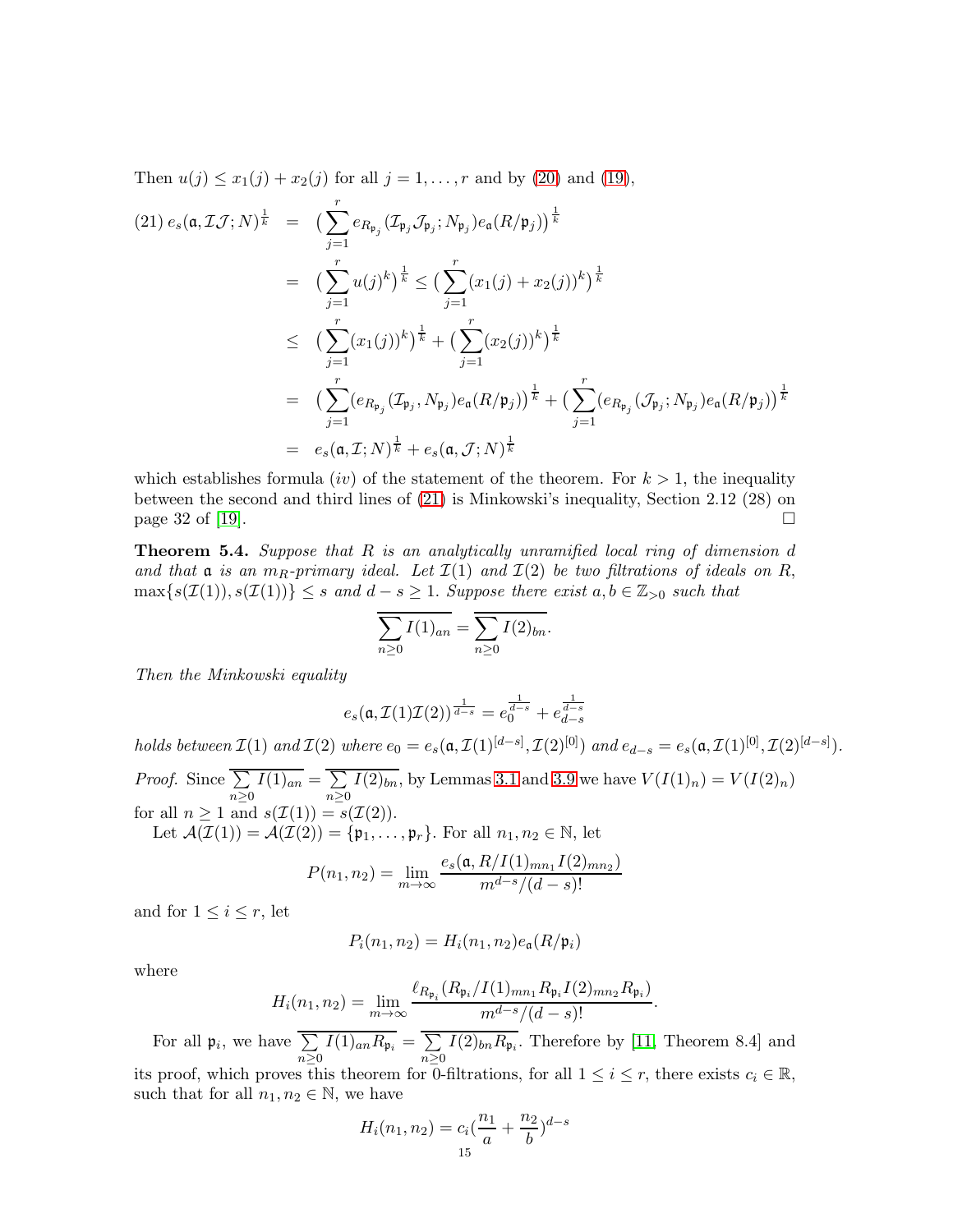and hence

$$
P_i(n_1, n_2) = c_i(\frac{n_1}{a} + \frac{n_2}{b})^{d-s} e_{\mathfrak{a}}(R/\mathfrak{p}_i).
$$

Using Theorem [4.5,](#page-10-8) for all  $n_1, n_2 \in \mathbb{N}$ , we get

(22) 
$$
P(n_1, n_2) = \sum_{i=1}^r P_i(n_1, n_2) = \sum_{i=1}^r c_i \left(\frac{n_1}{a} + \frac{n_2}{b}\right)^{d-s} e_{\mathfrak{a}}(R/\mathfrak{p}_i) = c\left(\frac{n_1}{a} + \frac{n_2}{b}\right)^{d-s}
$$

where  $c = \sum_{r=1}^{r}$  $\sum_{i=1} c_i e_{\mathfrak{a}}(R/\mathfrak{p}_i)$ . Therefore

$$
P(1, 1)^{\frac{1}{d-s}} = P(1, 0)^{\frac{1}{d-s}} + P(0, 1)^{\frac{1}{d-s}}.
$$

The following lemma is well known. We provide a proof for the convenience of the reader. Our proof is an outline of the proof in [\[15,](#page-30-14) Lemma 14, page 8].

<span id="page-15-1"></span>**Lemma 5.5.** Let R be a d-dimensional local ring and let  $I_i \subseteq J_i$  be m-primary ideals for  $i = 1, \ldots, d$ . Then

$$
e(I_1^{[1]},\ldots,I_d^{[1]}) \geq e(J_1^{[1]},\ldots,J_d^{[1]}).
$$

*Proof.* It is enough to prove the statement when  $I_1 = J_1, \ldots, I_{d-1} = J_{d-1}$ , and  $I_d \subseteq J_d$ . If  $d = 1$ , then  $\ell(R/I_1^n) \geq \ell(R/J_1^n)$ , so necessarily  $e(I_1) \geq e(J_1)$ . Now let  $d > 1$ . We  $u = 1$ , then  $\epsilon (n/1) \geq \epsilon (n/3)$ , so hecessarily  $\epsilon (1) \geq \epsilon (3)$ . Now let  $u > 1$ . We may assume that R has an infinite residue field. Then for a general element  $a \in I_1 = J_1$ ,  $e(I_1^{[1]}$  $I_1^{[1]}, \ldots, I_d^{[1]}; R) = e(I_2^{[1]}$  $\mathcal{I}_2^{[1]}, \ldots, \mathcal{I}_d^{[1]}; R/(a)$  and  $e(J_1^{[1]})$  $J_1^{[1]},\ldots,J_d^{[1]};R) = e(J_2^{[1]}$  $J_d^{[1]}, \ldots, J_d^{[1]}; R/(a)).$ We are done by induction on  $d$ .

**Definition 5.6.** Suppose that  $\mathcal{I} = \{I_i\}$  is a filtration of ideals on a local ring R. Fix  $a \in \mathbb{Z}_+$ . The a-th truncated filtration  $\mathcal{I}_a = \{I_{a,i}\}\$  of  $\mathcal I$  is defined by

$$
I_{a,n} = \begin{cases} I_n & \text{if } n \le a \\ \sum_{\substack{i,j>0 \\ i+j=n}} I_{a,i} I_{a,j} & \text{if } n > a. \end{cases}
$$

<span id="page-15-0"></span>**Lemma 5.7.** Let R be a d-dimensional local ring, a be an  $m_R$ -primary ideal,  $\mathcal{I}(i)$  =  ${I(i)_n}$  and  $\mathcal{J}(i) = {J(i)_n}$  be filtrations of ideals on R for  $1 \leq i \leq r$  with  $J(i)_n \subset I(i)_n$ for all  $1 \leq i \leq r$  and  $n \geq 1$ . Let N be a finitely generated R-module.

(i) Suppose dim  $N(\hat{R}) < d$  and  $\mathcal{I}(i)$ ,  $\mathcal{J}(i)$  are filtrations of R by  $m_R$ -primary ideals. Then

$$
e_R(\mathcal{I}(1)^{[d_1]},\ldots,\mathcal{I}(r)^{[d_r]};N) \leq e_R(\mathcal{J}(1)^{[d_1]},\ldots,\mathcal{J}(r)^{[d_r]};N).
$$

(ii) Suppose R is analytically unramified and  $\max\{s(\mathcal{J}(1)), \ldots, s(\mathcal{J}(r))\} \leq s \leq d$ . Then  $e_s(\mathfrak{a}, \mathcal{I}(1)^{[d_1]}, \ldots, \mathcal{I}(r)^{[d_r]}; N) \leq e_s(\mathfrak{a}, \mathcal{J}(1)^{[d_1]}, \ldots, \mathcal{J}(r)^{[d_r]}; N).$ 

*Proof.* (i) For all  $a \in \mathbb{Z}_+$ , consider the a-th truncated filtrations  $\mathcal{I}_a(i) = \{I_a(i)_m\}$  and  $\mathcal{J}_a(i) = \{J_a(i)_m\}$  for all  $1 \leq i \leq r$ . Given  $a \in \mathbb{Z}_+$ , there exists  $f_a \in \mathbb{Z}_+$  such that  $I_a(i)_{f_a m} = (I_a(i)_{f_a})^m$  and  $J_a(i)_{f_a m} = (J_a(i)_{f_a})^m$  for all  $m \geq 0$  and  $i = 1, \ldots, r$ . Define

 $\Box$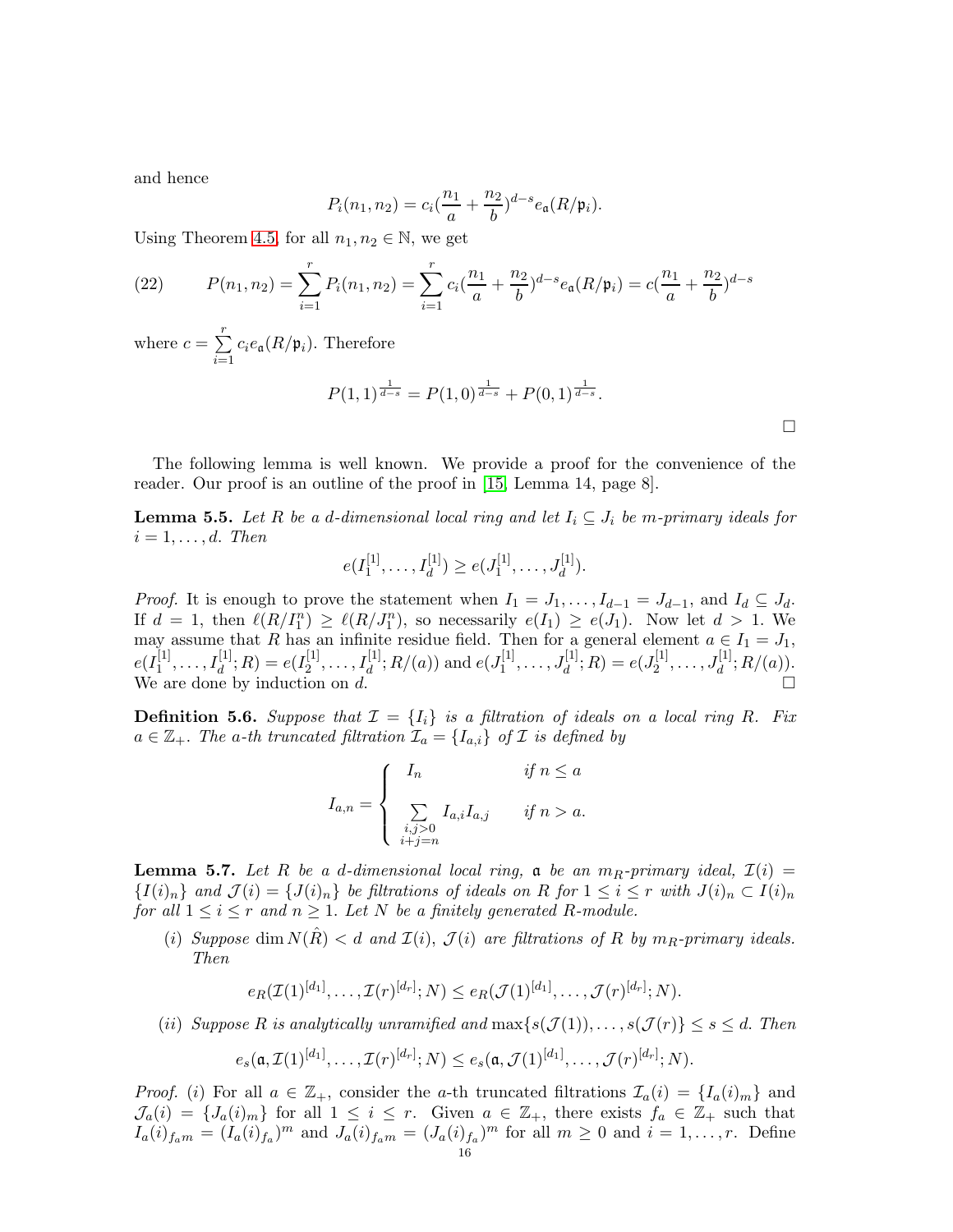filtrations of R by  $m_R$ -primary ideals by  $\tilde{\mathcal{I}}_a(i) = \{I_a(i)_{f_a m}\}\$  and  $\tilde{\mathcal{J}}_a(i) = \{J_a(i)_{f_a m}\}\$  for all  $1 \leq i \leq r$ . Then by [\[13,](#page-30-1) Proposition 6.2], [13, Lemma 3.2] and Lemma [5.5,](#page-15-1)

$$
e_R(\mathcal{I}(1)^{[d_1]}, \dots, \mathcal{I}(r)^{[d_r]}; N) = \lim_{a \to \infty} e_R(\mathcal{I}_a(1)^{[d_1]}, \dots, \mathcal{I}_a(r)^{[d_r]}; N)
$$
  
\n
$$
= \lim_{a \to \infty} \frac{1}{f_a^d} e_R(\tilde{\mathcal{I}}_a(1)^{[d_1]}_1, \dots, \tilde{\mathcal{I}}_a(r)^{[d_r]}; N)
$$
  
\n
$$
\leq \lim_{a \to \infty} \frac{1}{f_a^d} e_R(\tilde{\mathcal{J}}_a(1)^{[d_1]}_1, \dots, \tilde{\mathcal{J}}_a(r)^{[d_r]}; N)
$$
  
\n
$$
= \lim_{a \to \infty} e_R(\mathcal{J}_a(1)^{[d_1]}, \dots, \mathcal{J}_a(r)^{[d_r]}; N)
$$
  
\n
$$
= e_R(\mathcal{J}(1)^{[d_1]}, \dots, \mathcal{J}(r)^{[d_r]}; N).
$$

 $(ii)$  This follows from Theorem [4.5](#page-10-8) and part  $(i)$  of this Lemma.

$$
\qquad \qquad \Box
$$

In [\[28,](#page-31-18) Section 1] and [\[21,](#page-31-19) Proposition 3.11], a multiplicity  $e(\mathfrak{a}, I)$  is defined for ideals  $\mathfrak{a}$ and I in a local ring R such that  $\mathfrak{a} + I$  is  $m_R$ -primary, by

(23) 
$$
e(\mathfrak{a}, I) = \sum_{\mathfrak{p}} e_{R_{\mathfrak{p}}}(I_{\mathfrak{p}}) e_{\mathfrak{a}}(R/\mathfrak{p}),
$$

where the sum is over prime ideals  $\mathfrak p$  in R which contain I and such that

<span id="page-16-1"></span><span id="page-16-0"></span> $\dim R/\mathfrak{p} = \dim R/I$  and  $\dim R_{\mathfrak{p}} = \dim R - \dim R/I$ .

We generalize equation  $(23)$  to filtrations. Suppose that R is an analytically unramified local ring of dimension d and  $\mathcal I$  is a filtration of ideals on R. Let  $s = s(\mathcal I)$ . Suppose a is an ideal in R such that  $\mathfrak{a} + I_1$  is  $m_R$ -primary. We define

(24) 
$$
e(\mathfrak{a}, \mathcal{I}) = \sum_{\mathfrak{p}} e_{R_{\mathfrak{p}}}(\mathcal{I}_{\mathfrak{p}}) e_{\mathfrak{a}}(R/\mathfrak{p}),
$$

where the sum is over all  $\mathfrak{p} \in \text{Spec}(R)$  such that  $\dim R/\mathfrak{p} = s$  and  $\dim R_{\mathfrak{p}} = d - s$ .

We have the following formula relating equations [\(23\)](#page-16-0) and [\(24\)](#page-16-1):

(25) 
$$
e(\mathfrak{a}, \mathcal{I}) = \lim_{m \to \infty} \frac{e(\mathfrak{a}, I_m)}{m^{d-s}}.
$$

To prove this formula, we observe that for all  $m, n \geq 1$ ,

$$
\operatorname{Min}(R/I_n) \cap \{p \in \operatorname{Spec}(R) : \dim R/\mathfrak{p} = s \text{ and } \dim R_{\mathfrak{p}} = d - s\}
$$

$$
= \mathrm{Min}(R/I_m) \cap \{p \in \mathrm{Spec}(R) : \dim R/\mathfrak{p} = s \text{ and } \dim R_{\mathfrak{p}} = d - s\},\
$$

so that the limit

$$
\lim_{m \to \infty} \frac{e(\mathfrak{a}, I_m)}{m^{d-s}} = \sum_{\mathfrak{p}} \lim_{m \to \infty} \frac{e_{R_{\mathfrak{p}}}(I_m R_{\mathfrak{p}})}{m^{d-s}} e_{\mathfrak{a}}(R/\mathfrak{p})
$$

$$
= \sum_{\mathfrak{p}} \lim_{n \to \infty} \frac{\ell_{R_{\mathfrak{p}}}(R_{\mathfrak{p}}/I_n R_{\mathfrak{p}})}{n^{d-s}/(d-s)!} e_{\mathfrak{a}}(R/\mathfrak{p})
$$

$$
= \sum_{\mathfrak{p}} e_{R_{\mathfrak{p}}}(\mathcal{I}_{\mathfrak{p}}) e_{\mathfrak{a}}(R/\mathfrak{p})
$$

exists, where the second equality follows from [\[8,](#page-30-4) Theorem 6.5] and the sum is over all  $\mathfrak{p} \in \text{Spec}(R)$  such that  $\dim R/\mathfrak{p} = s$  and  $\dim R_{\mathfrak{p}} = d - s$ .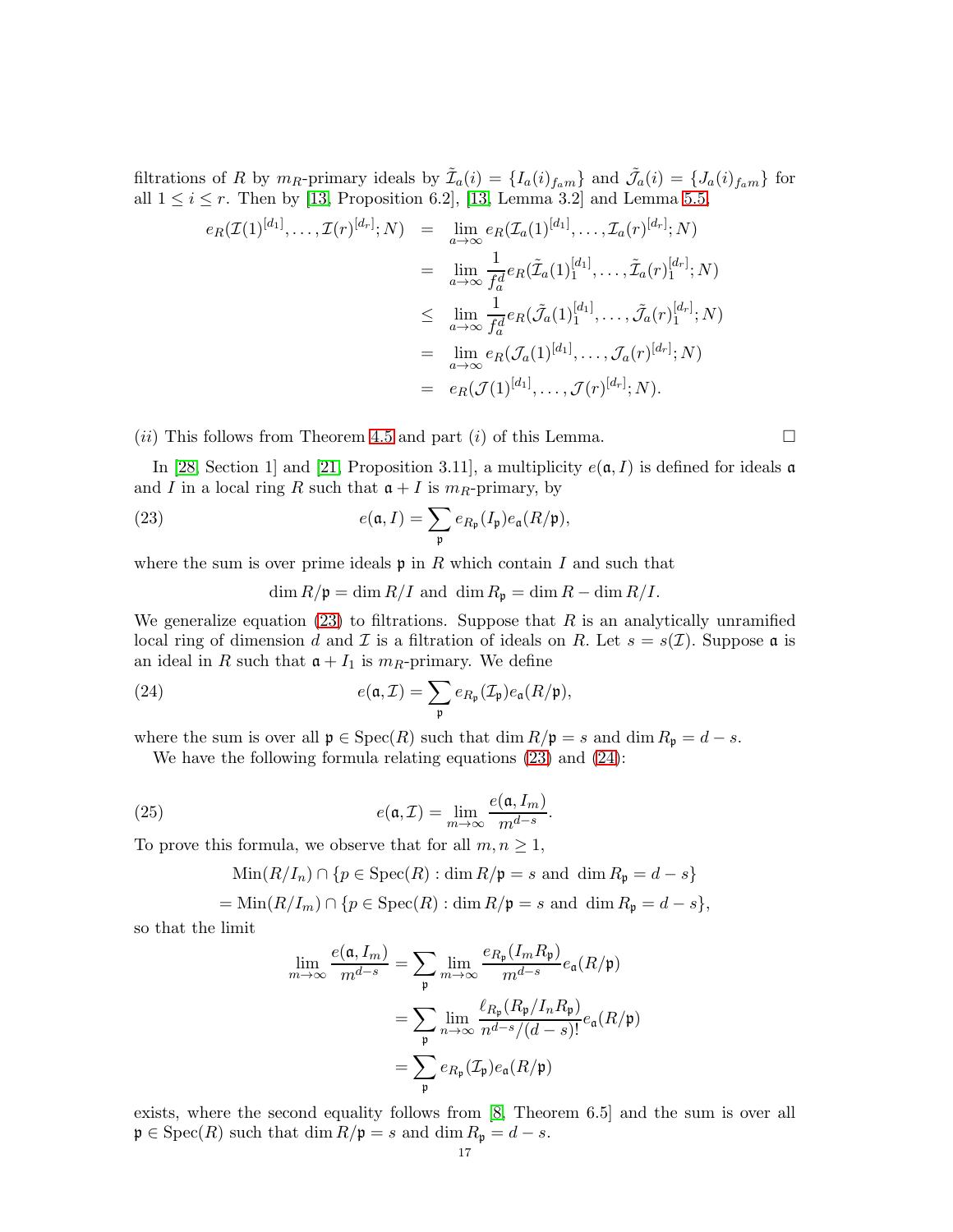Let  $\mathcal I$  be a filtration of ideals on a local ring R. We say  $x_1, \ldots, x_{s(\mathcal{I})}$  is a system of parameters of *I* if  $x_1 + I_n, \ldots, x_{s(\mathcal{I})} + I_n$  is a system of parameters of  $R/I_n$  for each  $n \geq 1$ . Note that if  $x_1, \ldots, x_t$  is a part of system of parameters of  $\mathcal I$  then  $\{I_n + (x_1, \ldots, x_t)\}$  is a filtration and thus  $V(I_m + (x_1, ..., x_t)) = V(I_n + (x_1, ..., x_t))$  for all  $m, n \ge 1$ .

**Remark 5.8.** Let R be a Regular local ring of dimension  $d \geq 1$ , I be a filtration of ideals on  $R$  which is not an  $m_R$ -filtration. Then using the prime avoidance lemma, we can choose elements  $x_i \in m_R \setminus m_R^2 \bigcup \text{Min}(R/I_1 + (x_1, \ldots, x_{i-1}))$  for all  $1 \leq i \leq s(\mathcal{I})$  and  $x_0 = 0$ . Then  $x_1, \ldots, x_{s(\mathcal{I})}$  is a system of parameters of  $\mathcal I$  such that  $x_1, \ldots, x_{s(\mathcal{I})}$  is a part of regular system of parameters of R. Define  $\underline{x} = x_1, \ldots, x_{s(\mathcal{I})}$ . Therefore  $R/\underline{x}R$  is a regular local ring and hence  $e_{R/xR}(\mathcal{J})$  is well-defined where  $\mathcal{J} = \{J_n = I_n(R/\underline{x}R)\}.$ 

In [\[22\]](#page-31-17) and [\[28,](#page-31-18) formula (2.1), page 118], the following inequality is given. Suppose that I is an ideal in a local ring R. Let  $s = \dim R/I$ . Suppose that  $\underline{x} = x_1, \ldots, x_s$  is part of a system of parameters in R and that the image of  $\underline{x}$  in  $R/I$  is a system of parameters. Then

(26) 
$$
e(\underline{x}R, I) \leq e_{R/\underline{x}R}(I).
$$

In the following proposition, we generalize this inequality to filtrations.

<span id="page-17-0"></span>**Proposition 5.9.** Let R be an analytically unramified local ring of dimension  $d \geq 1$ , I be a filtration of ideals on R which is not an  $m_R$ -filtration and  $x_1, \ldots, x_{s(\mathcal{I})}$  is a system of parameters of  $\mathcal I$  such that  $\dim(N(R/\underline{x}R)) < \dim R/\underline{x}R$  (e.g. R is a Regular local ring and  $x_1, \ldots, x_{s(\mathcal{I})}$  is a system of parameters of  $\mathcal I$  such that  $x_1, \ldots, x_{s(\mathcal{I})}$  is a part of regular system of parameters of R) where  $N(R/\underline{x}R)$  is the nilradical of  $R/\underline{x}R$ . Let  $\underline{x} = x_1, \ldots, x_{s(\mathcal{I})}.$  Then for  $\mathcal{J} = \{J_n = I_n(R/\underline{x}R)\},$ 

<span id="page-17-1"></span>
$$
e(\underline{x}R,\mathcal{I}) \le e_{R/\underline{x}R}(\mathcal{J}).
$$

*Proof.* Let  $\mathcal{I}_a$  denote the a-th truncated filtration of  $\mathcal I$  for all  $a \geq 1$  and  $\mathfrak p$  be a prime ideal in R. Then  $\mathcal{I}_a(R/\underline{x}R) = \{I_{a,n}(R/\underline{x}R)\}\$  and  $\mathcal{I}_aR_\mathfrak{p} = \{I_{a,n}R_\mathfrak{p}\}\$  are the a-th truncated filtrations of  $\mathcal{I}_a(R/\underline{x}R)$  and  $\mathcal{I}_aR_p$  respectively for all  $a \geq 1$ . Since for each  $a \geq 1$ ,  $\mathcal{I}_a$ ,  $\mathcal{I}_a(R/\underline{x}R)$  and  $\mathcal{I}_aR_p$  are Noetherian filtrations there exists an integer  $f_a \geq 1$  such that  $I_{a,nf_a} = I_{a,f_a}^n$ ,  $I_{a,nf_a}(R/\underline{x}R) = I_{a,f_a}^n(R/\underline{x}R)$  and  $I_{a,nf_a}R_p = I_{a,f_a}^nR_p$  for all  $n \ge 1$ . Also note that  $s(\mathcal{I}) = s(\{I_{a,f_a}^n\})$ . Then summing over prime ideals  $\mathfrak{p}$  with  $\dim R/\mathfrak{p} = s(\mathcal{I})$  and  $\dim R_{\mathfrak{p}} = d - s(\mathcal{I}),$  we have

$$
e(\underline{x}R, \mathcal{I}) = \sum_{\mathfrak{p}} e_{R_{\mathfrak{p}}}(\mathcal{I}_{\mathfrak{p}}) e_{\underline{x}R}(R/\mathfrak{p}) = \sum_{\mathfrak{p}} \lim_{a \to \infty} e_{R_{\mathfrak{p}}}(\mathcal{I}_{a}R_{\mathfrak{p}}) e_{\underline{x}R}(R/\mathfrak{p})
$$
  
\n
$$
= \sum_{\mathfrak{p}} \lim_{a \to \infty} \frac{1}{f_a^{d-s(\mathcal{I})}} e_{R_{\mathfrak{p}}}(I_{a,f_a}R_{\mathfrak{p}}) e_{\underline{x}R}(R/\mathfrak{p})
$$
  
\n
$$
= \lim_{a \to \infty} \frac{1}{f_a^{d-s(\mathcal{I})}} \sum_{\mathfrak{p}} e_{R_{\mathfrak{p}}}(I_{a,f_a}R_{\mathfrak{p}}) e_{\underline{x}R}(R/\mathfrak{p})
$$
  
\n
$$
= \lim_{a \to \infty} \frac{1}{f_a^{d-s(\mathcal{I})}} e(\underline{x}R, I_{a,f_a})
$$
  
\n
$$
\leq \lim_{a \to \infty} \frac{1}{f_a^{d-s(\mathcal{I})}} e(I_{a,f_a}(R/\underline{x}R))
$$
  
\n
$$
= \lim_{a \to \infty} e(\mathcal{I}_a(R/\underline{x}R)) = e(\mathcal{I}(R/\underline{x}R))
$$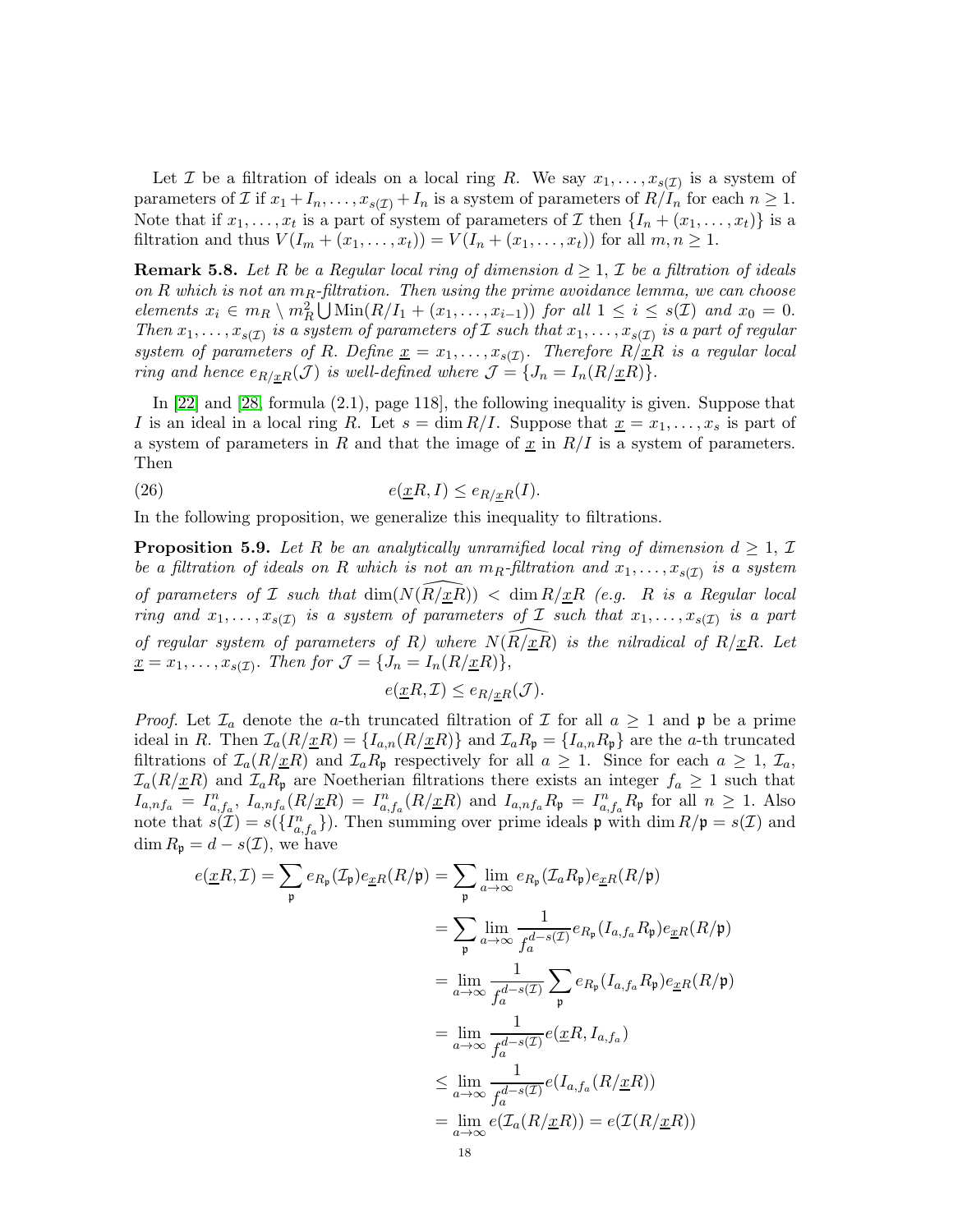where the equalities on the first and last lines are by [\[13,](#page-30-1) Proposition 6.2] and the inequality follows from  $(26)$ .

#### 6. divisorial filtrations

<span id="page-18-0"></span>Let R be a local domain of dimension d with quotient field K. Let  $\nu$  be a discrete valuation of K with valuation ring  $\mathcal{O}_{\nu}$  and maximal ideal  $m_{\nu}$ . Suppose that  $R \subset \mathcal{O}_{\nu}$ . Then for  $n \in \mathbb{N}$ , define valuation ideals

$$
I(\nu)_n = \{ f \in R \mid \nu(f) \ge n \} = m_{\nu}^n \cap R.
$$

A divisorial valuation of R ([\[39,](#page-31-2) Definition 9.3.1]) is a valuation  $\nu$  of K such that if  $\mathcal{O}_{\nu}$ is the valuation ring of  $\nu$  with maximal ideal  $\mathfrak{m}_{\nu}$ , then  $R \subset V_{\nu}$  and if  $\mathfrak{p} = \mathfrak{m}_{\nu} \cap R$  then  $trdeg_{\varkappa(\mathfrak{p})}\n\times(\nu) = \text{ht}(\mathfrak{p}) - 1$ , where  $\varkappa(\mathfrak{p})$  is the residue field of  $R_{\mathfrak{p}}$  and  $\varkappa(\nu)$  is the residue field of  $V_{\nu}$ .

By [\[39,](#page-31-2) Theorem 9.3.2], the valuation ring of every divisorial valuation  $\nu$  is Noetherian, hence is a discrete valuation.

**Lemma 6.1.** Suppose that R is an excellent local domain. Then a valuation  $\nu$  of the quotient field K of R which is nonnegative on R is a divisorial valuation of R if and only if the valuation ring  $\mathcal{O}_{\nu}$  is essentially of finite type over R.

Proof. Since an excellent local domain is analytically unramified, the only if direction follows from [\[39,](#page-31-2) Theorem 9.3.2]. Now we establish the if direction. Since  $\mathcal{O}_{\nu}$  is essentially of finite type over  $R$ , there exists a finite type  $R$ -algebra  $S$  and a prime ideal  $Q$  in  $S$ such that S is a sub R-algebra of  $\mathcal{O}_{\nu}$  and  $S_Q = \mathcal{O}_{\nu}$ . Since an excellent local domain is universally catenary, the dimension equality (c.f. [\[39,](#page-31-2) Theorem B.3.2.]) holds. Since a Noetherian valuation ring is a discrete valuation ring (c.f. [\[39,](#page-31-2) Corollary 6.4.5]) it has dimension 1, so that  $\text{ht}(Q) = 1$ , from which it follows that  $\nu$  is a divisorial valuation.  $\Box$ 

Suppose that  $s \in \mathbb{N}$ . An s-valuation of R is a divisorial valuation of R such that  $\dim R/p = s$  where  $p = m_{\nu} \cap R$ .

A divisorial filtration of R is a filtration  $\mathcal{I} = \{I_m\}$  such that there exist divisorial valuations  $\nu_1, \ldots, \nu_r$  and  $a_1, \ldots, a_r \in \mathbb{R}_{\geq 0}$  such that for all  $m \in \mathbb{N}$ ,

<span id="page-18-1"></span>
$$
I_m = I(\nu_1)_{\lceil ma_1\rceil} \cap \cdots \cap I(\nu_r)_{\lceil ma_r\rceil}.
$$

A divisorial filtration is called integral (rational) if  $a_i \in \mathbb{Z}_{\geq 0}$  for all  $i$  ( $a_i \in \mathbb{Q}_{\geq 0}$  for all i).

An s-divisorial filtration of R is a filtration  $\mathcal{I} = \{I_m\}$  such that there exist s-valuations  $\nu_1, \ldots, \nu_r$  and  $a_1, \ldots, a_r \in \mathbb{R}_{\geq 0}$  such that for all  $m \in \mathbb{N}$ ,

(27) 
$$
I_m = I(\nu_1)_{\lceil ma_1 \rceil} \cap \cdots \cap I(\nu_r)_{\lceil ma_r \rceil}.
$$

Observe that the trivial filtration  $\mathcal{I} = \{I_m\}$ , defined by  $I_m = R$  for all m, is a degenerate case of a divisorial filtration and is a degenerate case of an s-divisorial filtration for all s. The nontrivial 0-divisorial filtrations are the divisorial  $m_R$ -filtrations of [\[11\]](#page-30-5).

We will often denote a divisorial filtration  $\mathcal I$  on a local domain R by  $\mathcal I = \mathcal I(D)$ , even when R is not excellent and there does not exist a representation of  $\mathcal I$  as defined before Theorem [6.7.](#page-20-0)

Even when that  $a_i$  are required to be positive for all i, the expression [\(27\)](#page-18-1) of a divisorial filtration is far from unique. The following example follows from [\[12,](#page-30-15) Theorem 4.1].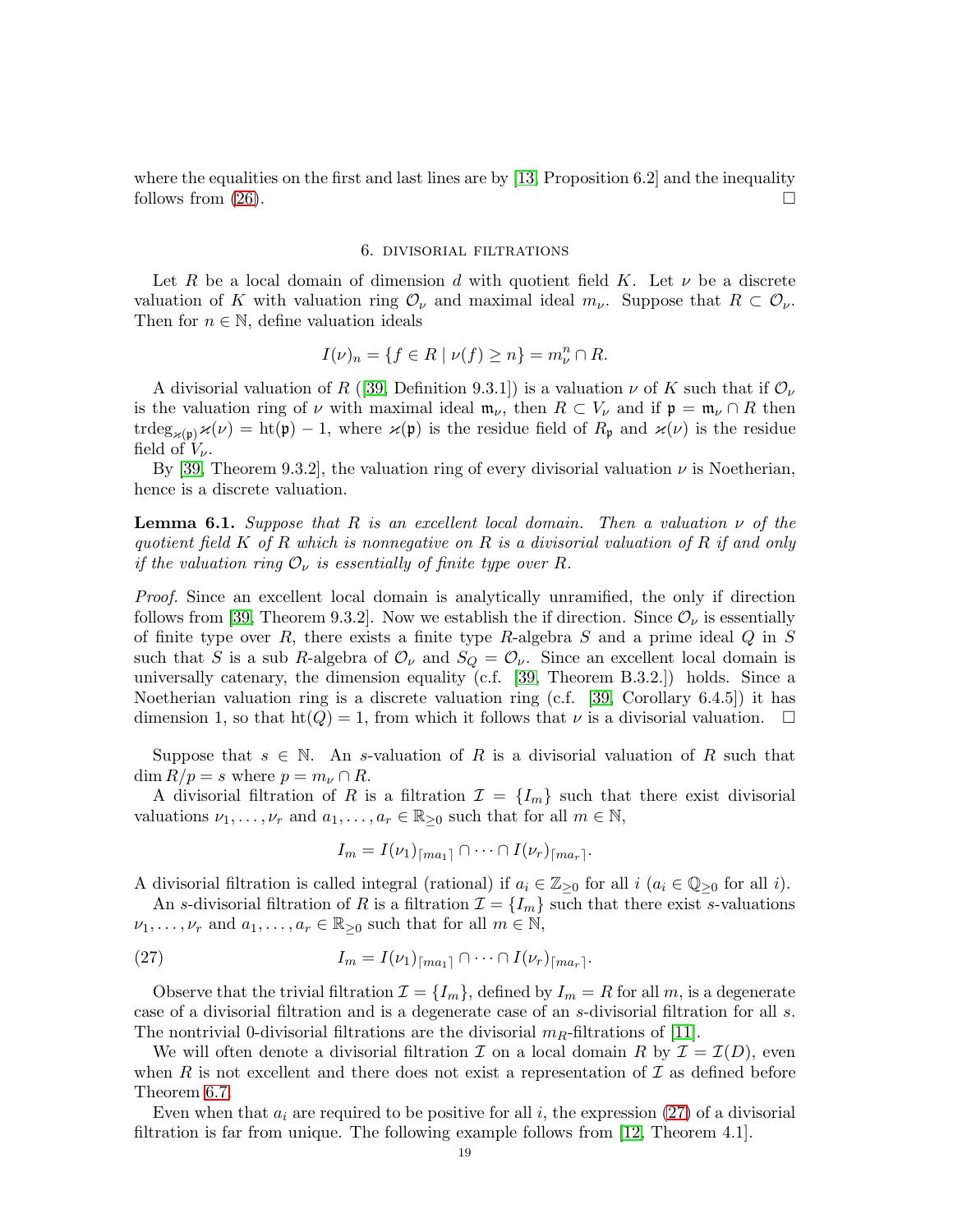**Example 6.2.** There exist 0-valuations  $\nu_1$  and  $\nu_2$  on a normal 3-dimensional local ring R which is essentially of finite type over an arbitrary algebraically closed field k, such that if  $a_1, a_2, b_1, b_2 \in \mathbb{N}$  and  $a_1 < \left(\frac{3}{9} \right)$  $\frac{6}{9-\sqrt{3}}$  $\big) a_2$ , then

$$
I(\nu_1)_{\lceil ma_1\rceil} \cap I(\nu_2)_{\lceil ma_2\rceil} = I(\nu_1)_{\lceil mb_1\rceil} \cap I(\nu_2)_{\lceil mb_2\rceil}
$$

for all  $m \in \mathbb{N}$  if and only if  $b_2 = a_2$  and  $b_1 < \left(\frac{3}{2}\right)$  $\frac{6}{9-\sqrt{3}}$  $\bigg(a_2$ . The filtration has the largest expression as a real divisorial filtration as  $\left\{ I(\nu_1)_{\lceil m(\frac{3}{9-\sqrt{3}})a_2 \rceil} \cap I(\nu_2)_{\lceil m a_2 \rceil} \right\}$ . This divisorial filtration is not rational.

<span id="page-19-0"></span>**Lemma 6.3.** If  $\mathcal{I}(D)$  is a divisorial filtration, then  $R[\mathcal{I}(D)] = \overline{R[\mathcal{I}(D)]}$  is integrally closed.

The proof of Lemma [6.3](#page-19-0) for  $m_R$ -filtrations in [\[11,](#page-30-5) Lemma 5.7] extends immediately to arbitrary divisorial filtrations.

We will use the following form of the valuative criterion of properness. The proposition is an immediate consequence of [\[20,](#page-30-16) Theorem II.4.7].

<span id="page-19-1"></span>**Proposition 6.4.** Suppose that  $R$  is a Noetherian domain with quotient field  $K$  and that I is a nonzero ideal of R. Let  $\pi : X \to \text{Spec}(R)$  be the blow up of I. Suppose that  $\mathcal{O}_{\nu}$  is a valuation ring of K such that  $R \subset \mathcal{O}_{\nu}$ . Let  $\mathfrak{p} = m_{\nu} \cap R$ . Then there exists a unique (not necessarily closed) point  $\alpha$  of X such that  $\mathcal{O}_{\nu}$  dominates  $S = \mathcal{O}_{X,\alpha}$ . We have that S dominates  $R_p$ ; that is,  $\pi(\alpha) = \mathfrak{p} \in Spec(R)$ .

<span id="page-19-2"></span>**Lemma 6.5.** Let R be an excellent local domain and  $\nu_1, \ldots, \nu_t$  be s-valuations of R with associated centers  $\mathfrak{p}_i = m_{\nu_i} \cap R$  on R for all  $1 \leq i \leq t$ . Then there exists an ideal K of R such that the associated primes of R are the  $\mathfrak{p}_i$  and if  $\varphi : X \to Spec(R)$  is the normalization of the blowup of K, then there exist prime Weil divisors  $E_1, \ldots, E_t$  on X such that  $\mathcal{O}_{X,E_i} = \mathcal{O}_{\nu_i}$  for  $1 \leq i \leq t$ .

*Proof.* After reindexing the  $\mathfrak{p}_i$  we may suppose that  $\mathfrak{p}_1, \ldots, \mathfrak{p}_r$  (with  $r \leq t$ ) are the distinct primes in the set  $\{\mathfrak{p}_1,\ldots,\mathfrak{p}_t\}$ . Then reindex the  $\nu_i$  as  $\nu_{i,j}$  for  $1 \leq j \leq \beta_i$  so that  $m_{\nu_{i,j}} \cap R =$  $\mathfrak{p}_i$  for all  $i, j$ .

It follows from Statement  $(G)$  of [\[34\]](#page-31-20) (or [\[39,](#page-31-2) Proposition 10.4.4]) that there exists a  $(\mathfrak{p}_i)_{\mathfrak{p}_i}$ -primary ideal  $J_{i,j}$  of  $R_{\mathfrak{p}_i}$  such that if  $\varphi_{i,j} : X_{i,j} \to \text{Spec}(R_{\mathfrak{p}_i})$  is the normalization of the blowup of  $J_{i,j}$ , then  $\mathcal{O}_{\nu_{i,j}}$  is a local ring of a prime Weil divisor on  $X_{i,j}$ . Let  $J_i = \prod_j J_{i,j}$ and  $\varphi_i: X_i \to \text{Spec}(R_{\mathfrak{p}_i})$  be the normalization of the blow up of  $J_i$ .

We will now show that  $\mathcal{O}_{\nu_{i,j}}$  is a local ring of  $X_i$  for all i. Let  $Y_{i,j}$  be the blowup of  $J_{i,j}$ and  $Y_i$  be the blowup of  $J_i$ , so that there are natural finite birational projective morphisms  $X_{i,j} \to Y_{i,j}$  and  $X_i \to Y_i$ . Let  $J_{i,j} = (a_{i,j,1}, \ldots, a_{i,j,\alpha_{i,j}})$ . The ideal sheaves  $J_{i,j} \mathcal{O}_{Y_i}$  are locally principal, since  $Y_i$  is covered by the open affine sets with the affine coordinate rings  $T_{i,k_1,...,k_{\beta_i}} = R_{\mathfrak{p}_i}[J_i/f]$  where  $f = a_{i,1,k_1} \cdots a_{i,\beta_i,k_{\beta_i}}$  for some  $k_1,...,k_{\beta_i}$ . The ideal sheaves  $J_{i,j}\mathcal{O}_{X_i}$  are thus locally principal, since  $X_i$  is covered by the open affine sets with the affine coordinate rings  $S_{i,k_1,...,k_{\beta_i}}$  where  $S_{i,k_1,...,k_{\beta_i}}$  is the normalization of  $T_{i,k_1,...,k_{\beta_i}}$ . Thus we have a birational projective morphism  $X_i \to Y_{i,j}$  for all i, j (by the universal property of blowing up, c.f. [\[20,](#page-30-16) Proposition II.7.14]). Since  $X_i$  is normal, there is a birational projective morphism  $X_i \to X_{i,j}$  for all  $i, j$ . Now for fixed  $i, j$ , by Proposition [6.4,](#page-19-1) there exists a unique local ring A of  $X_i$  such that the valuation ring  $\mathcal{O}_{\nu_{i,j}}$  dominates A.

Let B be the local ring of  $X_{i,j}$  such that A dominates B. Now B is the unique local ring of  $X_{i,j}$  which is dominated by  $\nu_{i,j}$  by Proposition [6.4.](#page-19-1) Since  $\mathcal{O}_{\nu_{i,j}}$  is a local ring of  $X_{i,j}$  we have that  $B = \mathcal{O}_{\nu_{i,j}}$  so that  $\mathcal{O}_{\nu_{i,j}} = A$  is a local ring of  $X_i$ .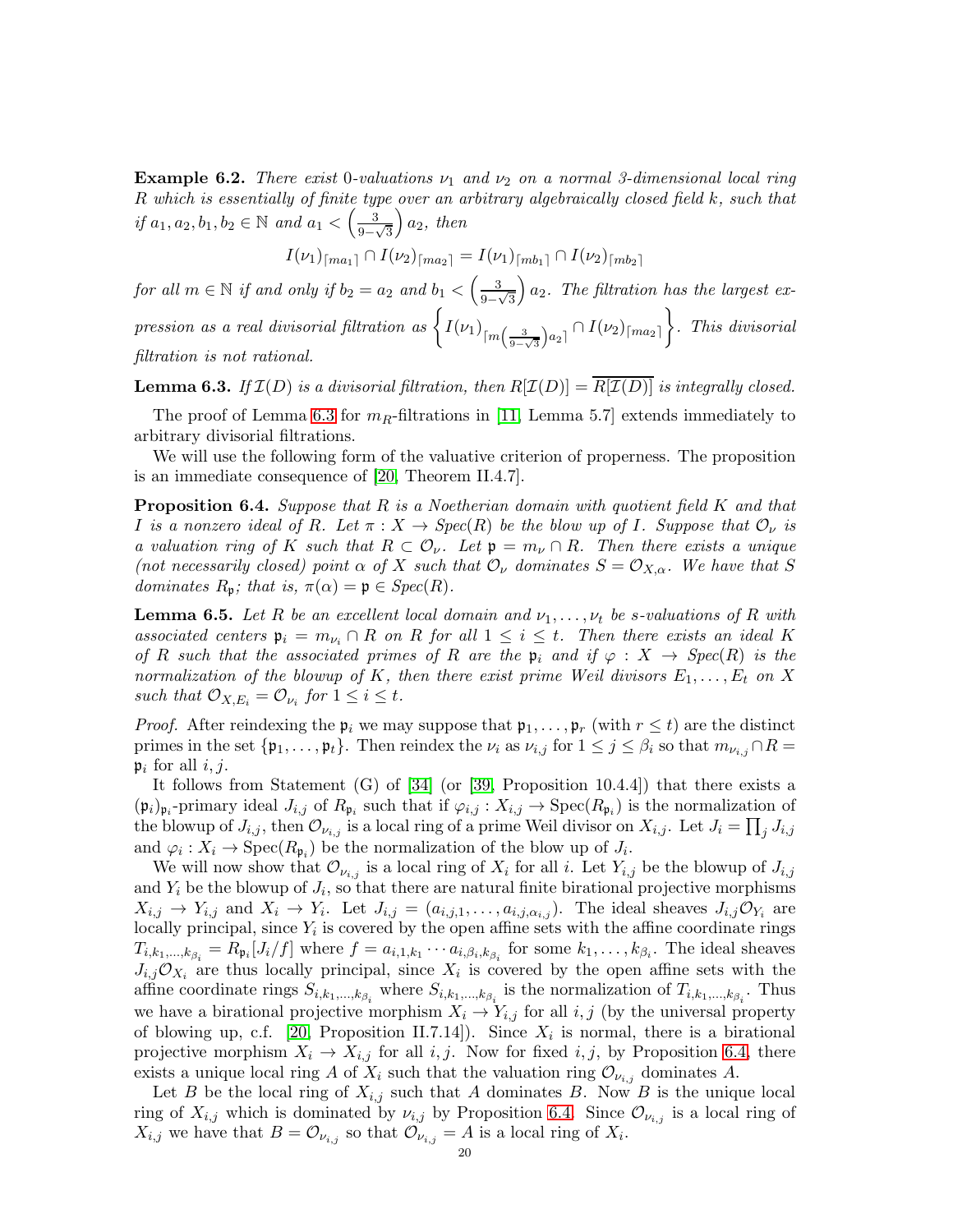For each *i*, there exists a  $\mathfrak{p}_i$ -primary ideal  $K_i$  of R such that  $(K_i)_{\mathfrak{p}_i} = J_i$ . Let  $K =$  $\bigcap_{i=1}^r K_i$ . The associated primes of K are thus  $\mathfrak{p}_1,\ldots,\mathfrak{p}_r$ . Let  $\varphi: X \to \mathrm{Spec}(R)$  be the normalization of the blowup of K.

For given i, j, there exists  $f_j \in J_i$  such that  $\mathcal{O}_{\nu_{ij}}$  is a local ring of the normalization  $T_{i,j}$ of  $R_{\mathfrak{p}_i}[J_i/f_j]$ . Since  $J_i = K_{\mathfrak{p}_i}$ , we may assume that  $f_j \in K$ , so that  $R_{\mathfrak{p}_i}[J_i/f_j] = R[K/f_j]_{\mathfrak{p}_i}$ . Let  $U_{i,j}$  be the normalization of  $R[K/f_j]$ , so that  $U_{i,j}$  is the affine coordinate ring of an open subset of X. Now  $T_{i,j}$  is the integral closure of  $R[K/f_j]_{\mathfrak{p}_j} = R_{\mathfrak{p}_i}[J_i/f_j]$ , so that  $(U_{i,j})_{\mathfrak{p}_i} = (T_{i,j})_{\mathfrak{p}_i}$ , and so  $\mathcal{O}_{\nu_{i,j}}$  is a local ring of  $U_{i,j}$ , and hence is a local ring of X.

**Remark 6.6.** If R is an excellent local domain and  $\nu_1, \ldots, \nu_t$  are divisorial valuations of R, then a slight modification of the above proof gives the weaker statement that there exists an ideal K of R such that if  $\varphi: X \to \text{Spec}(R)$  is the normalization of the blowup of K, then there exist prime Weil divisors  $E_1, \ldots, E_t$  on X such that  $\mathcal{O}_{X,E_i} = \mathcal{O}_{\nu_i}$  for  $1 \leq i \leq t$ .

As in [\[11,](#page-30-5) Chapter 5], Lemma [6.5](#page-19-2) allows us to define a representation of an s-divisorial filtration  $\mathcal{I} = \{I_m\}$  on an excllent local domain R, where

$$
I_m = I(\nu_1)_{\lceil ma_1 \rceil} \cap \cdots \cap I(\nu_t)_{\lceil ma_t \rceil}.
$$

By Lemma [6.5,](#page-19-2) we may construct a blow up  $\varphi: X \to \mathrm{Spec}(R)$  satisfying the conclusions of the lemma for  $\nu_1, \ldots, \nu_t$ . Let D be the real Weil divisor  $D = a_1 E_1 + \cdots + a_t E_t$  on X. Define

$$
I(mD) = \Gamma(X, \mathcal{O}_X(-\lceil \sum ma_iE_i \rceil) \cap R.
$$

giving a filtration  $\mathcal{I}(D) = \{I(mD)\}\$ on R. We have that

$$
I(mD) = \Gamma(X, \mathcal{O}_X(-\lceil \sum ma_iE_i\rceil) \cap R = I(\nu_1)_{\lceil ma_1\rceil} \cap \cdots \cap I(\nu_t)_{\lceil ma_t\rceil} = I_m
$$

so that  $I(mD)$  is the s-divisorial filtration  $\mathcal{I}$ .

Given a representation  $\mathcal{I}(mD)$  of an s-divisorial filtration  $\mathcal{I}$ , it is desirable sometimes to separate the prime components of  $D$  which dominate different prime ideals of  $R$ , as in the proof of Lemma [6.5.](#page-19-2)

Let  $\mathfrak{p}_1, \ldots, \mathfrak{p}_r$  be the distinct prime ideals of R which are dominated by a prime component of D. Reindex the  $E_i$  as  $E_{i,j}$ , where for each i,  $\{E_{i,j}\}$  are the prime divisors (from the set  ${E_i}$  which dominate  $\mathfrak{p}_i$ . Let  $a_{ij} \in \mathbb{R}_{>0}$  be defined so that  $D = \sum_{i,j} a_{i,j} E_{i,j}$ . Define  $D(i) = \sum_j a_{i,j} E_{i,j}$  for  $1 \le i \le r$ . Then the filtrations  $\mathcal{I}(D(i)) = \{I(mD(i))\}$  are s-divisorial filtrations on R and  $I(mD) = I(mD(1)) \cap \cdots \cap I(mD(r))$  for all  $m \geq 0$ .

<span id="page-20-0"></span>**Theorem 6.7.** Suppose that R is an excellent local domain and  $\alpha$  is an  $m_R$ -primary ideal. Let  $\mathcal{I}(D)$  be a real s-divisorial filtration and  $\mathcal I$  be an arbitrary filtration. Suppose that  $\mathcal{I}(D) \subset \mathcal{I}$ , so that  $s(\mathcal{I}) \leq s = s(\mathcal{I}(D))$ . Then  $e_s(\mathfrak{a}, \mathcal{I}(D)) = e_s(\mathfrak{a}, \mathcal{I})$  if and only if  $I(mD) = I_m$  for all  $m \geq 0$ .

*Proof.* Let  $\mathcal{I} = \{I_m\}$ . First suppose that  $I(mD) = I_m$  for all  $m \geq 0$ . Then  $e_s(\mathfrak{a}, \mathcal{I}(D)) =$  $e_s(\mathfrak{a}, \mathcal{I})$  by definition of  $e_s$ .

Now suppose that  $e_s(\mathfrak{a}, \mathcal{I}(D)) = e_s(\mathfrak{a}, \mathcal{I})$ . Let  $\varphi : X \to \text{Spec}(R)$  be a representation of the filtration  $\mathcal{I}(D)$ . There are prime ideals  $\mathfrak{p}_1, \ldots, \mathfrak{p}_r$  in R such that dim  $R/\mathfrak{p}_i = s$  for all i and X is the normalization of the blowup of an ideal K of R such that  $\mathfrak{p}_1, \ldots, \mathfrak{p}_r$  are the associated primes of K. Further,  $D = \sum_{i=1}^{r} D(i)$  is an effective Weil divisor on X such that for all *i*, all prime components E of  $D(i)$  satisfy  $m_E \cap R = \mathfrak{p}_i$ , where  $m_E$  is the maximal ideal of  $\mathcal{O}_{X,E}$ .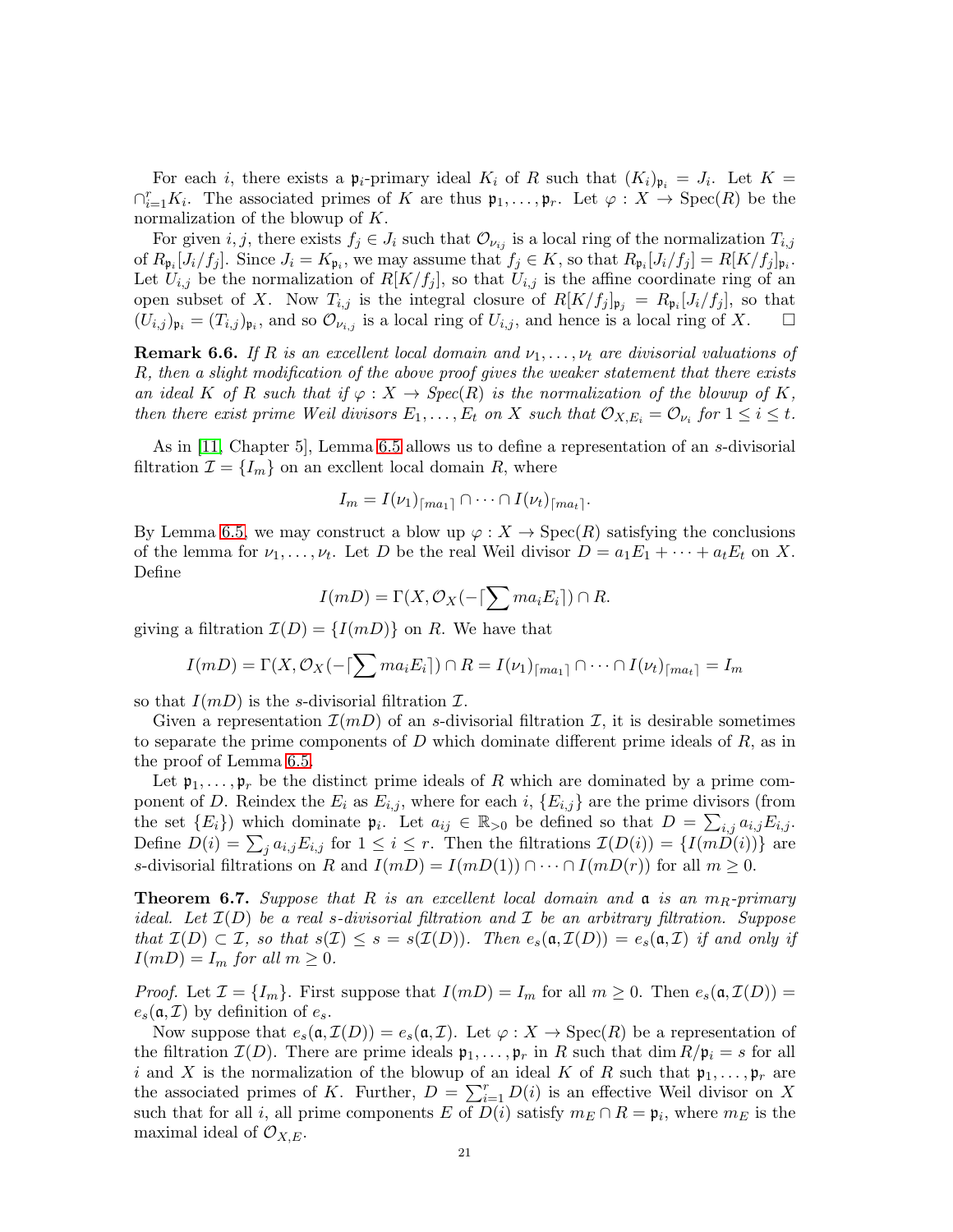Since excellent rings are universally catenary, we have by Proposition [4.2](#page-8-0) that

$$
e_s(\mathfrak{a},\mathcal{I}(D))=\sum_{i=1}^r e_{R_{\mathfrak{p}_i}}(\mathcal{I}(D)_{\mathfrak{p}_i})e_{\mathfrak{a}}(R/\mathfrak{p}_i)
$$

and since  $V(I_1) \subset V(I(D))$ , we have

$$
e_s(\mathfrak{a}, \mathcal{I}) = \sum_{i=1}^r e_{R_{\mathfrak{p}_i}}(\mathcal{I}_{\mathfrak{p}_i}) e_{\mathfrak{a}}(R/\mathfrak{p}_i).
$$

Now for all *i*, we have that  $e_{R_{\mathfrak{p}_i}}(\mathcal{I}(D)_{\mathfrak{p}_i}) \geq e_{R_{\mathfrak{p}_i}}(\mathcal{I}_{\mathfrak{p}_i})$  since  $\mathcal{I}(D)_{\mathfrak{p}_i} \subset \mathcal{I}_{\mathfrak{p}_i}$ . Thus  $e_s(\mathfrak{a},\mathcal{I}(D)) \geq$  $e_s(\mathfrak{a}, \mathcal{I})$  with equality if and only if  $e_{R_{\mathfrak{p}_i}}(\mathcal{I}(D)_{\mathfrak{p}_i}) = e_{R_{\mathfrak{p}_i}}(\mathcal{I}_{\mathfrak{p}_i})$  for all *i*.

Suppose that for some *i*,  $\mathcal{I}_{\mathfrak{p}_i}$  is a filtration of  $m_{R_{\mathfrak{p}_i}}$ -primary ideals. By [\[10,](#page-30-9) Theorem 1.4] and [\[11,](#page-30-5) Corollary 7.5],  $e_{R_{p_i}}(\mathcal{I}(D)_{\mathfrak{p}_i}) = e_{R_{\mathfrak{p}_i}}(\mathcal{I}_{\mathfrak{p}_i})$  if and only if  $\mathcal{I}(D)_{\mathfrak{p}_i} = \mathcal{I}_{\mathfrak{p}_i}$ . Also, if  $\mathcal{I}_{\mathfrak{p}_i}$  is the trivial filtration, then since  $\mathcal{I}(D)_{p_i}$  is a filtration of  $m_{R_{\mathfrak{p}_i}}$ -primary ideals, we have that  $e_{R_{\mathfrak{p}_i}}(\mathcal{I}(D)_{\mathfrak{p}_i}) > 0$  by [\[11,](#page-30-5) Proposition 5.3] while  $e_{R_{\mathfrak{p}_i}}(\mathcal{I}_{\mathfrak{p}_i}) = 0$ , so that  $e_{R_{\mathfrak{p}_i}}(\mathcal{I}_{\mathfrak{p}_i}) < e_{R_{\mathfrak{p}_i}}(\mathcal{I}(D)_{\mathfrak{p}_i})$ . Thus  $e_s(\mathfrak{a},\mathcal{I}(D)) = e_s(\mathfrak{a},\mathcal{I})$  if and only if  $I(mD)_{\mathfrak{p}_i} = (I_m)_{\mathfrak{p}_i}$  for all i and  $m \in \mathbb{N}$ . In particular, with our assumption that  $e_s(\mathfrak{a}, \mathcal{I}(D)) = e_s(\mathfrak{a}, \mathcal{I})$ , we have that

(28) 
$$
I(mD)_{\mathfrak{p}_i} = (I_m)_{\mathfrak{p}_i} \text{ for all } i \text{ and } m \in \mathbb{N}.
$$

Now each  $I(mD)$  is an intersection  $Q_1 \cap \cdots \cap Q_r$  where each  $Q_i$  is a  $\mathfrak{p}_i$ -primary ideal. Thus  $I_m = Q_1 \cap \cdots \cap Q_r \cap J$  where J is an ideal of R such that  $J \not\subset \mathfrak{p}_i$  for any i. But then  $I_m = I(mD)$  since  $I(mD) \subset I_m$ .

<span id="page-21-0"></span>**Lemma 6.8.** Suppose that R is a d-dimensional analytically unramified local ring,  $\alpha$  is an  $m_R$ -primary ideal and  $\mathcal{I}(1) = \{I(1)_i\}$  and  $\mathcal{I}(2) = \{I(2)_i\}$  are filtrations such that  $s(\mathcal{I}(1)) = s(\mathcal{I}(2)).$  Let  $s = s(\mathcal{I}(1)) = s(\mathcal{I}(2))$  and let  $e_i = e_s(\mathfrak{a}, \mathcal{I}(1)^{[d-s-i]}, \mathcal{I}(2)^{[i]})$  for  $0 \leq i \leq d - s$ . Then either

- a)  $e_0 = 0$  or  $e_{d-s} = 0$  and  $e_i = 0$  for  $0 < i < d s$  or
- b)  $e_0 > 0$  and  $e_{d-s} > 0$ .
- For all  $n_1, n_2 \in \mathbb{N}$ , let

$$
P_s(n_1, n_2) = \lim_{m \to \infty} \frac{e_s(\mathfrak{a}, R/I(1)_{mn_1}I(2)_{mn_2})}{m^{d-s}/(d-s)!} = \sum_{j=0}^{d-s} \frac{(d-s)!}{(d-s-j)!j!} e_j n_1^{d-s-j} n_2^j.
$$

Consider the following conditions.

1) 
$$
e_i^2 = e_{i-1}e_{i+1}
$$
 for  $1 \le i \le d - s - 1$ .  
\n2)  $e_i e_{d-s-i} = e_0 e_{d-s}$  for  $0 \le i \le d - s$ .  
\n3)  $e_i^{d-s} = e_0^{d-s-i} e_{d-s}^i$  for  $0 \le i \le d - s$ .  
\n4)  $e_s(\mathfrak{a}, \mathcal{I}(1)\mathcal{I}(2)))^{\frac{1}{d-s}} = e_0^{\frac{1}{d-s}} + e_{d-s}^{\frac{1}{d-s}}$ , where  $\mathcal{I}(1)\mathcal{I}(2) = \{I(1)_j I(2)_j\}$ .  
\n5)  $P_s(n_1, n_2) = \left(e_0^{\frac{1}{d-s}} n_1 + e_{d-s}^{\frac{1}{d-s}} n_2\right)^{d-s}$  for all  $n_1, n_2 \in \mathbb{N}$ .

Then the following hold.

- i) Statement 3) holds if and only if statement  $\downarrow$ ) holds.
- ii) If a) holds then the statements  $1)$  5) hold.
- iii) If the  $e_i$  are nonzero for  $0 \leq i \leq d-s$ , then the statements 1) 5) are equivalent.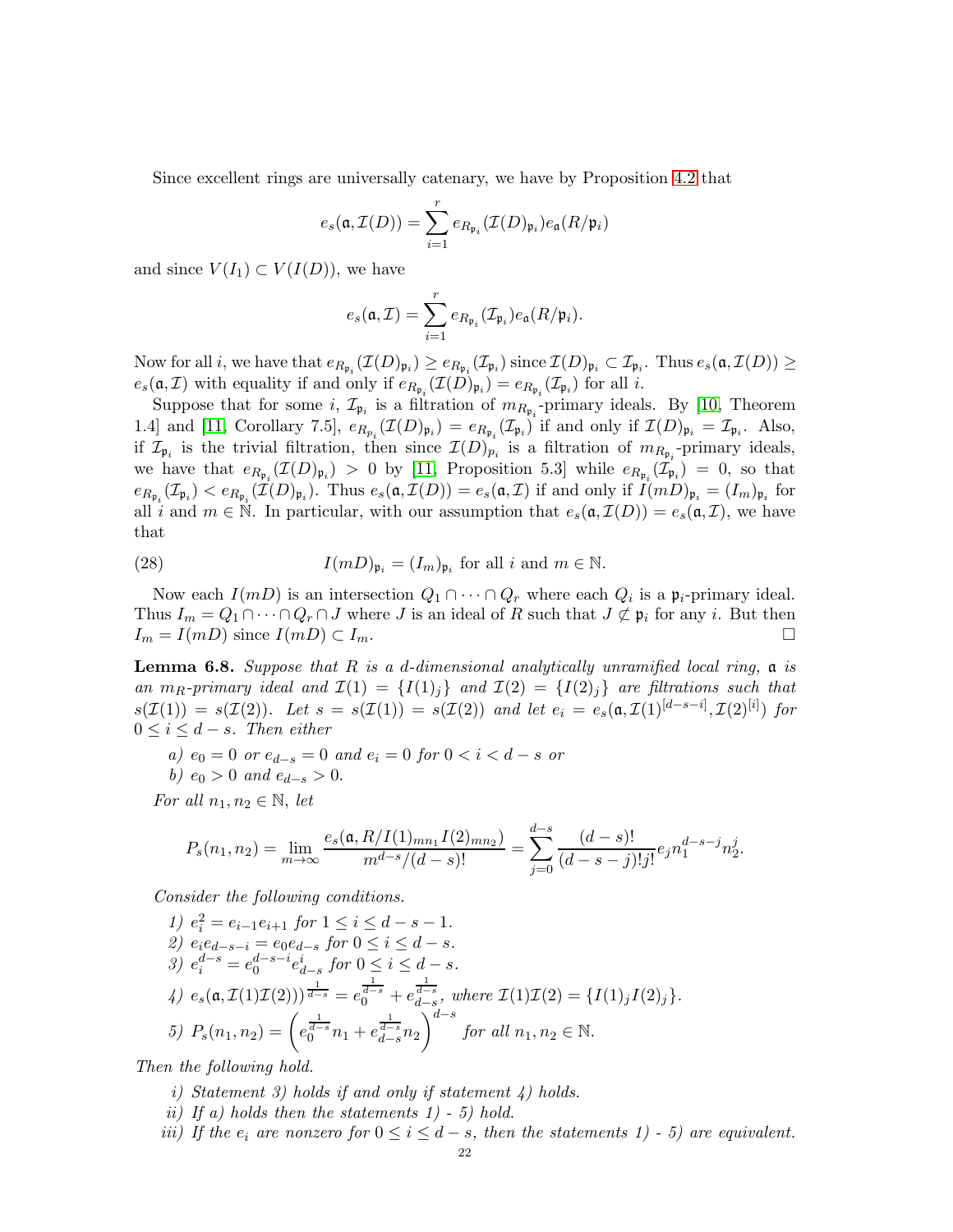Proof. We have that either a) or b) holds by the Minkowski inequalities for filtrations (Theorem [5.3\)](#page-12-0).

 $(i)$  The analysis of [\[11,](#page-30-5) Section 9] is valid for arbitrary filtrations, and shows that Statement 3) holds if and only if statement 4) holds.

ii) If a) holds, then all of the equalities  $1$ ) - 5) hold.

iii) Suppose that all  $e_i$  are nonzero. We show that all of the equalities 1) - 5) hold. The proof of [\[11,](#page-30-5) Section 9] applies here to show that conditions 1), 3), 4) and 5) are equivalent.

It remains to show that 2) is equivalent to 3). By the inequality iii) of the Minkowski inequalities for filtrations (Theorem [5.3\)](#page-12-0) we have that

<span id="page-22-1"></span>(29) 
$$
e_i^{d-s} e_{d-s-i}^{d-s} \le (e_0^{d-s-i} e_{d-s}^i)(e_0^i e_{d-s}^{d-s-i}) = e_0^{d-s} e_{d-s}^{d-s}
$$

for  $0 \leq i \leq d - s$ , and equality holds in this equation for all i if and only if equality holds in 2). Taking  $(d - s)$ -th roots, we have that equality holds in [\(29\)](#page-22-1) if and only if equality holds in 3) for  $0 \leq i \leq d - s$ .

Teissier  $[42]$  (for Cohen-Macaulay normal two-dimensional complex analytic R), Rees and Sharp [\[35\]](#page-31-6) (in dimension 2) and Katz [\[24\]](#page-31-7) (in complete generality) have shown that if R is a formally equidimensional local ring and  $I(1), I(2)$  are  $m_R$ -primary ideals then the Minkowski inequality is an equality, that is,

(30) 
$$
e_R(I(1)I(2))^{\frac{1}{d}} = e(I(1))^{\frac{1}{d}} + e(I(2))^{\frac{1}{d}},
$$

if and only if there exist positive integers  $a$  and  $b$  such that

<span id="page-22-2"></span>(31) 
$$
\sum_{n\geq 0} I(1)^{an} t^n = \sum_{n\geq 0} I(2)^{bn} t^n.
$$

If  $\mathcal{I}(1)$  and  $\mathcal{I}(2)$  are filtrations of an analytically unramified local ring R and condition [31\)](#page-22-2) holds then the Minkowski equality holds between  $\mathcal{I}(1)$  and  $\mathcal{I}(2)$  by Theorem [5.4,](#page-14-0) but the converse statement, that the Minkowski equality implies condition [\(31\)](#page-22-2) is not true for filtrations, even for  $m_R$ -filtrations in a regular local ring, as is shown in a simple example in [\[13\]](#page-30-1).

In [\[10,](#page-30-9) Theorem 1.6], it is shown that this characterization holds if  $\mathcal{I}(1)$  and  $\mathcal{I}(2)$ are bounded filtrations of  $m_R$ -primary ideals in a d-dimensional analytically irreducible or excellent local domain (s-divisorial filtrations are bounded; bounded filtrations are defined in the following Section [7\)](#page-25-0). We show here that this characterization holds for s-divisorial filtrations.

<span id="page-22-0"></span>**Theorem 6.9.** Suppose that R is a d-dimensional excellent local domain and that  $\mathfrak{a}$  is an  $m_R$ -primary ideal. Let  $\mathcal{I}(D_1)$  and  $\mathcal{I}(D_2)$  be two nontrivial integral s-divisorial filtrations. Then the Minkowski equality

$$
e_s(\mathfrak{a}, \mathcal{I}(D_1)\mathcal{I}(D_2))^{\frac{1}{d-s}} = e_0^{\frac{1}{d-s}} + e_{d-s}^{\frac{1}{d-s}}
$$

holds between  $\mathcal{I}(D_1)$  and  $\mathcal{I}(D_2)$  if and only if there exist  $a, b \in \mathbb{Z}_{>0}$  such that  $I(amD_1) =$  $I(bmD_2)$  for all  $m \in \mathbb{N}$ .

*Proof.* Let  $\varphi: X \to \text{Spec}(R)$  be a representation of the filtrations  $\mathcal{I}(D_1)$  and  $\mathcal{I}(D_2)$ ; that is, there are prime ideals  $\mathfrak{p}_1, \ldots, \mathfrak{p}_t$  in R such that  $\dim R/\mathfrak{p}_i = s$  for all i and X is the normalization of the blowup of an ideal K of R such that  $\mathfrak{p}_1, \ldots, \mathfrak{p}_t$  are the associated primes of K. Further,  $D_1 = \sum_{i=1}^{t} D_1(i)$  and  $D_2 = \sum_{i=1}^{t} D_2(i)$  are effective Weil divisors on

 $\Box$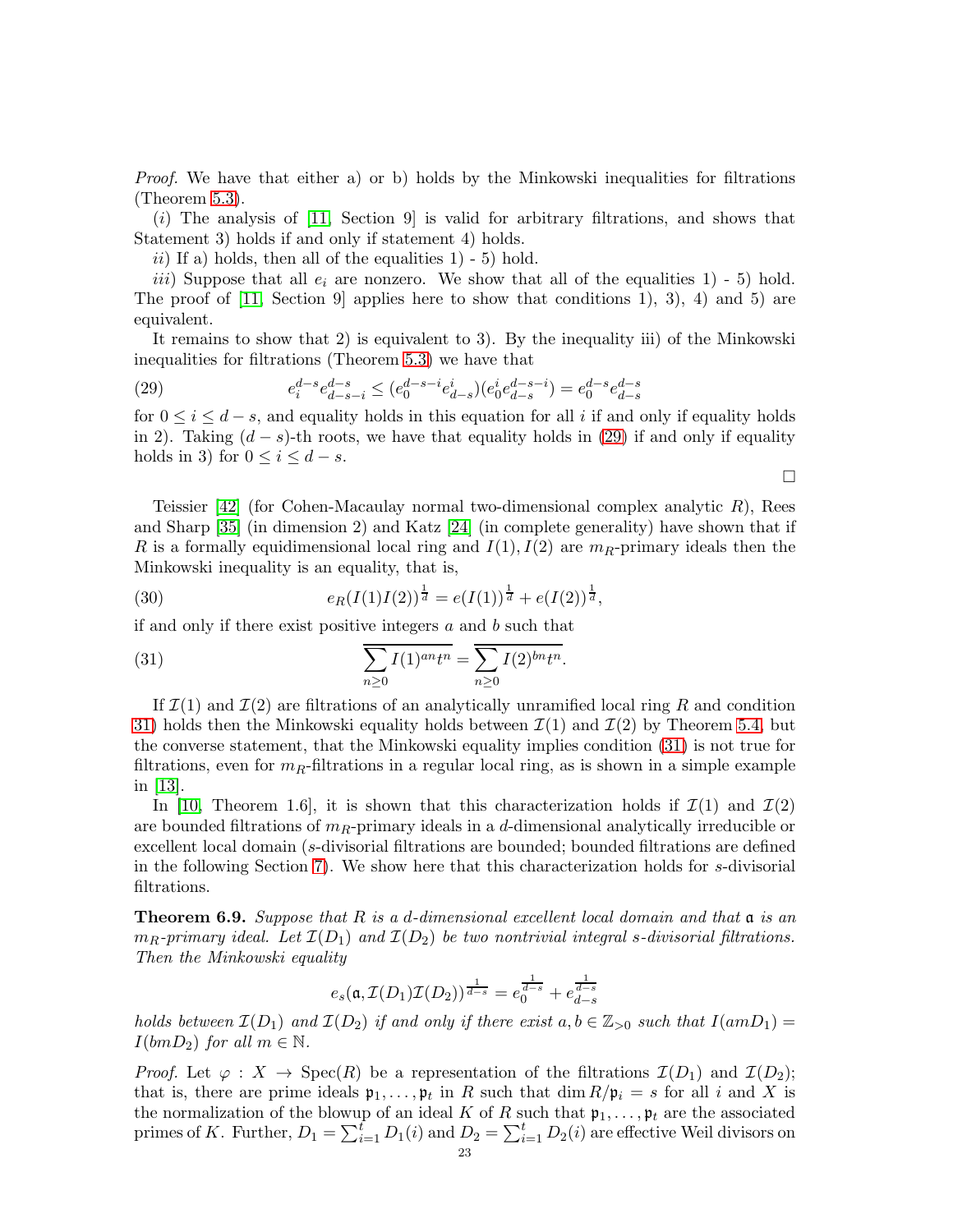X such that for all i and for  $j = 1, 2$ , all prime components E of  $D_j(i)$  satisfy  $m_E \cap R = \mathfrak{p}_i$ , where  $m_E$  is the maximal ideal of  $\mathcal{O}_{X,E}$ . Let  $\mathcal{I}(D_i(i)) = \{I(mD_i(i))\}$  be the associated divisorial s-filtrations on R.

Let

$$
P(n_1, n_2) = \lim_{m \to \infty} \frac{e_s(\mathfrak{a}, R/I(mn_1D_1)I(mn_2D_2))}{m^{d-s}/(d-s)!}
$$

and for  $1 \leq i \leq t$ , let

$$
P_i(n_1, n_2) = \lim_{m \to \infty} \frac{e_s(\mathfrak{a}, R/I(mn_1D_1(i)I(mn_2D_2(i)))}{m^{d-s}/(d-s)!}.
$$

Write

$$
P(n_1, n_2) = \sum_{j=0}^{d-s} \frac{(d-s)!}{(d-s-j)!j!} e_j n_1^{d-s-j} n_2^j
$$

and

<span id="page-23-1"></span>
$$
P_i(n_1, n_2) = \sum_{j=0}^{d-s} \frac{(d-s)!}{(d-s-j)!j!} e(i)_j n_1^{d-s-j} n_2^j.
$$

We have that

(32) 
$$
P(n_1, n_2) = \sum_{i=1}^{t} P_i(n_1, n_2)
$$

by Theorem [4.5](#page-10-8) applied to  $P(n_1, n_2)$  and the  $P_i(n_2, n_2)$ .

First assume that the Minkowski equality holds. By our assumptions, the conclusions of Lemma [6.8](#page-21-0) hold for  $\mathcal{I}(D(1))$  and  $\mathcal{I}(D(2))$ . There exists i such that  $D_1(i) \neq 0$ . We have

<span id="page-23-3"></span>(33) 
$$
e_{R_{\mathfrak{p}_i}}(\mathcal{I}(D_1(i))_{\mathfrak{p}_i}^{[d-s]}, \mathcal{I}(D_2(i))_{\mathfrak{p}_i}^{[0]}) = e_{R_{\mathfrak{p}_i}}(\mathcal{I}(D_1(i))_{\mathfrak{p}_i})
$$

by [\[13,](#page-30-1) Proposition 6.5].

Let S be the normalization of R, which is dominated by X, and let  $q_1, \ldots, q_u$  be the prime ideals of S which lie over  $\mathfrak{p}_i$ , so that each  $S_{\mathfrak{q}_i}$  is analytically irreducible. Then by Equation (18), Lemma 5.2 and Proposition 5.3 of [\[11\]](#page-30-5), we have that

$$
(34) \t\t e_{R_{\mathfrak{p}_i}}(\mathcal{I}(D_1(i))_{\mathfrak{p}_i}) > 0.
$$

Now

(35) 
$$
e(i)_0 = e_s(\mathfrak{a}, \mathcal{I}(D_1(i))^{[d-s]}, \mathcal{I}(D_2(i))^{[0]}) = e_{R_{\mathfrak{p}_i}}(\mathcal{I}(D_1(i))^{[d-s]}_{\mathfrak{p}_i}, \mathcal{I}(D_2(i))^{[0]}_{\mathfrak{p}_i})e_s(\mathfrak{a}, R/\mathfrak{p}_i)
$$

by Theorem [4.5.](#page-10-8) Thus  $e(i)<sub>0</sub> > 0$  by [\(34\)](#page-23-0) and so

<span id="page-23-2"></span><span id="page-23-0"></span>
$$
e_0 = \sum e(i)_0 > 0.
$$

Similarly there exists i' such that  $D_2(i') \neq 0$ . Then using a similar argument to the above, we have  $e(i')_{d-s} > 0$  and hence  $e_{d-s} > 0$ . Now  $e_j^{d-s} = e_0^{d-s-j} e_d^{j}$  $\frac{d}{d-s}$  for  $0 \leq j \leq d-s$  by i) of Lemma [6.8,](#page-21-0) since the Minkowski equality holds. Since  $e_0 > 0$  and  $e_{d-s} > 0$ , we have that  $e_j > 0$  for all j.

Since the Minkowski equality holds between  $\mathcal{I}(D_1)$  and  $\mathcal{I}(D_2)$ , and  $e_i > 0$  for all j, we have by iii) of Lemma [6.8](#page-21-0) that the equalities 1) of Lemma 6.8 hold so there exists  $\xi \in \mathbb{R}_{>0}$ such that

(36) 
$$
\xi = \frac{e_1}{e_0} = \dots = \frac{e_{d-s}}{e_{d-s-1}}.
$$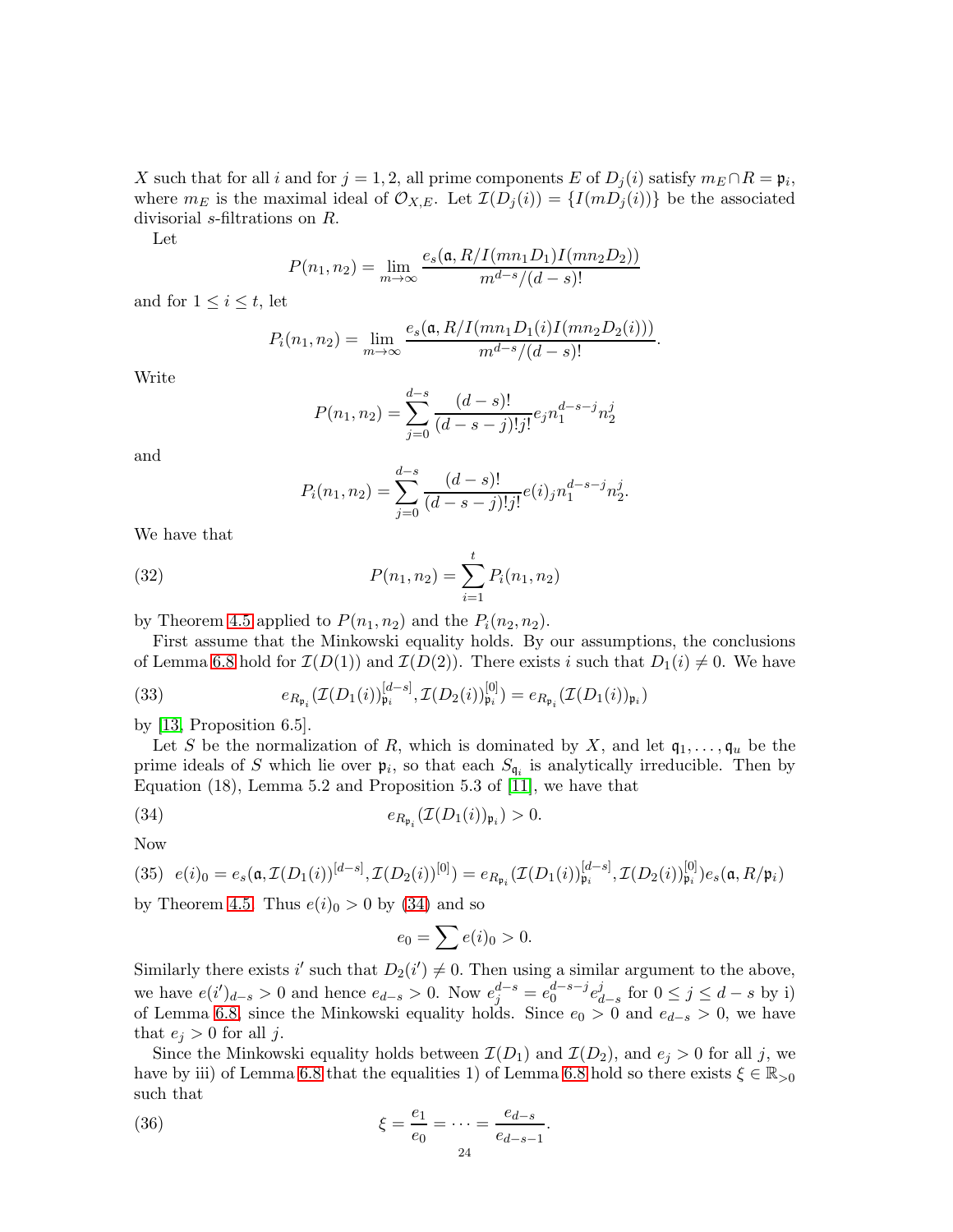By [\(32\)](#page-23-1) we have that  $e_j = \sum_{i=1}^t e(i)_j$  for all j. By the inequalities  $e(i)_j^2 \leq e(i)_{j-1}e(i)_{j+1}$ for  $1 \leq j \leq d - s - 1$  (Theorem [5.3\)](#page-12-0) and [\(36\)](#page-23-2) we have that

$$
0 \leq \sum_{i=1}^{t} (e(i)^{\frac{1}{2}}_{j+1} - \xi e(i)^{\frac{1}{2}}_{j-1})^2 = \sum_{i=1}^{t} (e(i)_{j+1} - 2\xi e(i)^{\frac{1}{2}}_{j+1} e(i)^{\frac{1}{2}}_{j-1} + \xi^2 e(i)_{j-1})
$$
  
\n
$$
\leq \sum_{i=1}^{t} (e(i)_{j+1} - 2\xi e(i)_{j} + \xi^2 e(i)_{j-1})
$$
  
\n
$$
= e_{j+1} - 2\xi e_j + \xi^2 e_{j-1}
$$
  
\n
$$
= \xi^2 e_{j-1} - 2\xi^2 e_{j-1} + \xi^2 e_{j-1} = 0.
$$

Thus

(37) 
$$
e(i)_{j+1}^{\frac{1}{2}} = \xi e(i)_{j-1}^{\frac{1}{2}} \text{ and } e(i)_j^2 = e(i)_{j-1}e(i)_{j+1}
$$

<span id="page-24-3"></span><span id="page-24-0"></span>for all i and  $1 \leq j \leq d - s - 1$  respectively. Thus for a particular i, either

(38) 
$$
e(i)_j = 0 \text{ for all } j
$$

or

(39) 
$$
e(i)_j > 0 \text{ for all } j.
$$

<span id="page-24-1"></span>Suppose that [\(38\)](#page-24-0) holds for a particular i. Then  $e(i)_0 = e(i)_{d-s} = 0$  which implies that

(40) 
$$
e_{R_{\mathfrak{p}_i}}(\mathcal{I}(D_1(i))_{\mathfrak{p}_i}) = e_{R_{\mathfrak{p}_i}}(\mathcal{I}(D_2(i))_{\mathfrak{p}_i}) = 0
$$

and so  $\mathcal{I}(D_1(i))_{\mathfrak{p}_i}$  is the trivial filtration since we have a contradiction to [\(40\)](#page-24-1) by [\(33\)](#page-23-3) and [\(34\)](#page-23-0) if  $\mathcal{I}(D_1(i))_{\mathfrak{p}_i}$  is not trivial. Replacing  $D_1(i)$  with  $D_2(i)$  in this argument we obtain that  $\mathcal{I}(D_2(i))_{\mathfrak{p}_i}$  is also the trivial filtration. In particular,  $I(D_1(i))R_{\mathfrak{p}_i} = R_{\mathfrak{p}_i}$  and  $I(D_2(i))R_{\mathfrak{p}_i} = R_{\mathfrak{p}_i}$ , a contradiction, since  $\mathfrak{p}_i$  must be an associated prime of at least one of  $I(D_1(i))$  or  $I(D_2(i))$ . Thus [\(38\)](#page-24-0) cannot hold, and so [\(39\)](#page-24-2) holds for all i.

Let us now consider a particular  $i$ . Then by  $(37)$  and Lemma [6.8,](#page-21-0) the Minkowski equalities of Lemma [6.8](#page-21-0) hold between  $\mathcal{I}(D(i)_1)$  and  $\mathcal{I}(D(i)_2)$ . Thus there exists  $\lambda_i \in \mathbb{R}_{>0}$ such that

<span id="page-24-2"></span>
$$
\frac{e(i)_{j+1}}{e(i)_j} = \lambda_i
$$

for all j. Thus for  $1 \le j \le d - s - 1$ ,

$$
\xi^{2} = \frac{e(i)_{j+1}}{e(i)_{j-1}} = \frac{e(i)_{j+1}}{e(i)_{j}} \frac{e(i)_{j}}{e(i)_{j-1}} = \lambda_{i}^{2}
$$

so that  $\lambda_i = \xi$  and so

$$
\frac{e(i)^{\frac{1}{d-s}}}{e(i)^{\frac{1}{d-s}}_0} = \xi.
$$

We have that

$$
e(i)_j = e_s(\mathfrak{a}, \mathcal{I}(D_1(i))^{[d-s-j]}, \mathcal{I}(D_2(i))^{[j]}) = e_{R_{\mathfrak{p}_i}}(\mathcal{I}(D_1)_{\mathfrak{p}_i}^{[d-s-j]}, \mathcal{I}(D_2)_{\mathfrak{p}_i}^{[j]})e_s(\mathfrak{a}, R/\mathfrak{p}_i)
$$

by Theorem [4.5.](#page-10-8) Thus for each i, the  $e_{R_{\mathfrak{p}_i}}(\mathcal{I}(D_1)_{\mathfrak{p}_i}^{[d-s-j]}, \mathcal{I}(D_2)_{\mathfrak{p}_i}^{[j]}$  $\mathfrak{p}_i^{[j]}$  satisfy the Minkowski equalities  $1)$  - 3) of Lemma [6.8](#page-21-0) with

$$
\frac{e_{R_{\mathfrak{p}_i}}(\mathcal{I}(D_2)_{\mathfrak{p}_i})^{\frac{1}{d-s}}}{e_{R_{\mathfrak{p}_i}}(\mathcal{I}(D_1)_{\mathfrak{p}_i})^{\frac{1}{d-s}}} = \xi.
$$

Thus  $\xi \in \mathbb{Q}$  by [\[11,](#page-30-5) Theorem 12.1] and the proof of this theorem.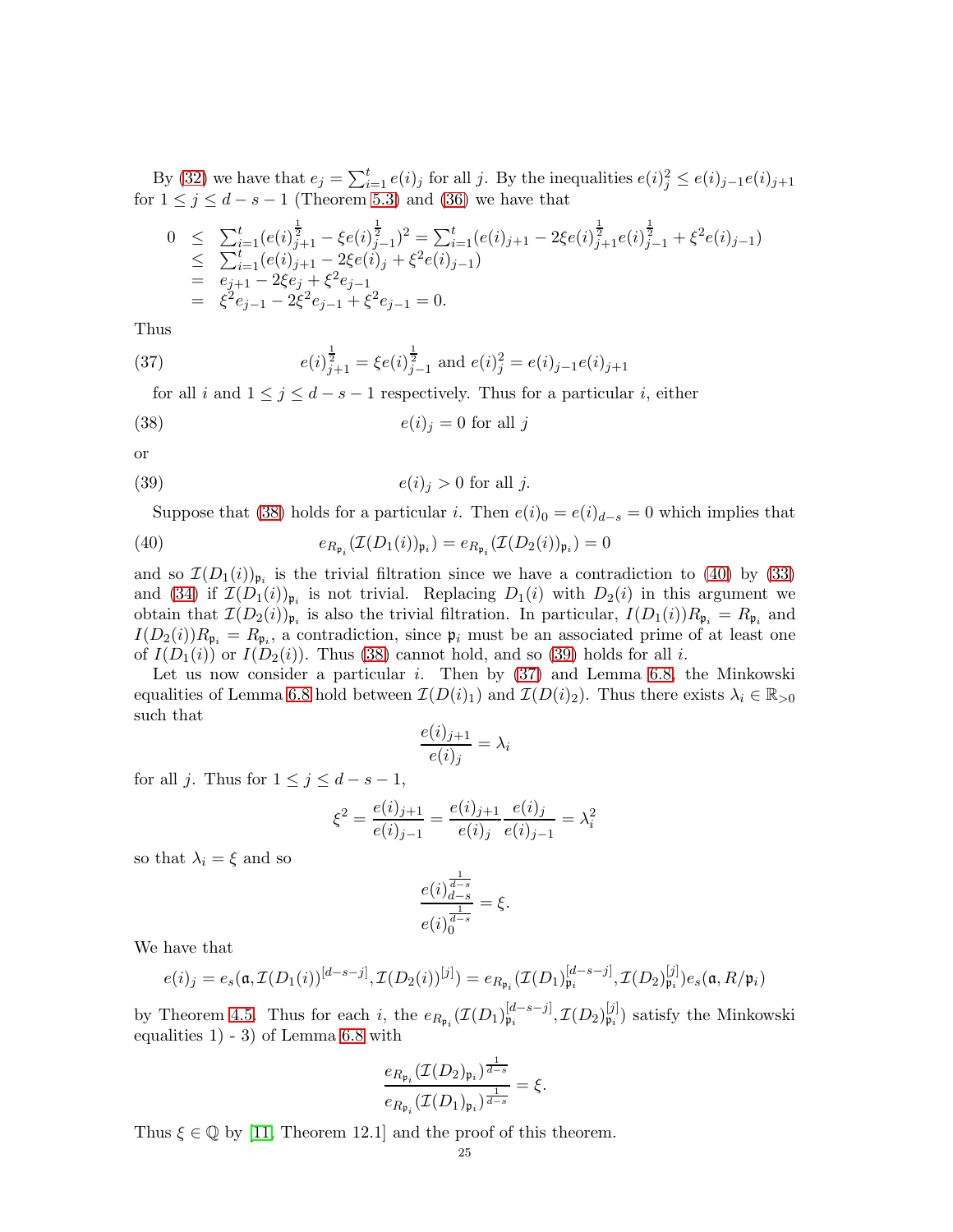Write  $\xi = \frac{a}{b}$  with  $a, b \in \mathbb{Z}_{>0}$ . We have that  $I(maD_1(i)_{\mathfrak{p}_i}) = I(mbD_2(i)_{\mathfrak{p}_i})$  for all i and  $m \in \mathbb{N}$  by [\[11,](#page-30-5) Theorem 12.1]. Since the only associated prime of  $I(maD_1(i))$  and  $I(mbD_2(i))$  is  $\mathfrak{p}_i$ , we have that  $I(maD_1(i)) = I(mbD_2(i))$  for all i and  $m \in \mathbb{N}$ . Thus

$$
I(maD_1) = I(maD_1(1)) \cap \cdots \cap I(maD_1(t)) = I(mbD_2(1)) \cap \cdots \cap I(mbD_2(t)) = I(mbD_2)
$$
  
for all  $m \in \mathbb{N}$ 

for all  $m \in \mathbb{N}$ .

The converse follows from Theorem [5.4](#page-14-0) since  $\overline{R[\mathcal{I}(D_i)]} = R[\mathcal{I}(D_i)]$  for  $j = 1, 2$ .

The following corollary is proven for  $m_R$ -valuations (divisorial valuations which dominate  $m_R$ ) in [\[11,](#page-30-5) Corollary 12.2].

**Corollary 6.10.** Suppose that R is an excellent local domain and  $\nu_1$  and  $\nu_2$  are divisorial valuations of the quotient field of R such that the valuation rings  $\mathcal{O}_{\nu_1}$  and  $\mathcal{O}_{\nu_2}$  both contain R. Suppose that  $s = \dim R/(m_{\nu_1} \cap R) = \dim R/(m_{\nu_2} \cap R)$  and Minkowski's equality holds between the filtrations  $\mathcal{I}(\nu_1) = \{I(\nu_1)_m\}$  and  $\mathcal{I}(\nu_2) = \{I(\nu_2)_m\}$ . Then  $\nu_1 = \nu_2$ .

*Proof.* We have by Theorem [6.9](#page-22-0) that  $I(\nu_1)_{an} = I(\nu_2)_{bn}$  for all n and some positive integers a and b which we can take to be relatively prime.

Suppose that  $0 \neq f \in I(\nu_1)_n$ . Then  $f^a \in I(\nu_1)_{an} = I(\nu_2)_{bn}$  so that  $a\nu_2(f) \geq bn$ . If  $f^a \in I(\nu_2)_{bn+1}$  then  $f^{ab} \in I(\nu_2)_{b(bn+1)} = I(\nu_1)_{a(bn+1)}$  so that  $\nu_1(f) > n$ . Thus

(41) 
$$
\nu_1(f) = n \text{ if and only if } \nu_2(f) = \frac{b}{a}n.
$$

Further, [\(41\)](#page-25-2) holds for every nonzero  $f \in \mathrm{QF}(R)$  since f is a quotient of nonzero elements of R.

Now the maps  $\nu_1 : \mathbb{Q}F(R) \setminus \{0\} \to \mathbb{Z}$  and  $\nu_2 : \mathbb{Q}F(R) \setminus \{0\} \to \mathbb{Z}$  are surjective, so there exists  $0 \neq f \in \text{QF}(R)$  such that  $\nu_1(f) = 1$  and there exists  $0 \neq g \in \text{QF}(R)$  such that  $\nu_2(g) = 1$  which implies that  $a = b = 1$  since a, b are relatively prime. Thus  $\nu_1 = \nu_2$ .

 $\Box$ 

 $\Box$ 

### <span id="page-25-2"></span>7. Bounded filtrations

<span id="page-25-0"></span>**Definition 7.1.** Suppose that R is a local domain. A filtration  $\mathcal{I} = \{I_n\}$  on R is said to be a bounded filtration if there exists an integral divisorial filtration  $\mathcal{I}(D)$  on R such that

$$
\overline{R[\mathcal{I}]} = R[\mathcal{I}(D)].
$$

A filtration  $\mathcal{I} = \{I_n\}$  on R is said to be a bounded s-filtration if there exists an integral s-divisorial filtration  $\mathcal{I}(D)$  on R such that

$$
\overline{R[\mathcal{I}]} = R[\mathcal{I}(D)].
$$

A filtration  $\mathcal{I} = \{I_n\}$  on R is said to be a real bounded s-filtration if there exists a real s-divisorial filtration  $\mathcal{I}(D)$  on R such that

$$
\overline{R[\mathcal{I}]} = R[\mathcal{I}(D)].
$$

<span id="page-25-1"></span>**Lemma 7.2.** Suppose that R is an excellent local domain and  $\mathcal{I} = \{I^n\}$  is the filtration of powers of a fixed ideal  $I$ . Then  $I$  is bounded.

The proof of Lemma [7.2](#page-25-1) for  $m_R$ -filtrations in [\[11,](#page-30-5) Lemma 5.9] extends immediately to arbitrary divisorial filtrations.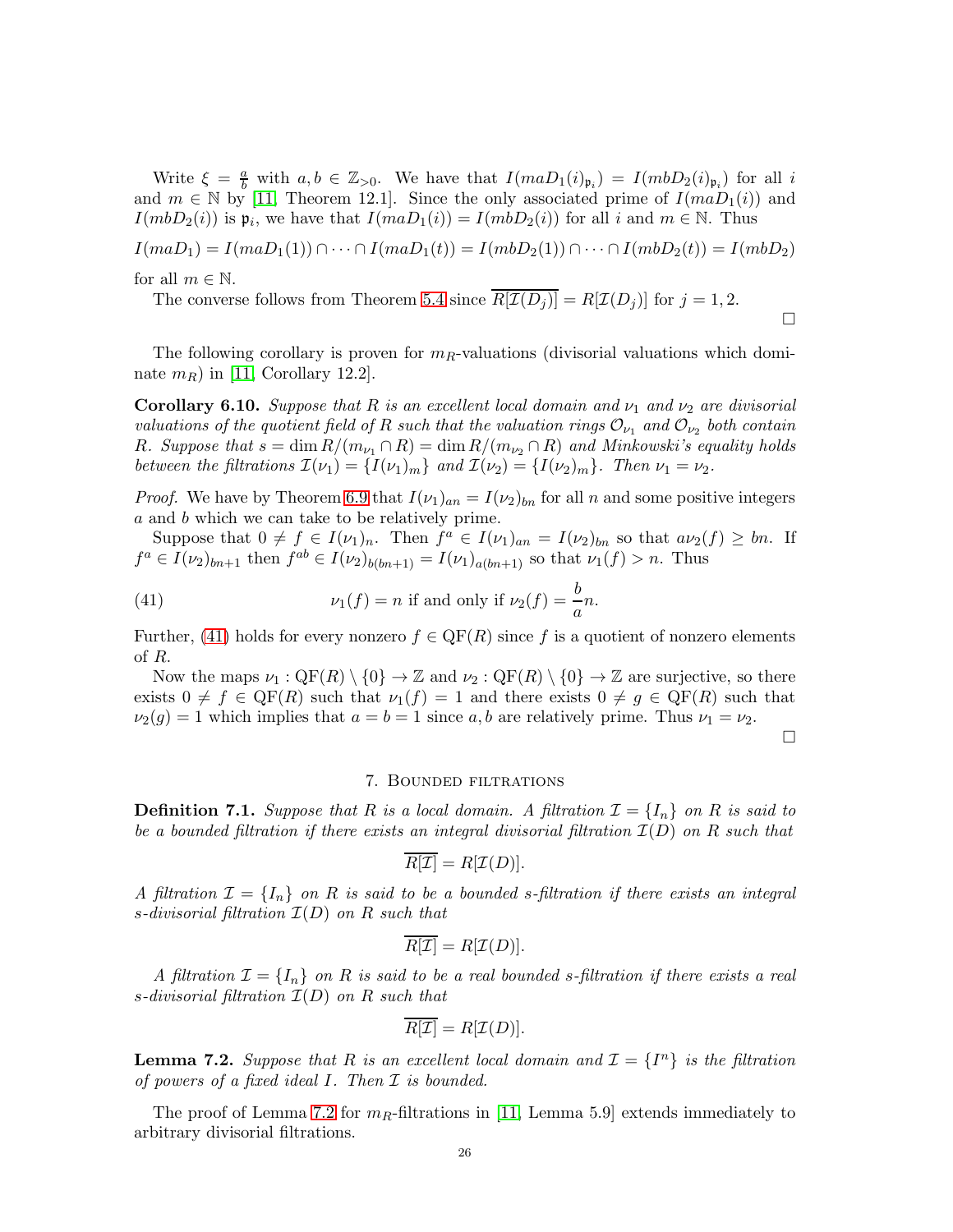<span id="page-26-2"></span>**Proposition 7.3.** Suppose that R is a local ring with dim  $N(\hat{R}) < d$ , a is an  $m_R$ -primary ideal and

$$
\mathcal{I}(1),\ldots,\mathcal{I}(r),\mathcal{I}'(1),\ldots,\mathcal{I}'(r)
$$

are s-filtrations such that  $R(\mathcal{I}'(i)) = R(\mathcal{I}(i))$  for  $1 \leq i \leq r$ . Then we have equality of all mixed multiplicities

(42) 
$$
e_s(\mathfrak{a}, \mathcal{I}(1)^{[d_1]}, \ldots, \mathcal{I}(r)^{[d_r]}) = e_s(\mathfrak{a}, \mathcal{I}'(1)^{[d_1]}, \ldots, \mathcal{I}'(r)^{[d_r]}).
$$

The proof is as the proof for  $m_R$ -filtrations, given in [\[11,](#page-30-5) Proposition 5.10]. The references to [\[13,](#page-30-1) Theorem 6.9] and [\[10,](#page-30-9) Appendix] in the proof in [\[11\]](#page-30-5) must be replaced with a reference to Theorem [5.1](#page-11-1) of this paper.

<span id="page-26-0"></span>**Theorem 7.4.** Suppose that R is an excellent local domain,  $\mathfrak{a}$  is an  $m_R$ -primary ideal,  $\mathcal{I}(1)$  is a real bounded s-filtration and  $\mathcal{I}(2)$  is an arbitrary filtration such that  $\mathcal{I}(1) \subset \mathcal{I}(2)$ , so that  $s(\mathcal{I}(2)) \leq s = s(\mathcal{I}(1))$ . Then  $e_s(\mathfrak{a}, \mathcal{I}(1)) = e_s(\mathfrak{a}, \mathcal{I}(2))$  if and only if there is equality of integral closures

$$
\sum_{m\geq 0} I(1)_m t^m = \sum_{m\geq 0} I(2)_m t^m
$$

in  $R[t]$ .

Proof. First suppose that there is equality of integral closures

$$
\sum_{m\geq 0} I(1)_m t^m = \sum_{m\geq 0} I(2)_m t^m
$$

in R[t]. Then  $e_s(\mathfrak{a}, \mathcal{I}(1)) = e_s(\mathfrak{a}, \mathcal{I}(2))$  by Theorem [5.1.](#page-11-1)

Now suppose that  $e_s(\mathfrak{a}, \mathcal{I}(1)) = e_s(\mathfrak{a}, \mathcal{I}(2))$ . Let  $\mathcal{I}(D_1)$  be the real divisorial s-filtration such that  $\overline{R[\mathcal{I}(1)]} = R[\mathcal{I}(D_1)]$ . Let  $\mathcal J$  be the filtration on R such that  $R[\mathcal{J}] = \overline{R[\mathcal{I}(2)]}$ . Then

$$
R[\mathcal{I}(D_1)] \subset \overline{R[\mathcal{I}(2)]} = R[\mathcal{J}]
$$

so that  $\mathcal{I}(D_1) \subset \mathcal{J}$ . We have that  $e_s(\mathcal{I}(1)) = e_s(\mathcal{I}(D_1))$  and  $e_s(\mathcal{I}(2)) = e_s(\mathcal{J})$  by Theorem [5.1.](#page-11-1) Thus  $e_s(\mathcal{I}(D_1)) = e_s(\mathcal{J})$  and so  $R[\mathcal{I}(D_1)] = R[\mathcal{J}]$  by Theorem [6.7.](#page-20-0)

Thus the conclusion of the theorem holds for  $\mathcal{I}(1)$  and  $\mathcal{I}(2)$ .

<span id="page-26-1"></span>Example 7.5. Theorem [7.4](#page-26-0) does not extend to arbitrary bounded filtrations, or to arbitrary divisorial filtrations.

There exist bounded filtrations  $\mathcal{I}(1) \subset \mathcal{I}(2)$  with  $s(\mathcal{I}(1)) = s(\mathcal{I}(2))$  and  $e_s(m_R, \mathcal{I}(1)) =$  $e_s(m_R, \mathcal{I}(2))$  but  $\overline{R[\mathcal{I}(1)]} \neq \overline{R[\mathcal{I}(2)]}$ . Let k be an algebraically closed field and let  $R =$  $k[x, y, z]_{(x, y, z)}$ , a local ring of the polynomial ring over k in three variables. Let  $\mathfrak p$  be a height two prime ideal in R such that the symbolic algebra  $\bigoplus_{n\geq 0} \mathfrak{p}^{(n)}$  is not a finitely generated R-algebra. Some examples where this algebra is not finitely generated are given in [\[36\]](#page-31-21) and [\[17\]](#page-30-17). The p-adic filtration  $\mathcal{I}(1) = {\mathfrak{p}}^n$  is bounded by Lemma [7.2](#page-25-1) and the filtration of symbolic powers of  $\mathfrak{p}, \mathcal{I}(2) = {\mathfrak{p}}^{(n)}$ , is a divisorial filtration. We have that  $s(\mathcal{I}(1)) = s(\mathcal{I}(2)) = 1$  and since  $\mathfrak{p}^n R_{\mathfrak{p}} = \mathfrak{p}^{(n)} R_{\mathfrak{p}}$  for all *n*, we have by Proposition [4.2](#page-8-0) that

$$
e_1(m_R, \mathcal{I}(1)) = e_{R_{\mathfrak{p}}}(\mathcal{I}(1)_{\mathfrak{p}})e_{m_R}(R/\mathfrak{p}) = e_{R_{\mathfrak{p}}}(\mathcal{I}(2)_{\mathfrak{p}})e_{m_R}(R/\mathfrak{p}) = e_1(m_R, \mathcal{I}(2)).
$$

But we cannot have that  $R[\mathcal{I}(2)]$  is integral over  $R[\mathcal{I}(1)]$  since its integral closure  $R[\mathcal{I}(1)]$ is a finitely generated R-algebra, and  $R[\mathcal{I}(2)] = \sum_{n\geq 0} \mathfrak{p}^{(n)} t^n$  is not. The reason for this example is because of the existence of embedded primes in the filtration  $\mathcal{I}(1)$ .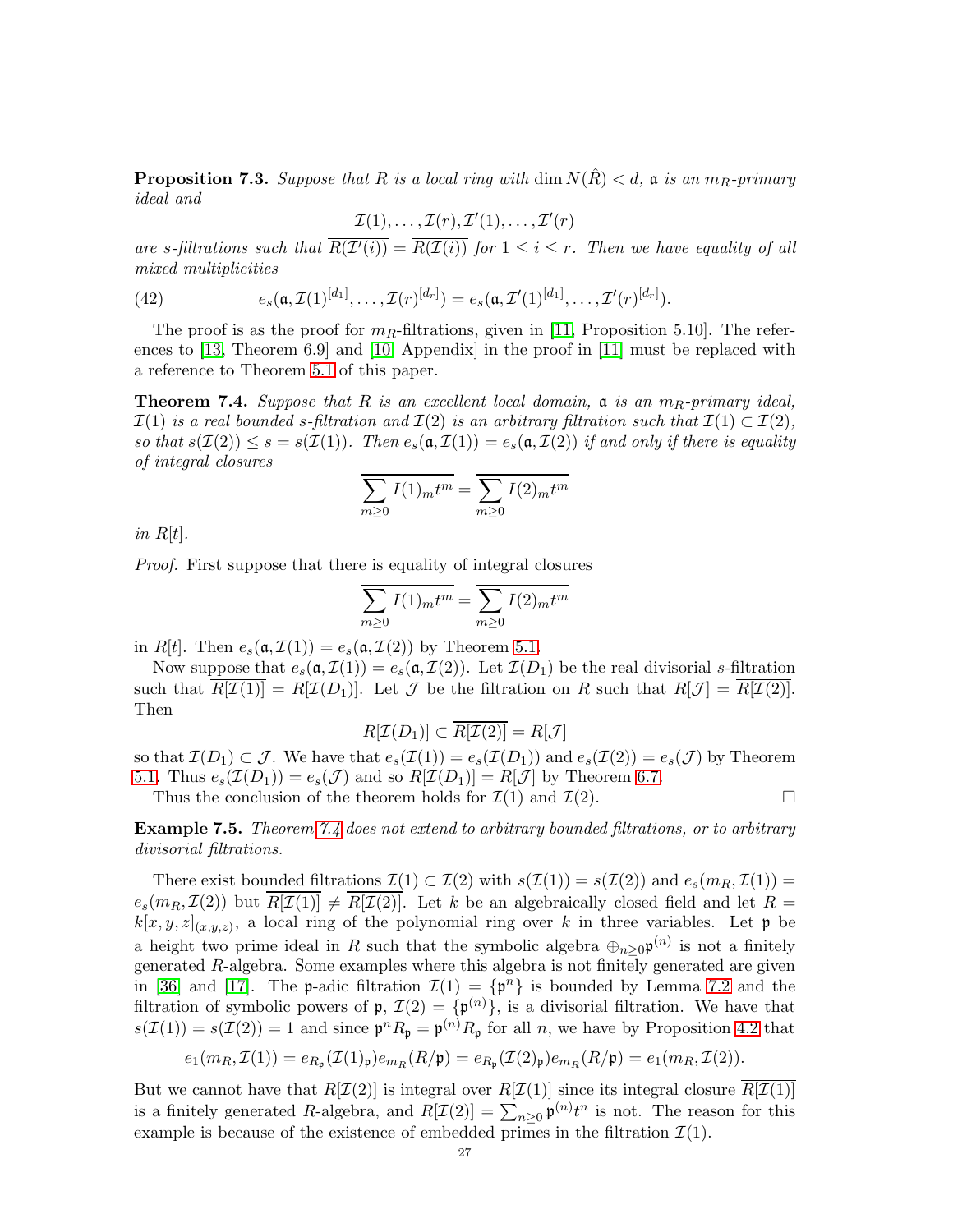We now modify the example to show that Theorem [7.4](#page-26-0) does not extend to divisorial filtrations. Let  $\mathcal{I}(3)$  be the filtration  $\mathcal{I}(3) = {\overline{\mathfrak{p}^n}}$ . Let X be the normalization of the blowup of **p**. Then  $\mathfrak{p} \mathcal{O}_X$  is invertible on X and  $\overline{\mathfrak{p}^n} = \Gamma(X, \mathfrak{p}^n \mathcal{O}_X) \cap R$  for all n, so that  $\mathcal{I}(3)$  is a divisorial filtration on R. Since  $R[\mathcal{I}(3)] = \overline{R[\mathcal{I}(1)]}$  by Remark [3.7,](#page-7-3) we have that  $e_1(m_R, \mathcal{I}(3)) = e_1(m_R, \mathcal{I}(1))$  by Theorem [5.1.](#page-11-1) Thus  $e_1(m_R, \mathcal{I}(3)) = e_1(m_{R_1}, \mathcal{I}(2)).$ Now  $R[\mathcal{I}(3)] \subset R[\mathcal{I}(2)]$  since  $R[\mathcal{I}(2)]$  is integrally closed in  $R[t]$  by Lemma [6.3.](#page-19-0) Thus  $\mathcal{I}(3) \subset \mathcal{I}(2).$ 

<span id="page-27-0"></span>**Theorem 7.6.** Suppose that R is a d-dimensional excellent local domain,  $\alpha$  is an  $m_R$ primary ideal and  $\mathcal{I}(1)$  and  $\mathcal{I}(2)$  are two nontrivial bounded s-filtrations. Then the following are equivalent.

1) The Minkowski inequality

$$
e_s(\mathfrak{a}, \mathcal{I}(1)\mathcal{I}(2))^{\frac{1}{d-s}} = e_s(\mathfrak{a}, \mathcal{I}(1))^{\frac{1}{d-s}} + e_s(\mathfrak{a}, \mathcal{I}(2))^{\frac{1}{d-s}}
$$

holds.

2) There exist positive integers a, b such that there is equality of integral closures

$$
\sum_{n\geq 0} I(1)_{an} t^n = \sum_{n\geq 0} I(2)_{bn} t^n
$$

in  $R[t]$ .

*Proof.* Let  $\mathcal{I}(D_1)$  and  $\mathcal{I}(D_2)$  be integral divisorial s-filtrations such that  $\overline{R(\mathcal{I}(1))} = R(\mathcal{I}(D_1))$ and  $\overline{R(\mathcal{I}(2))} = R(\mathcal{I}(D_2))$ . By Proposition [7.3,](#page-26-2) we have equality of functions

$$
\lim_{m \to \infty} \frac{e_s(\mathfrak{a}, R/I(i)_{mn_1}I(i)_{mn_2})}{m^d/(d-s)!} = \lim_{m \to \infty} \frac{e_s(\mathfrak{a}, R/I(D_i)_{mn_1}I(D_i)_{mn_2})}{m^d/(d-s)!}
$$

for  $i = 1, 2$  and all  $n_1, n_2 \in \mathbb{N}$ . Since 1) and 2) are equivalent for the integral s-divisorial filtrations  $\mathcal{I}(D_1)$  and  $\mathcal{I}(D_2)$  by Theorem [6.9,](#page-22-0) they are also equivalent for the bounded s-filtrations  $\mathcal{I}(1)$  and  $\mathcal{I}(2)$ .

<span id="page-27-1"></span>Example 7.7. Theorem [7.6](#page-27-0) does not extend to arbitrary bounded filtrations or to arbitrary divisorial filtrations.

The example constructed in Example [7.5](#page-26-1) gives an example. We have that  $d = \dim R =$  $3, s = \dim R/p = 1, d-s = \dim R_p = 2 \text{ and } \mathfrak{p}^n R_\mathfrak{p} = \mathfrak{p}^{(n)} R_\mathfrak{p} \text{ for all } n, \text{ so that } \mathcal{I}(1)_\mathfrak{p} = \mathcal{I}(2)_\mathfrak{p}$ are 0-divisorial filtrations on  $R_p$ . Thus

$$
e_0(m_{R_{\mathfrak{p}}}, \mathcal{I}(1)_{\mathfrak{p}}\mathcal{I}(2)_{\mathfrak{p}})^{\frac{1}{\dim R_{\mathfrak{p}}}} = e_0(m_{R_{\mathfrak{p}}}, \mathcal{I}(1)_{\mathfrak{p}})^{\frac{1}{\dim R_{\mathfrak{p}}}} + e_0(m_{R_{\mathfrak{p}}}, \mathcal{I}(2)_{\mathfrak{p}})^{\frac{1}{\dim R_{\mathfrak{p}}}}
$$

by Theorem [7.6.](#page-27-0) Since

$$
e_s(m_R, \mathcal{I}(1)) = e_0(m_{R_{\mathfrak{p}}}, \mathcal{I}(1)_{\mathfrak{p}})e_{m_R}(R/\mathfrak{p}), e_s(m_R, \mathcal{I}(2)) = e_0(m_{R_{\mathfrak{p}}}, \mathcal{I}(2)_{\mathfrak{p}})e_{m_R}(R/\mathfrak{p})
$$
 and 
$$
e_s(m_R, \mathcal{I}(1)\mathcal{I}(2)) = e_0(m_{\mathfrak{p}}, \mathcal{I}(1)_{\mathfrak{p}}\mathcal{I}(2)_{\mathfrak{p}})e_{m_R}(R/\mathfrak{p})
$$

we have that the Minkowski equality

$$
e_s(m_R, \mathcal{I}(1)\mathcal{I}(2))^{\frac{1}{d-s}} = e_s(m_R, \mathcal{I}(1))^{\frac{1}{d-s}} + e_s(m_R, \mathcal{I}(2))^{\frac{1}{d-s}}
$$

holds between  $\mathcal{I}(1)$  and  $\mathcal{I}(2)$ , but as shown in Example [7.5,](#page-26-1) there do not exist  $a, b \in \mathbb{Z}_{>0}$ such that  $\overline{\mathfrak{p}^{an}} = \mathfrak{p}^{(bn)}$  for all  $n \in \mathbb{N}$ .

Similarly, we have that  $\mathcal{I}(3) \subset \mathcal{I}(2)$  are divisorial filtrations which satisfy the Minkowski equality, but there do not exist  $a, b \in \mathbb{Z}_{>0}$  such that  $\overline{\mathfrak{p}^{an}} = \mathfrak{p}^{(bn)}$  for all  $n \in \mathbb{N}$ .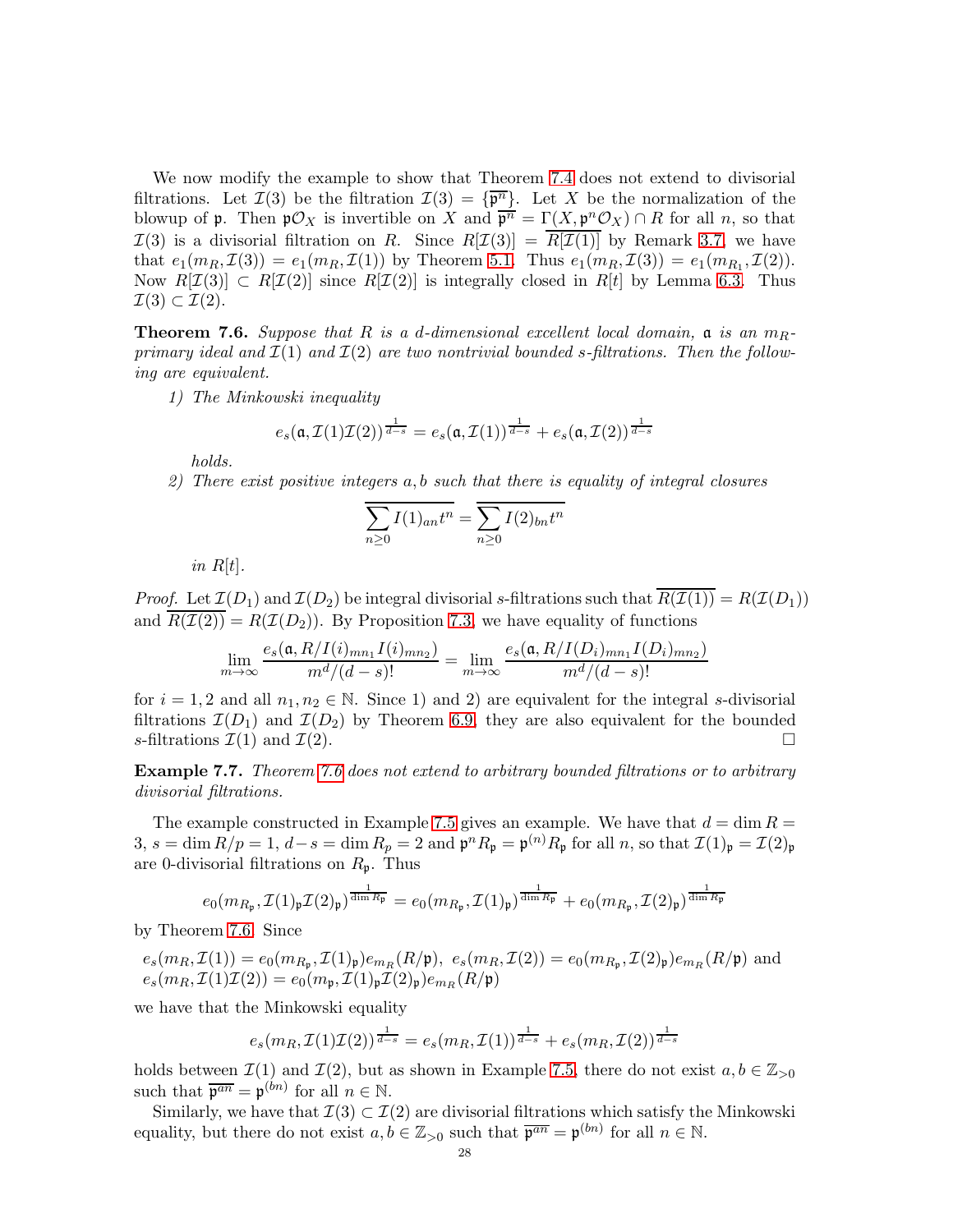#### 8. equimultiple ideals and bounded s-filtrations

The analytic spread of an ideal I in a local ring  $R$  is defined to be

 $\ell(I) = \dim R[It]/m_RR[It].$ 

We have inequalities

$$
ht(I) \le \ell(I) \le \dim R,
$$

proven for instance in [\[39,](#page-31-2) Corollary 8.3.9]. An ideal I for which the equality  $\text{ht}(I) = \ell(I)$ holds is called equimultiple.

Böger generalized Rees's theorem to equimultiple ideals in a formally equidimensional local ring.

**Theorem 8.1.** ([\[3\]](#page-30-10), also [\[39,](#page-31-2) Corollary 11.3.2]) Suppose that R is a formally equidimensional local ring and  $I \subset J$  are two ideals such that  $\ell(I) = ht(I)$  (I is equimultiple). Then  $J \subset I$  if and only  $e_{R_P}(I_P) = e_{R_P}(J_P)$  for every prime P minimal over I.

Let I be an ideal in an excellent local domain R and  $R[I] = \bigoplus_{n \geq 0} I^n$  be the Rees algebra of  $R, \pi : X = \text{Proj}(R[I]) \rightarrow \text{Spec}(R)$  be the blowup of I. Let  $B$  be the normalization of  $R[I]$  in its quotient field, which is a finitely generated graded R-algebra. Let  $Y = \text{Proj}(B)$ , the "normalized blowup" of I. Let  $\alpha: Y \to \text{Spec}(R)$  be the natural composition map  $Y \to X \stackrel{\pi}{\to} \operatorname{Spec}(R)$ .

Let  $p \in \text{Spec}(R)$  and  $\varkappa(p) := (R/p)_p$ . Then (by definition)

$$
\pi^{-1}(p) = X \times_{\text{Spec}(R)} \text{Spec}(\varkappa(p)) = \text{Proj}(R[I] \otimes_R \varkappa(p))
$$

and

$$
\alpha^{-1}(p) = Y \times_{\text{Spec}(R)} \text{Spec}(\varkappa(p)) = \text{Proj}(B \otimes_R \varkappa(p)).
$$

Since  $Y \to X$  is finite, we have (by [\[5,](#page-30-8) Theorems A.6 and A.7]) that if  $p \in \text{Spec}(R)$ , then

$$
\dim \pi^{-1}(p) = \dim \alpha^{-1}(p).
$$

We also have that "upper semicontinuity of fiber dimension" holds; that is, if  $p \subset p'$  are prime ideals in R, then

$$
\dim \pi^{-1}(p) \le \dim \pi^{-1}(p')
$$

by [\[18,](#page-30-11) (IV.13.1.5)].

Write  $I\mathcal{O}_Y = \mathcal{O}_Y(-a_1E_1 - \cdots - a_rE_r)$ , where  $E_1, \ldots, E_r$  are prime Weil divisors on Y. Then  $I\mathcal{O}_Y$  is an ample Cartier divisor on Y. Let  $\nu_1, \ldots, \nu_r$  be the corresponding valuations on the quotient field of R. We have that for all  $n \geq 0$ ,

$$
\overline{I^n} = \Gamma(Y, I^n \mathcal{O}_Y) \cap R = I(\nu_1)_{a_1 n} \cap \dots \cap I(\nu_r)_{a_r n}
$$

is a primary decomposition of  $\overline{I^n}$ .

Now we have that for  $p \in \text{Spec}(R)$ ,  $\dim \alpha^{-1}(p) \le \dim R_p - 1$  and  $\dim \alpha^{-1}(p) = \dim R_p - 1$ 1 if and only if some  $\nu_i$  dominates p. Further, if p does not contain I, then dim  $\alpha^{-1}(p) = 0$ , and if p is a minimal prime of I, then  $\dim \alpha^{-1}(p) = \dim R_p - 1$ .

<span id="page-28-0"></span>Proposition 8.2. Suppose that I is an ideal of an excellent local domain R and I is equimultiple. Let  $s = \dim R - ht(I)$ . Then there exist divisorial valuations  $\nu_1, \ldots, \nu_r$  such that the center of  $\nu_i$  on R has dimension s for all i, and  $a_1, \ldots, a_r \in \mathbb{Z}_{>0}$  such that

$$
\overline{I^n} = I(\nu_1)_{a_1n} \cap \cdots \cap I(\nu_r)_{a_rn}
$$

for all  $n \in \mathbb{N}$ .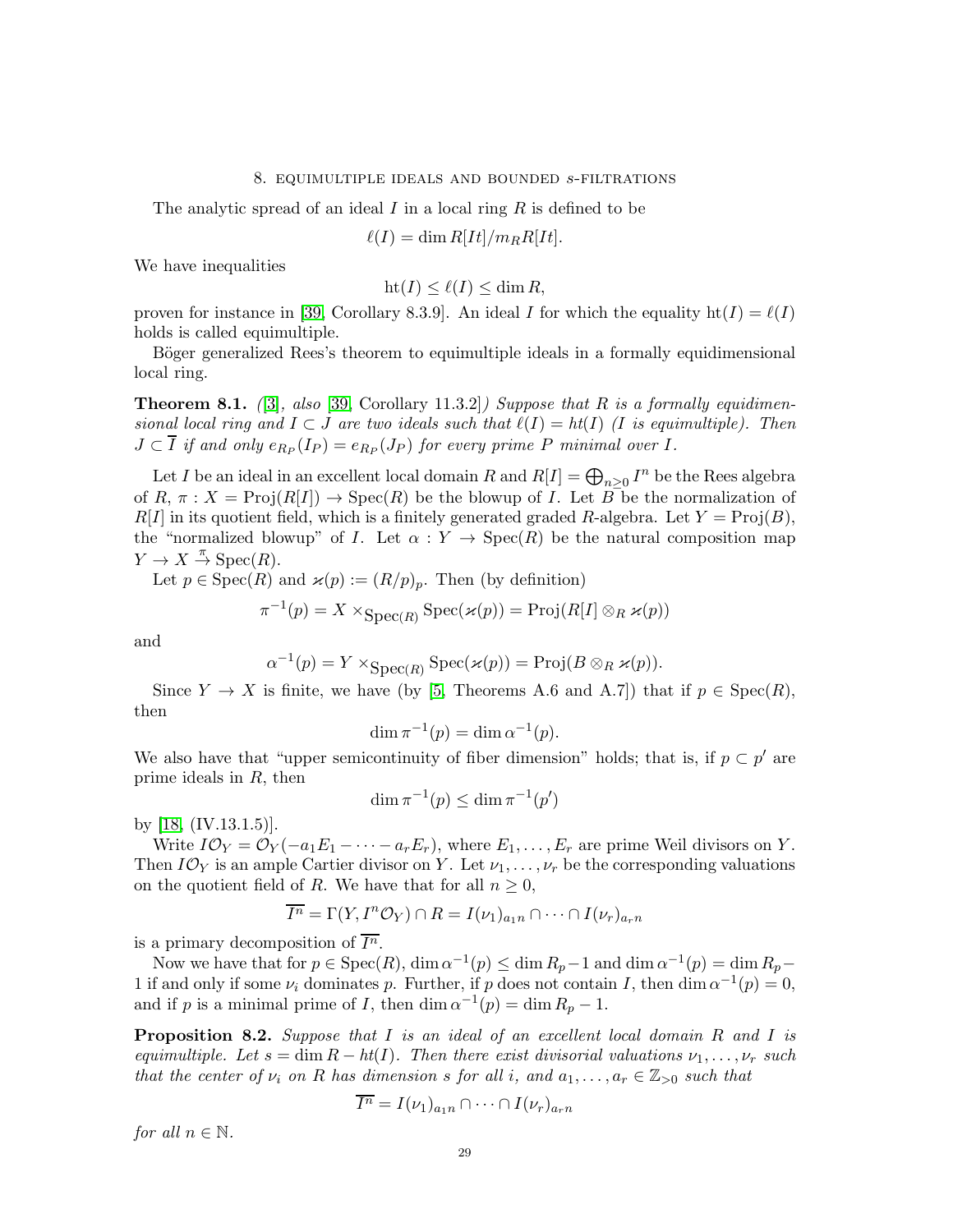*Proof.* By our assumption,  $\dim \alpha^{-1}(m_R) = \text{ht}(I) - 1$ . Suppose that  $p \in \text{Spec}(R)$ . If p is dominated by some  $\nu_i$ , then  $I \subset p$  and

$$
ht(I) - 1 \le \dim R_p - 1 = \dim \alpha^{-1}(p) \le \dim \alpha^{-1}(m_R) = ht(I) - 1,
$$
  
so that  $ht(p) = ht(I)$ .

<span id="page-29-1"></span>**Corollary 8.3.** Suppose that  $R$  is an excellent local domain and  $I$  is an equimultiple ideal on R. Then the I-adic filtration  $\mathcal{I} = \{I^n\}$  is a bounded s-filtration, where  $s =$  $\dim R - ht(I).$ 

A much more difficult to prove form of Proposition [8.2](#page-28-0) is true in a locally formally equidimensional Noetherian ring A. If I is an equimultiple ideals in A, then for all  $n \geq 0$ , every associated prime of  $\overline{I^n}$  has height  $\ell = \ell(I)$ . This statement follows from [\[31,](#page-31-22) Theorem 2.12]. By [\[39,](#page-31-2) Lemmas  $8.42$  and  $B.47$ ], we may assume that R has an infinite residue field. By [\[39,](#page-31-2) Proposition 8.3.7], I then has a reduction J generated by  $\ell$  elements. By [\[31,](#page-31-22) Theorem 2.12 or [\[39,](#page-31-2) Corollary 5.4.2], every associated prime of  $\overline{J^n} = \overline{I^n}$  has height  $\ell$ .

<span id="page-29-2"></span>**Example 8.4.** There exists a height one prime ideal  $P$  in a normal, excellent  $3$  dimensional local ring R and  $d > 0$  such that the P-adic filtration  $\{P^n\}_{n\in\mathbb{N}}$  of R is a bounded 2-filtration but  $2 = \ell(P) > ht(P) = 1$ , so that P is not equimultiple.

*Proof.* Let k be a field and  $k[x, y, z, w]$  be a polynomial ring over k. Let

$$
R = (k[x, y, z, w]/(xy - zw))_{(x, y, z, w)}.
$$

Let  $\overline{x}, \overline{y}, \overline{z}, \overline{w}$  be the respective classes of  $x, y, z, w$  in R. Let  $P = (\overline{x}, \overline{z})$ , which is a height 1 prime ideal in R.

The blowup  $\pi : X = \text{Proj}(\oplus_{n\geq 0} P^n) \to \text{Spec}(R)$  of P is such that X is nonsingular, and  $\pi^{-1}(m_R) \cong \mathbb{P}_k^1$ . This simple and well known calculation is outlined in Exercise 6.16 on page 125 of [\[7\]](#page-30-18). Thus  $\ell(P) = \dim \pi^{-1}(m_R) + 1 = 2$ , and so  $1 = \text{ht}(P) < \ell(P) = 2$  and so P is not equimultiple.

Let  $E = \text{Spec}(\mathcal{O}_X/P\mathcal{O}_X)$ , an integral surface on X, so that  $\mathcal{O}_{X,E}$  is a valuation ring, with associated valuation  $\nu_E$ . Now  $P^n\mathcal{O}_X = \mathcal{O}_X(-nE)$  for all n, and

$$
\overline{P^n} = \pi_*(P^n \mathcal{O}_X) = \pi_*(\mathcal{O}_X(-nE)) = P^{(n)} = I(\nu_E)_n
$$

for all  $n \in \mathbb{N}$ . Thus  $\{P^n\}$  is a bounded 2-filtration.

We conclude from Corollary [8.3](#page-29-1) and Example [8.4,](#page-29-2) that in an excellent local domain of dimension  $d$ , the set of  $I$ -adic filtrations of equimultiple height  $r$  ideals is a strict subset of the set of bounded  $(d - r)$ -filtrations.

The following theorem is a generalization in excellent local domains of Böger's theorem from equimultiple ideals to the larger class of s-filtrations. Theorem [8.5](#page-29-0) is a consequence of Theorem [7.4.](#page-26-0)

<span id="page-29-0"></span>**Theorem 8.5.** Suppose that R is an excellent local domain,  $\mathfrak{a}$  is an  $m_R$ -primary ideal,  $\mathcal{I}(1)$  is a real bounded s-filtration and  $\mathcal{I}(2)$  is an arbitrary filtration with  $\mathcal{I}(1) \subset \mathcal{I}(2)$ . Then  $e_{R_{\mathfrak{p}}}(\mathcal{I}(1)_{\mathfrak{p}})=e_{R_{\mathfrak{p}}}(\mathcal{I}(2)_{\mathfrak{p}})$  for all  $\mathfrak{p} \in \text{Min}(R/I(1)_1)$  if and only if there is equality of integral closures

<span id="page-29-3"></span>(43) 
$$
\overline{\sum_{m\geq 0} I(1)_m t^m} = \overline{\sum_{m\geq 0} I(2)_m t^m}
$$

in  $R[t]$ .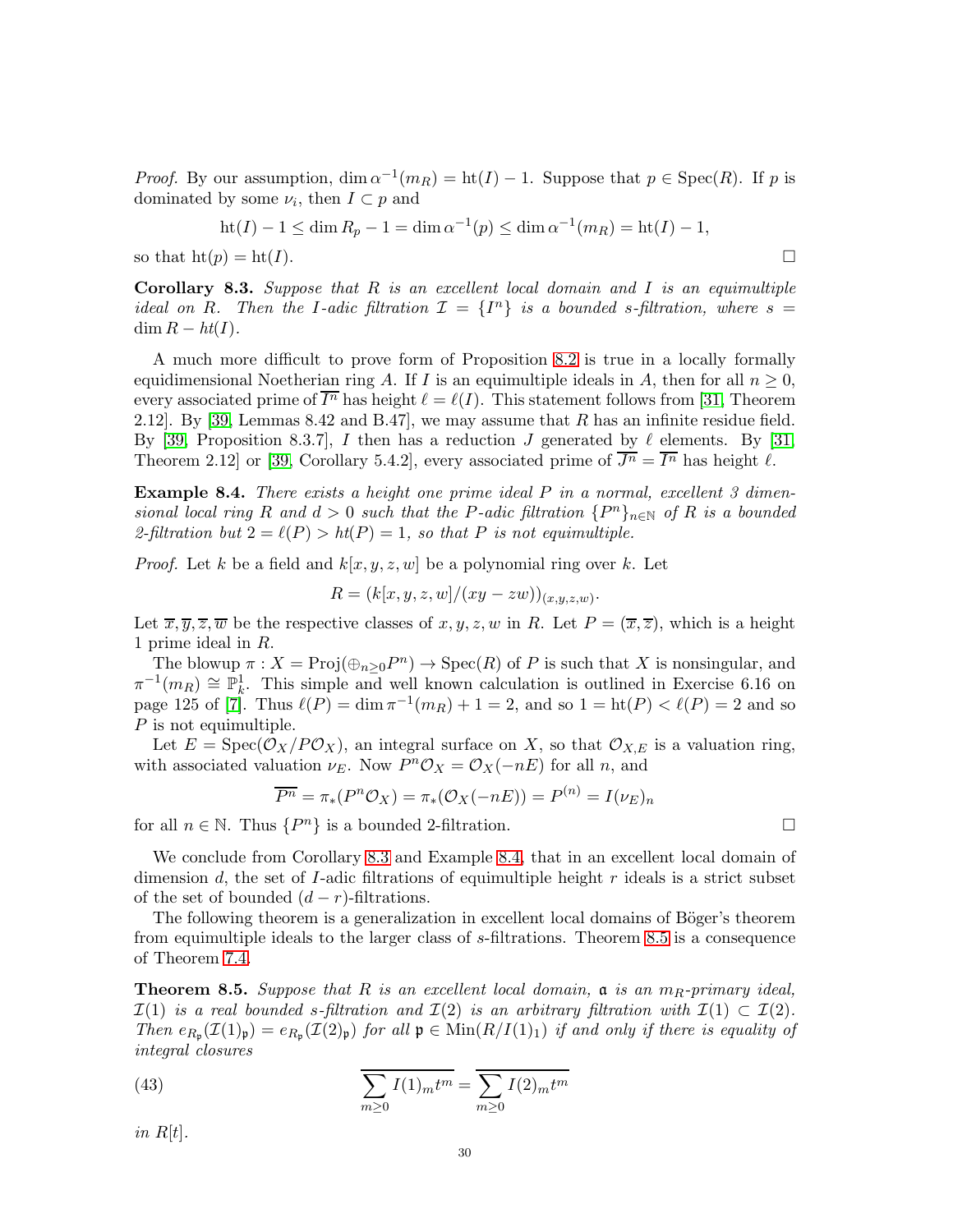Proof. By Proposition [4.2,](#page-8-0) we have that

<span id="page-30-19"></span>(44) 
$$
e_s(\mathfrak{a}, \mathcal{I}(1)) = \sum_{\mathfrak{p} \in \text{Min}(R/I(1)_1)} e_{R_{\mathfrak{p}}}(\mathcal{I}(1)_{\mathfrak{p}}) e_{\mathfrak{a}}(R/\mathfrak{p}).
$$

Since  $I(1)_1 \subset I(2)_1$ , we have that  $V(I(2)_1) \subset V(I(1)_1)$ . Thus  $s(\mathcal{I}(2)) \leq s(\mathcal{I}(1)) = s$ . Since  $V(I(1)<sub>1</sub>)$  is equidimensional of dimension s, we have by Proposition [4.2](#page-8-0) that

<span id="page-30-20"></span>(45) 
$$
e_s(\mathfrak{a}, \mathcal{I}(2)) = \sum_{\mathfrak{p} \in \text{Min}(R/I(1)_1)} e_{R_{\mathfrak{p}}}(\mathcal{I}(2)_{\mathfrak{p}}) e_{\mathfrak{a}}(R/\mathfrak{p}).
$$

Now  $\mathcal{I}(1) \subset \mathcal{I}(2)$  implies

(46) 
$$
e_{R_{\mathfrak{p}}}(\mathcal{I}(1)_{\mathfrak{p}}) \geq e_{R_{\mathfrak{p}}}(\mathcal{I}(2)_{\mathfrak{p}})
$$

for all  $\mathfrak{p} \in \text{Min}(R/I(1)_1)$ . By equations [\(44\)](#page-30-19), [\(45\)](#page-30-20) and [\(46\)](#page-30-21), we have that  $e_s(\mathfrak{a}, \mathcal{I}(1)) =$  $e_s(\mathfrak{a}, \mathcal{I}(2))$  if and only if  $e_{R_{\mathfrak{p}}}(\mathcal{I}(1)_{\mathfrak{p}}) = e_{R_{\mathfrak{p}}}(\mathcal{I}(2))$  for all  $\mathfrak{p} \in \text{Min}(R/I(1)_1)$ . The theorem now follows from Theorem [7.4,](#page-26-0) which shows that  $e_s(\mathfrak{a}, \mathcal{I}(1)) = e_s(\mathfrak{a}, \mathcal{I}(2))$  if and only if the equality of integral closures of [\(43\)](#page-29-3) holds.  $\square$ 

#### <span id="page-30-21"></span>**REFERENCES**

- <span id="page-30-0"></span>[1] P.B. Bhattacharya, The Hilbert function of two ideals, Proc. Camb. Phil. Soc. 53 (1957), 568 - 575.
- <span id="page-30-10"></span>[2] N. Bourbaki, Commutative Algebra, Chapters 1-7, Springer Verlag, 1989.
- [3] E. Böger, Einige Bemerkungen zur Theorie der ganzalgebraischen Abhandigkeit von Idealen, Math. Ann 185 (1970), 303-308.
- <span id="page-30-12"></span><span id="page-30-8"></span>[4] M. Brodmann, Asymptotic stability of  $Ass(M/I^nM)$  Proc. Amer. Math. Soc. 74 (1979), 16-18.
- [5] W. Bruns and J. Herzog, Cohen-Macaulay rings, Cambridge studies in Advanced Mathematics 39, Cambridge University Press, 1993, 13H10 (13-02).
- <span id="page-30-18"></span><span id="page-30-3"></span>[6] Y. Cid-Ruiz and J. Montaño, Mixed Multiplicities of Graded Families of Ideals, [arXiv:2010.11862v](http://arxiv.org/abs/2010.11862)1.
- [7] S.D. Cutkosky, Introduction to Algebraic Geometry, Graduate studies in Mathematics 188, American Mathematical Society, 2018.
- <span id="page-30-4"></span>[8] S.D. Cutkosky, Asymptotic multiplicities of graded families of ideals and linear series, Advances in Mathematics 264 (2014), 55 - 113.
- <span id="page-30-7"></span>[9] S.D. Cutkosky, Asymptotic Multiplicities, Journal of Algebra 442 (2015), 260 - 298.
- <span id="page-30-9"></span><span id="page-30-5"></span>[10] S.D. Cutkosky, Mixed Multiplicities of Divisorial Filtrations, Advances in Math. 358 (2019).
- <span id="page-30-15"></span>[11] S.D. Cutkosky, The Minkowski Equality of Filtrations, arXiv: 2007.06025v3.
- <span id="page-30-1"></span>[12] S.D. Cutkosky, Examples of multiplicities and mixed multiplicities of filtrations, [arXiv:2007.03459.](http://arxiv.org/abs/2007.03459)
- [13] S.D. Cutkosky, P. Sarkar and H. Srinivasan, Mixed Multiplicities of Filtrations, Trans. Amer. Math. Soc., 372 (2019), 6183 - 6211.
- <span id="page-30-6"></span>[14] L. Ein, R. Lazarsfeld and K. Smith, Uniform Approximation of Abhyankar valuation ideals in smooth function fields, Amer. J. Math. 125 (2003), 409 - 440.
- <span id="page-30-14"></span><span id="page-30-2"></span>[15] K. Goel, Mixed Multiplicities of Ideals, Lecture Notes, IIT Bombay.
- [16] K. Goel, R.V. Gurjar and J.K. Verma, The Minkowski's equality and inequality for multiplicity of ideals of finite length in Noetherian local rings, Contemporary Math 738 (2019).
- <span id="page-30-17"></span>[17] S. Goto, K. Nishida and K. Watanabe, Non Cohen-Macaulay symbolic blow-ups for space monomial curves and counterexamples to Cowsik's question, Proc. Amer. Math. Soc. 120 (1994), 383- 392.
- <span id="page-30-13"></span><span id="page-30-11"></span>[18] A. Grothendieck and J. Dieudonné, Eléments de Géométrie Algébrique IV, Parts 2 and 3, Publ. Math. IHES 24 (1965) and 28 (1966).
- [19] G. Hardy, J.E. Littlewood and G. P´olya, Inequalities, second edition, Cambridge University Press, 1952.
- <span id="page-30-16"></span>[20] R. Hartshorne, Algebraic Geometry, Graduate Texts in Mathematics, No. 52. Springer-Verlag, New York-Heidelberg, 1977.